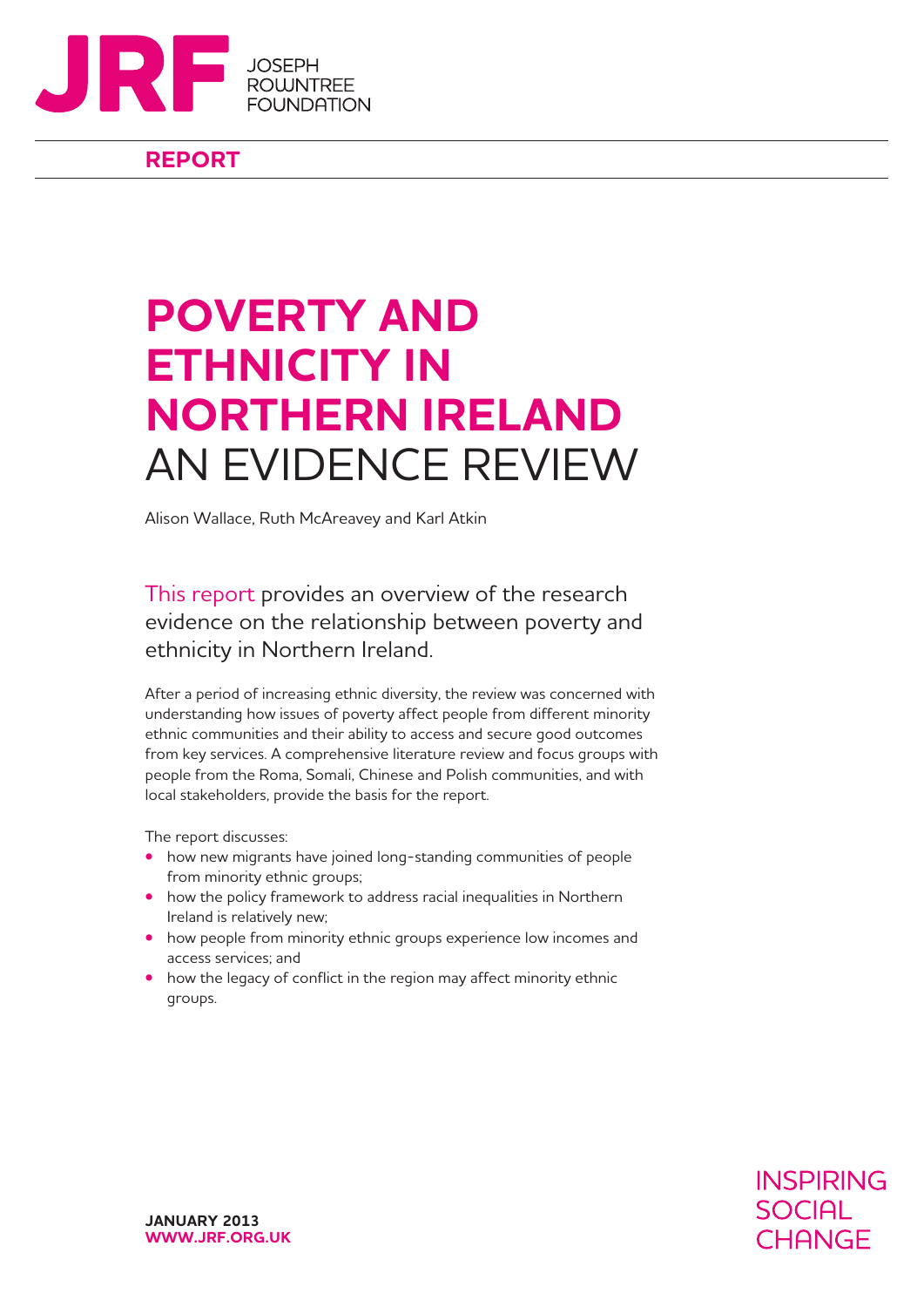## **CONTENTS**

|   | Executive summary                                            | 03 |
|---|--------------------------------------------------------------|----|
|   | 1 Introduction                                               | 06 |
|   | 2 What do we know about poverty and minority groups in       |    |
|   | Northern Ireland?                                            | 10 |
| 3 | The legislative framework to address poverty and ensure      |    |
|   | equality for minority ethnic groups                          | 17 |
|   | 4 What are the experiences of low incomes among minority     |    |
|   | ethnic groups?                                               | 24 |
| 5 | Experiences of accessing key resources or services           | 30 |
|   | 6 Belonging in a divided society                             | 36 |
| 7 | Findings from minority ethnic and stakeholder                |    |
|   | focus groups                                                 | 42 |
|   | 8 Conclusions and recommendations                            | 50 |
|   | References                                                   | 55 |
|   | Acknowledgements                                             | 61 |
|   | About the authors                                            | 62 |
|   | List of figures                                              |    |
| 1 | The proportion of people in poverty in Northern Ireland      |    |
|   | and Great Britain by age group (after housing costs)         | 11 |
| 2 | Poverty and work status in Northern Ireland                  | 11 |
| 3 | New arrivals to Northern Ireland 1999/2000 to 2007/8         | 13 |
|   | 4 Top ten languages requested for interpretation services in |    |
|   | health service Northern Ireland Q4-2011                      | 14 |
|   | 5 Number of requests for interpretation services in health   |    |
|   | service in Northern Ireland 2004/5-2011/12                   | 15 |
| 6 | Proportion of new pupils who require language support        |    |
|   | enrolled as a percentage of all pupils by local government   |    |
|   | districts in Northern Ireland                                | 16 |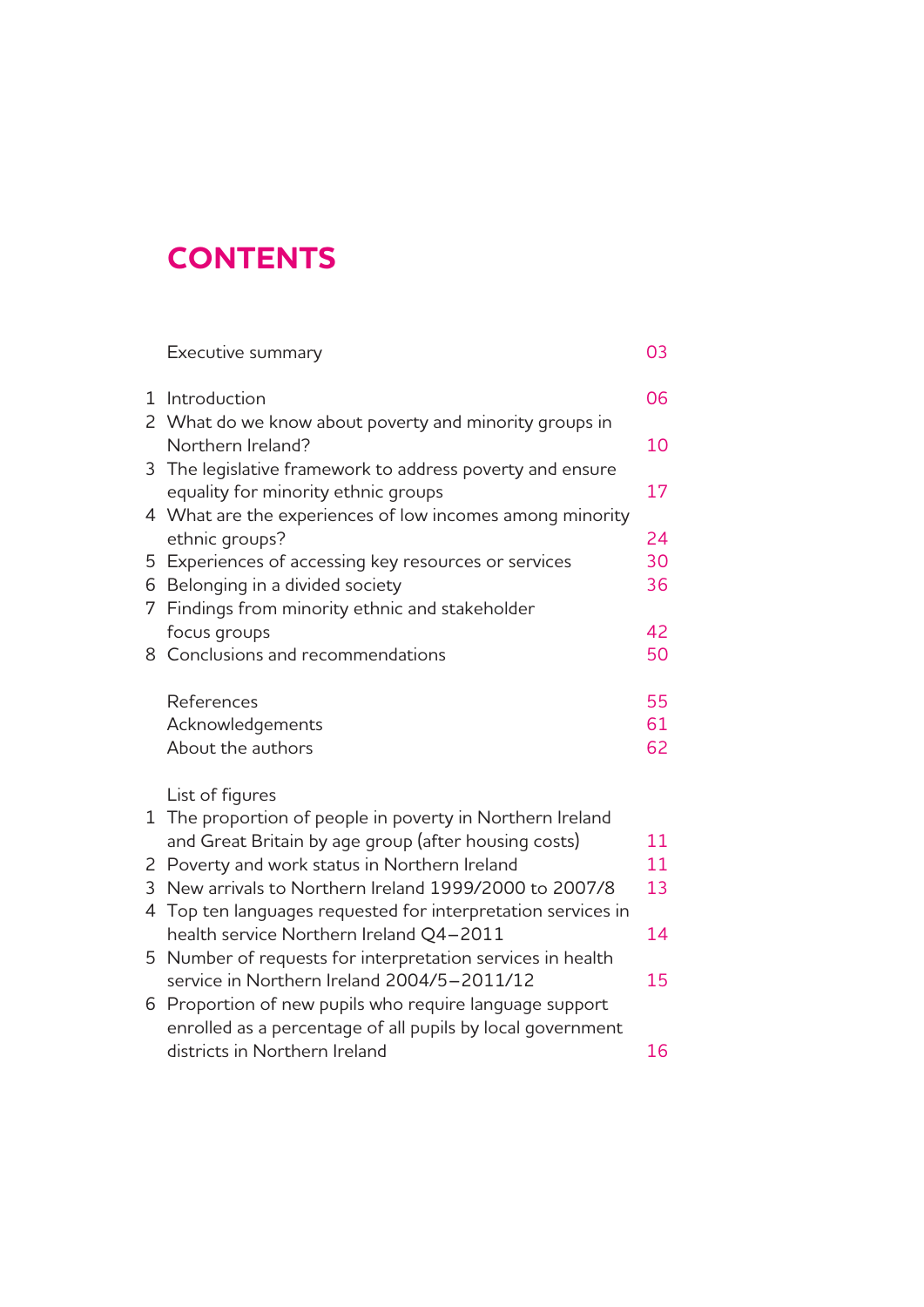# **EXECUTIVE SUMMARY**

The aim of this evidence review was to establish what was known about the relationship between poverty and ethnicity in Northern Ireland for the first time. Specifically it was concerned with understanding how issues of poverty affect people from different minority ethnic communities.

The review project had two parts. Firstly, a comprehensive literature review was undertaken. Secondly, the emerging findings were discussed in four focus groups held with people from the Roma, Somali, Chinese and Polish communities, and a fifth with local stakeholders.

## **Minority ethnic groups and poverty in Northern Ireland**

The timing and composition of migration to Northern Ireland is different from that in Great Britain. A combination of rapid change and small numbers render determining the size of the minority ethnic population in Northern Ireland difficult, although further 2011 Census data releases may be helpful. Nonetheless, it is clear that net inward migration during the last decade supplemented long-standing minority ethnic communities and changed the ethnic diversity of many places in the region, both urban and rural. It is thought that the largest communities of people are from Central and Eastern Europe – Poland and Lithuania in particular. Irish Travellers and migrants from China, Portugal, the Philippines and various countries in Africa also contribute to the diversity in Northern Ireland.

No statistical data analysis was apparent that set out the household circumstances of people from minority ethnic groups, from which the relative extent of poverty could be determined. Although the antipoverty strategy Lifetime Opportunities and the Child Poverty Strategy acknowledged that people from minority ethnic groups may be at risk of disadvantage, both note the lack of data and offer no targeted policies.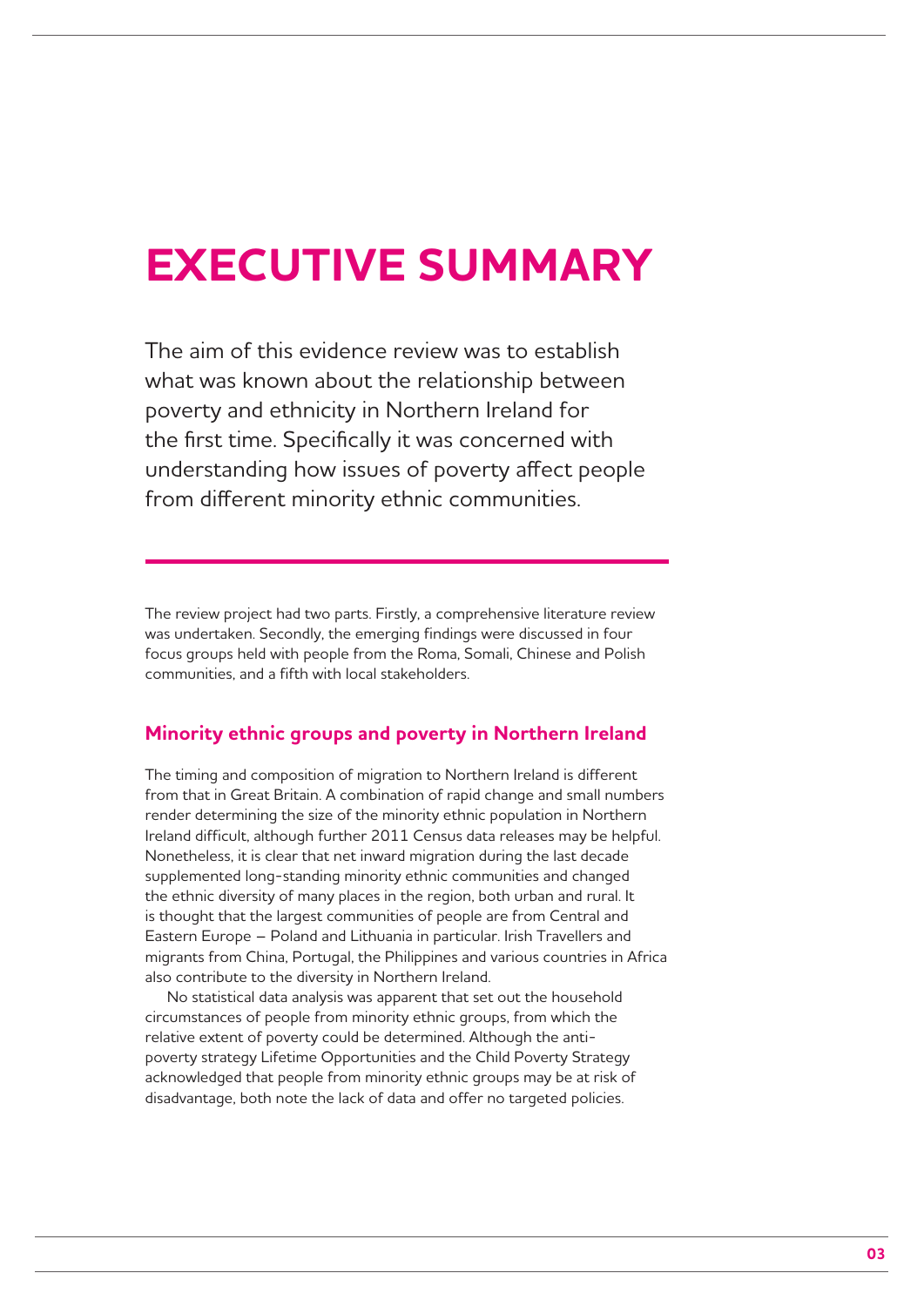## **Equality framework**

The policy framework that addresses ethnicity in Northern Ireland also differs from Great Britain's, as the Race Relations (Northern Ireland) Order only became law in 1997, some 21 years after legislation was passed in Great Britain. Despite revisions, legislation remains weaker than the British equivalent. The Belfast (Good Friday) Agreement 1998 requires public agencies to monitor the effectiveness of organisational strategies, to promote equality for "protected" groups and to ensure "good relations" – a term for cohesion encompassing both religious and minority ethnic communities. The first Racial Equality Strategy was published in 2005. Whatever the reasons for previous inaction, it is clear that policy development and the implementation of race-equality measures remain relatively new. Policy has developed positively in a short space of time and these steps have raised awareness of the issues, but the monitoring of their effectiveness remains uneven.

### **Low incomes and benefit receipt**

People from minority ethnic groups are represented across the workforce, including in skilled and professional employment, but on the evidence available, they appear to be over-represented in precarious low-grade, low-paid jobs. There is some evidence that recent migrants earn below the average local wage, and below that of other lower-grade employees.

Underemployment was consistently reported as problematic; a large proportion of recent arrivals are highly educated and skilled, but many have found it difficult to gain recognition for their qualifications and experience. The Department of Employment and Learning has issued UK guidance to local employers in this respect, but its impact is unknown. People from minority ethnic groups who have fewer skills face greater challenges in overcoming insecure and/or low-grade employment. Immigration rules were shown to inhibit some people's choices in the labour market and their access to social security benefits, rendering them vulnerable to exploitation. Poor employment practices were evident. Evidence also highlighted the disproportionate impact of the recession on some recent migrants and this warrants further exploration.

Small-scale surveys suggested that about half of recent migrants are married with families and the regular reporting of low pay strongly suggests that in-work and child poverty along with higher rates of unemployment could be a concern. Family benefits are considered important and, while problems with rent affordability were mentioned, little is known about the receipt of housing benefit overall. Community groups offer an important access point to social security, but administrative delays when applying for benefits have contributed to periods of destitution for some individuals. More evidence is required about how benefit agencies meet the socialsecurity and labour-market needs of people from minority ethnic groups.

### **Obtaining public services**

Satisfaction with education and health services was generally high, although racism among a minority of health and local council staff existed. Aside from Travellers, who experience severe disadvantage, little is known about the educational achievements of children or health status of people from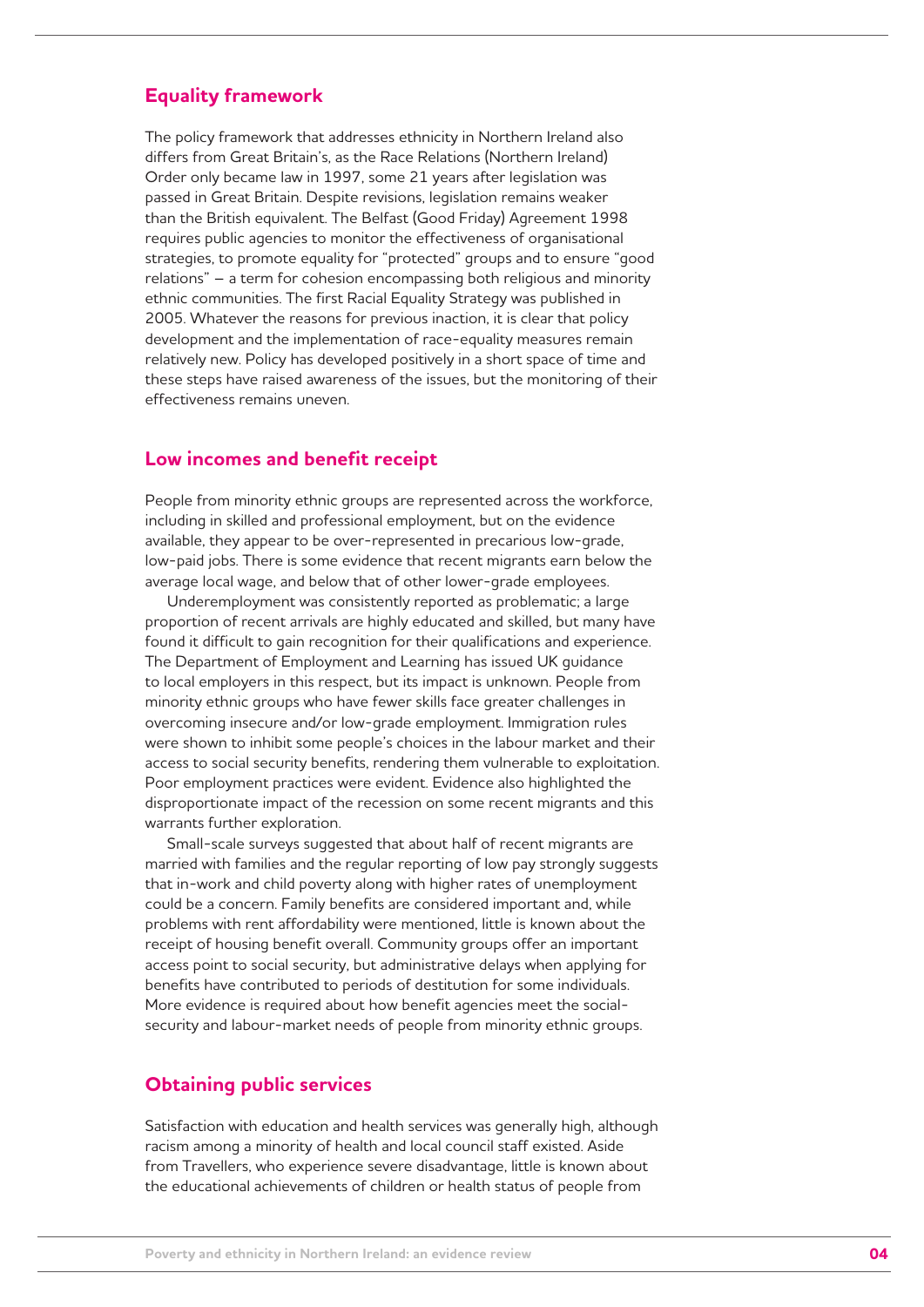minority ethnic backgrounds. Language support is offered in schools for new pupils, but there were concerns that schools could do better in understanding diversity, as could health services, and there were reports of teachers handling racist bullying poorly.

Between half and three-quarters of people from minority ethnic groups surveyed were housed in the private rented sector, where overcrowding, unaffordable rents and poor management by landlords were reported. As with sharp employment practices, housing is an area where experiences of people from minority ethnic communities are similar to those of other lowincome households, but problematic access to benefits, uncertainty about rights and language difficulties can compound difficult situations.

## **Belonging in Northern Ireland**

People from minority groups reported frequent experiences of racism and discrimination at work and in their neighbourhood, which is likely to have ramifications for their ability to get on. Whether Northern Irish society is more racist than elsewhere is debatable; certainly, people from minority ethnic groups report negative experiences in other countries too, including Great Britain. Despite publicised race attacks, there are many positive reports of neighbourliness and acceptance. However, incidents of racism in Northern Ireland are complicated by the interplay between racism and sectarianism, and community and statutory responses to race equality have in some instances become shaped by the legacy of sectarian conflict.

## **Recommendations**

Primary race-equality legislation could be strengthened to reach parity with Great Britain. However, the key recommendations to limit the apparent poverty among some people from minority ethnic groups focus on enhancing opportunities in the labour market and ensuring safety nets are available and used. They are made in a context of a difficult economic climate and are as follows:

- tackle underemployment to ensure career progression is possible;
- pursue openings to engage people with vocational training, language courses or self-employment;
- **•** ensure people from minority ethnic groups are not disproportionately affected by delays in benefit applications and, if obstacles are identified, ensure systems deliver timely payments;
- examine how Jobs and Benefits Office staff support unemployed people from minority ethnic communities back into employment.

Lastly, there are major knowledge gaps in our understanding of the lives of people from minority groups in Northern Ireland. Small numbers in statistical datasets may limit analysis, but existing administrative and statistical data appear underused. To ensure effectiveness in tackling poverty among people from minority ethnic groups, the availability and use of resources that can illuminate the circumstances and service outcomes in comparison to other people in Northern Ireland should be examined.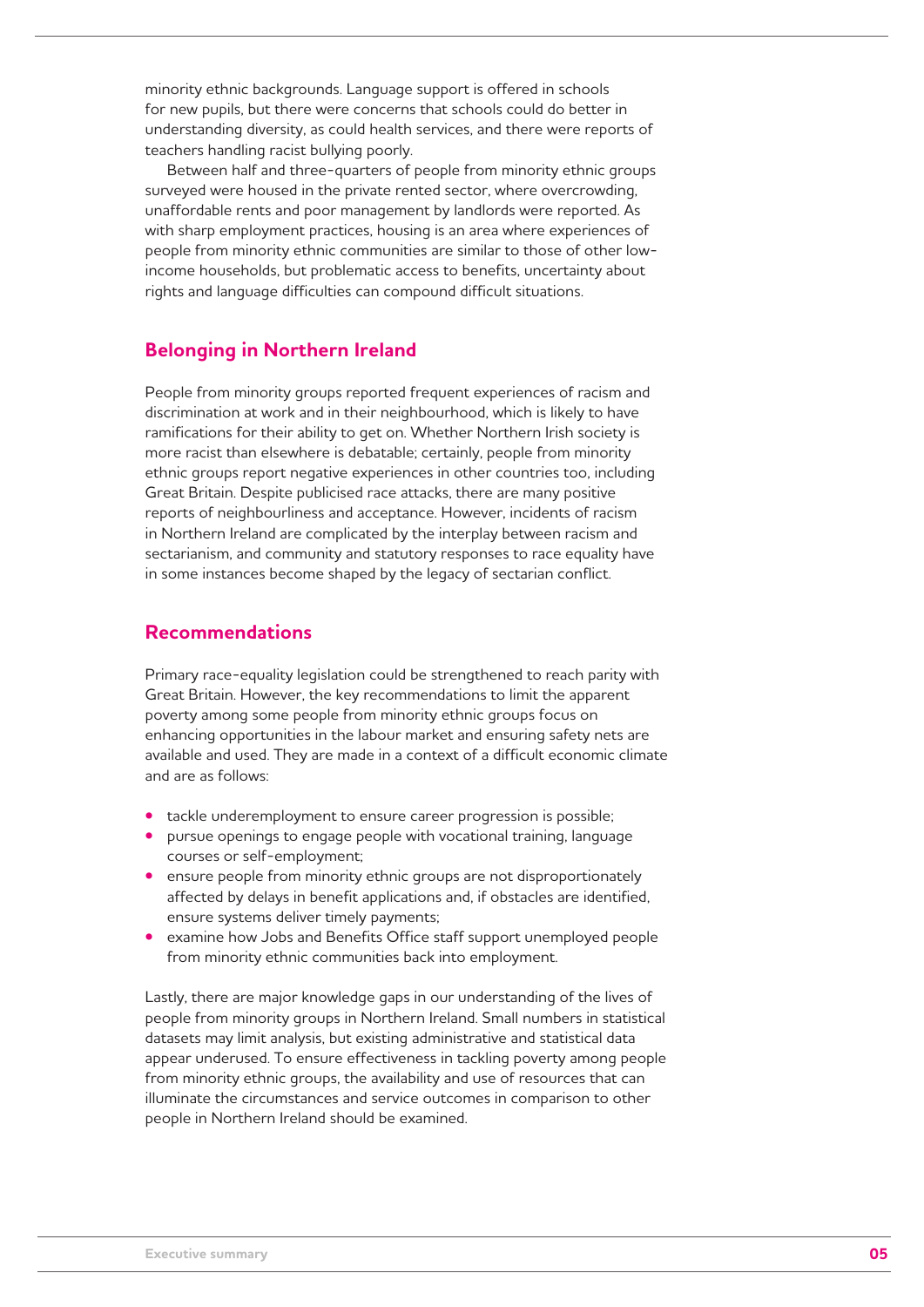## **1 INTRODUCTION**

This report reviews the evidence base on the interplay of poverty and ethnicity in the context of Northern Ireland and forms part of a wider programme of work on the issue around the UK by the Joseph Rowntree Foundation.

## **Migration to Northern Ireland**

For a long time society in Northern Ireland was considered in binary terms of Protestantism or Catholicism, reflecting the two majority communities (Nic Craith, 2002). Although there have been long-standing minority ethnic communities, recently new waves of migrants to Northern Ireland have created greater ethnic diversity. There are concerns that public responses to this new and diverse population remain disjointed, with monitoring and awareness of the statutory obligations surrounding service delivery weak (Connolly and Keenan, 2002a; Hamilton, 2006; McAreavey, 2010a, 2012). This rapid rise in inward migration occurred during a period that saw other profound social changes, not least the establishment of the devolved Assembly, the implementation of a peace agreement, the changing sociodemographics of the two dominant communities and the growth in the region's economy. In certain localities, some sections of the population were able to grasp the opportunities of rising professional employment and incumbent gentrification processes, but these were not universal experiences (Nolan, 2012; Murtagh, 2008).

Despite the UK now being in a protracted period of economic stagnation, the Northern Ireland economy has strengths, including high research and development investment and highly qualified school leavers, but the growth in employment during the period of economic prosperity was concentrated in low-grade employment and the region is overly reliant on the public sector (Northern Ireland Executive, 2012). There are concerns that the recession and proposed public-sector cuts could have a disproportionate impact (MacInnes, *et al*., 2012). Moreover, although greater political stability since 1998 has been achieved, the legacy of violence and conflict remain (Nolan, 2012), notably in areas of deprivation. The experience of poverty in the region can, therefore, be quite distinct in comparison with Great Britain (Horgan and Monteith, 2009).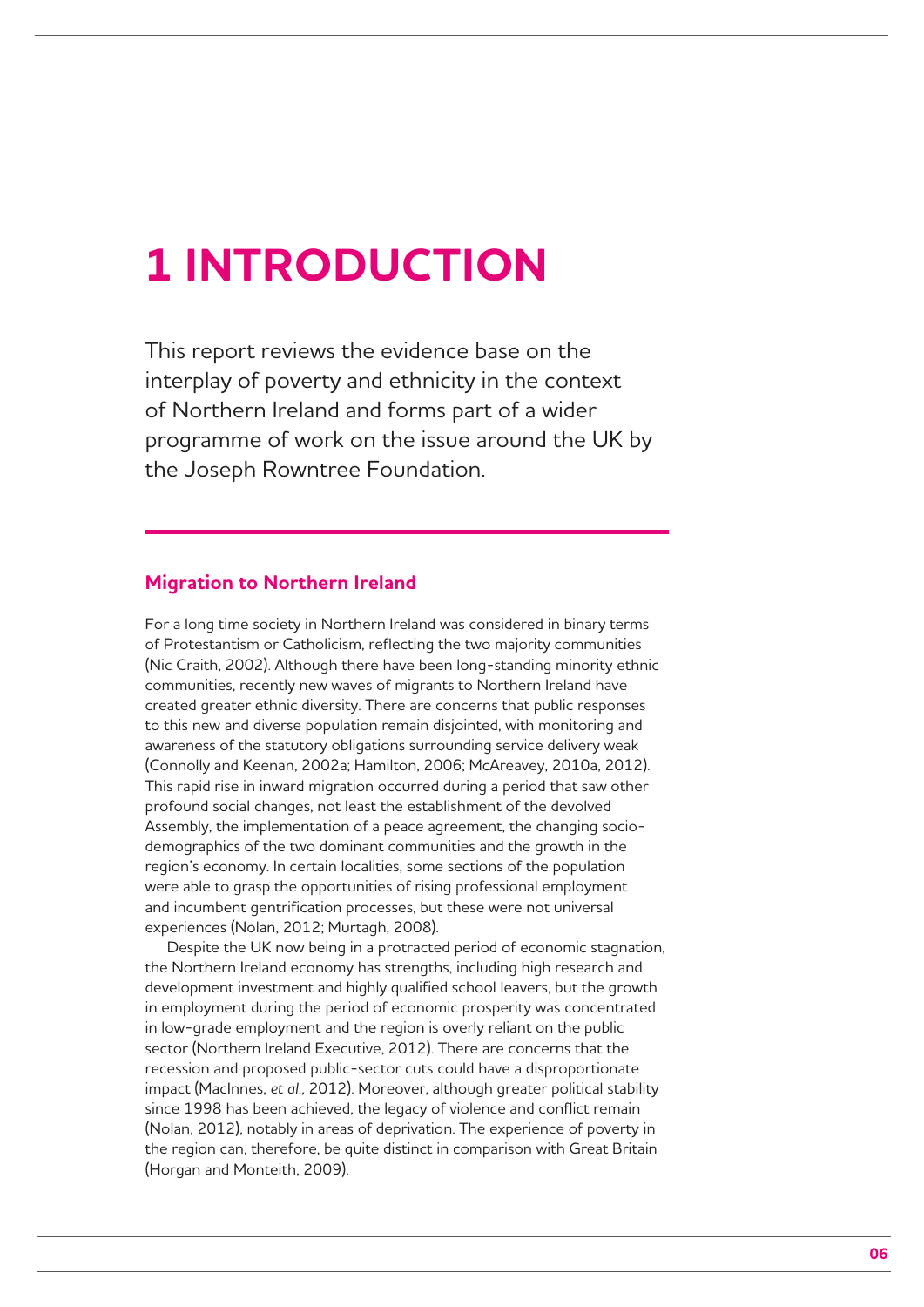New inward migration to Northern Ireland has had a positive impact on the local economy (Oxford Economics, 2009). In addition, evidence from Britain notes that new migrants have higher rates of labour-force participation and pay proportionately more in taxes than they receive back, in terms of health, education, benefits or other public services (Dustmann, *et al*., 2010). Understanding how poverty and ethnicity inter-relate is critical. New migration does not affect social cohesion, but high levels of poverty in areas of existing diversity are predictors of lower social cohesion, and so addressing deprivation is important in securing integration and cohesion (Saggar, *et al*., 2012).

Connolly and Keenan (2002a) note that discourse in Northern Ireland surrounding ethnicity and 'race' had historically been sidelined. The Race Relations Act was passed in Northern Ireland in 1997, some 21 years after similar legislation was passed in Great Britain. The Belfast (Good Friday) Agreement of 1998 brought further progress on equalities, as the agreement intended to overcome the "culture of segregation and intolerance" and to establish a "normal civil society" where sectarianism and racism are reduced (Knox, 2011a, pp. 549, 556; see also Connolly and Keenan, 2002a). Nonetheless, adjustments to multiculturalism have been difficult, with widely publicised attacks on ethnic minority groups (Knox, 2011b; Jarman, 2009; OFMDFM, 2010). For these reasons, issues of 'race' and racism cannot be assumed to be the same in Northern Ireland as in other areas of the UK, even ones that have predominantly indigenous white populations.

There is now an emergent literature in the region addressing issues of ethnicity, but the extent to which any adverse consequences of poverty and exclusion, or otherwise, are addressed appears limited. This review brings the evidence base together for the first time, and identifies areas where we can strengthen our understanding.

The review addressed the following questions:

- **•** What research has been carried out in relation to poverty and ethnicity in Northern Ireland?
	- What issues and groups does it cover?
	- What is the range of types and quality of research?
	- Where are the key gaps?
- What does the current evidence tell us about how poverty and ethnicity interact in Northern Ireland?
- **•**  How far does the current evidence base consider the intersection of ethnicity with other dimensions of identity and what can we learn from this?
- What does the current evidence base suggest should be done by policymakers, practitioners, the voluntary and community sector, employers and businesses, and the communities themselves?
- What are the priorities for improving the evidence base to enable more effective action to be taken to tackle poverty across ethnicities in Northern Ireland?

## **Poverty and ethnicity**

Ethnicity is not a static or one-dimensional proposition. The experiences of people from minority ethnic groups are shaped not only by their ethnicity but also by a combination of elements of their identity, such as faith and religion, culture, gender, qualifications, skills, experiences and expectations,

New inward migration to Northern Ireland has had a positive impact on the local economy.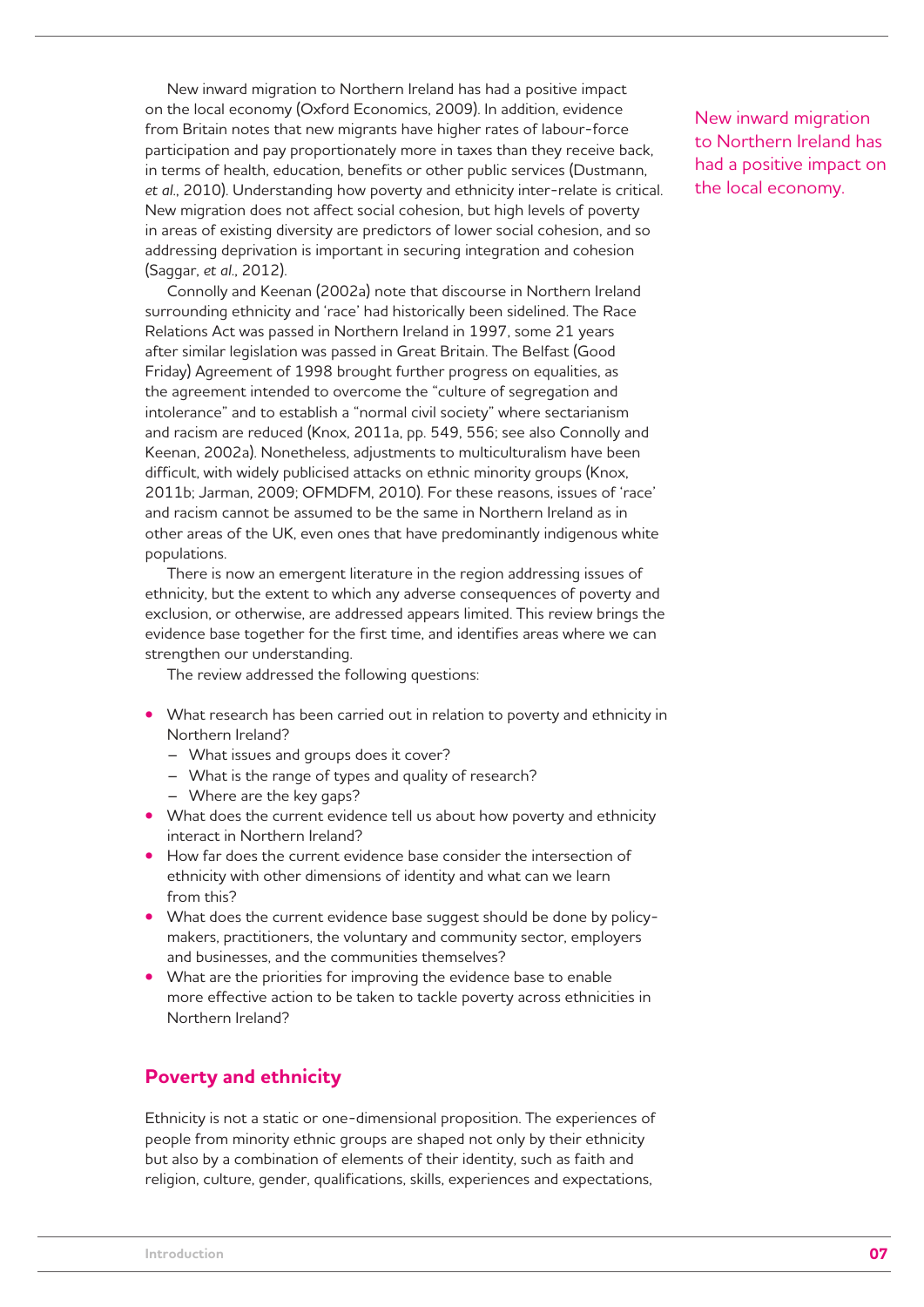and socio-economic status (Barnard and Turner, 2011). To this extent, Northern Ireland is no different from the rest of the UK. In examining connections to poverty, it is, therefore, crucial that consideration is given to factors that occur irrespective of ethnic origin, such as socio-economic or gender disadvantage, which may occur across all groups. The question of when ethnicity matters and when poverty is the result of other influences requires careful consideration to avoid misleading and inappropriate misrepresentations of different social groups (Atkin, 2009).

The review has primarily focused on the incidence and consequences of low incomes and accessing key services. Platt (2007) notes that the definition of poverty appears self-evident, but as with ethnicity, the conceptualisation and measurement of poverty is highly debated. While income poverty, deprivation, inequality and social exclusion are often used interchangeably, they are fundamentally different but related ideas with low incomes at the core, encompassing people's standard of living, differences between different groups and the ability to adequately participate in society. The review therefore adopts a wide definition of poverty, but although issues of civic participation and social inclusion are associated with poverty, they are beyond the parameters of this scoping review.

Minority ethnic experiences of poverty can be shaped by 'place', not least in the strength or otherwise of the local economy (Garner and Bhattacharyya, 2011). This takes on added resonance in Northern Ireland where there is a close connection between contested spaces and deprivation (Gaffikin and Morrissey, 2011; Horgan and Monteith, 2009).

The review considers the experiences and consequences of low incomes and access to key services for people from *minority* ethnic backgrounds. That stated, the long-established *majority* ethnic Catholic and Protestant communities remain an essential context for the relationship between poverty and ethnicity in Northern Ireland and regarding the longer-term implications of this review. Given the complex relationship between ethnicity and poverty, this study seeks to move towards a better understanding of this intricate connection and of the ramifications for policy and practice in Northern Ireland.

## **Review design and methods**

The review of the evidence base was undertaken in two parts:

- **•** a comprehensive literature review;
- a set of focus groups with people from minority ethnic communities (comprising people from the Somali, Roma, Chinese and Polish communities) and one with local stakeholders.

The review comprised a wide electronic search for literature that addressed the circumstances of people from minority ethnic populations in Northern Ireland. Studies selected for review were published from 1998 onwards, were based upon empirical research, and included something about the circumstances of people from minority ethnic communities or about the policies or strategies designed to overcome inequalities based on ethnicity. The report represents a comprehensive, but not exhaustive, review of the literature found. The focus groups were designed to test the ideas arising in the review against contemporary experiences. In this way, the project aimed to provide an assessment of the knowledge in this area and identify the gaps and weaknesses in the present evidence base. A project advisory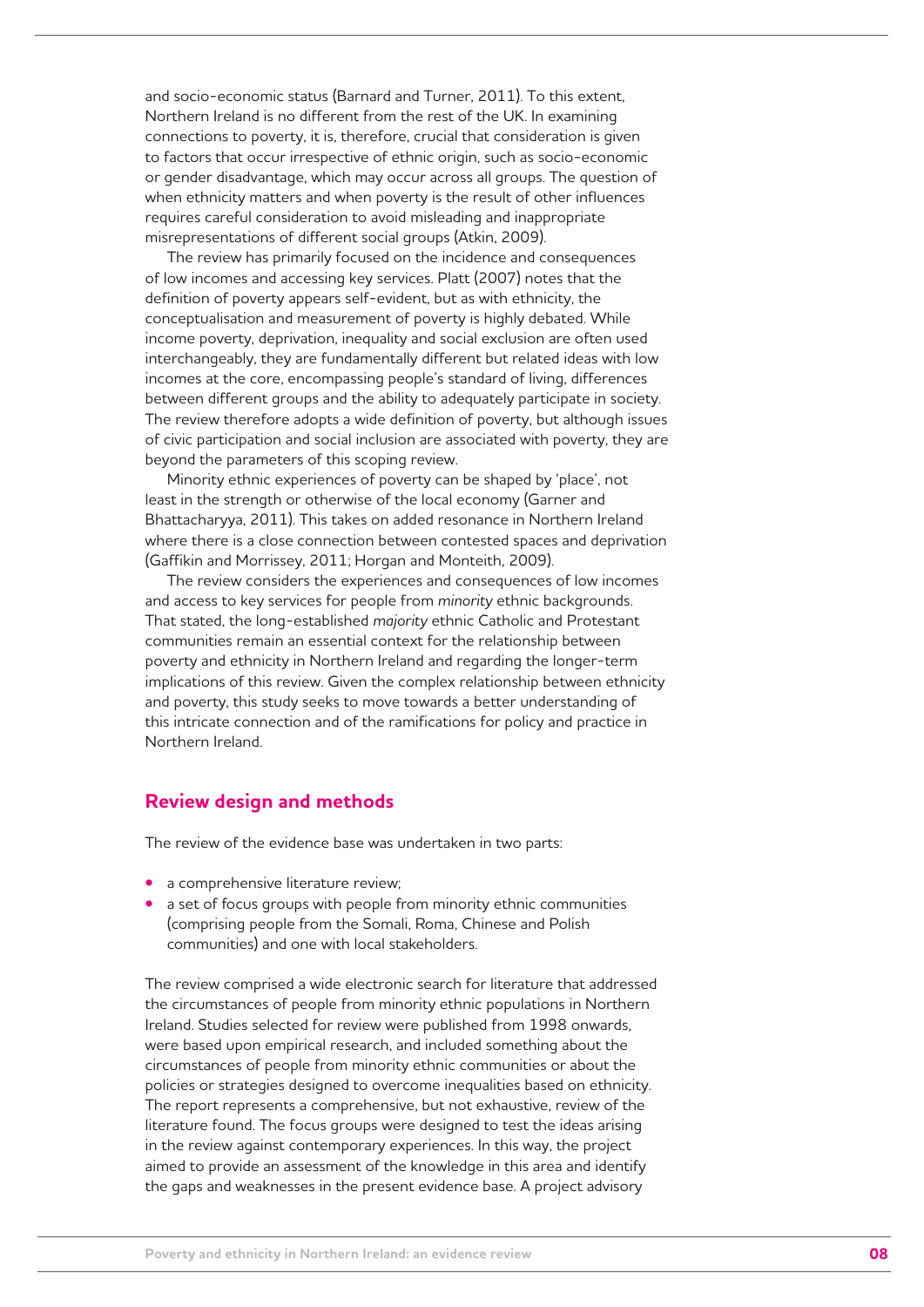group, comprising representatives of statutory agencies, voluntary agencies and leading academics, provided a valuable sounding board throughout the project to ensure the review met potential users' needs.

## **Notes on the evidence base**

Research interest in the circumstances of people from minority ethnic communities in Northern Ireland grew over the last decade. Few studies focused upon the financial hardship of people from minority ethnic groups, but the new evidence sought to understand new populations in the region and in particular their access to services. Much of this work is small-scale and community based, but academics and statutory agencies are also represented in this arena.

Although the evidence base is quite extensive, overall, the lack of robust quantitative data analysis in the region represents a major weakness. A parallel study to this project (Owen, forthcoming) is examining and documenting the potential statistical and administrative data resources that can be deployed to support the understanding of the circumstances and needs of people from minority ethnic groups in Northern Ireland.

With the current absence of robust, reliable statistical or administrative analysis, significant gaps exist in the knowledge base. The relative extent of and duration of poverty among people from minority ethnic backgrounds in Northern Ireland, the educational attainment, employment circumstances, household composition, engagement with social security benefits or health outcomes remain opaque. Where surveys were undertaken, the analysis involved basic frequencies, and made few attempts at looking for associations within the data or controlling for other influences on the observed findings. Nonetheless, despite the limitations of the evidence base, insightful mixed methods, survey and qualitative evidence exist that illuminate the experiences and challenges faced by a range of people from minority ethnic communities on low incomes in Northern Ireland. This review brings this information together for the first time.

## **Structure**

The report is structured as follows. Chapter 2 provides contextual background about poverty and ethnicity in Northern Ireland; Chapter 3 sets out the policy and legislative framework. Chapter 4 presents the evidence from the literature review regarding poverty and low incomes among minority ethnic groups; Chapter 5 highlights the experiences of accessing key services. Chapter 6 considers racism and belonging in an already divided society, and Chapter 7 highlights issues revealed in the focus groups but absent from the literature. Finally, Chapter 8 concludes the report with some recommendations for policy-makers.

With the current absence of robust, reliable statistical or administrative analysis, significant gaps exist in the knowledge base.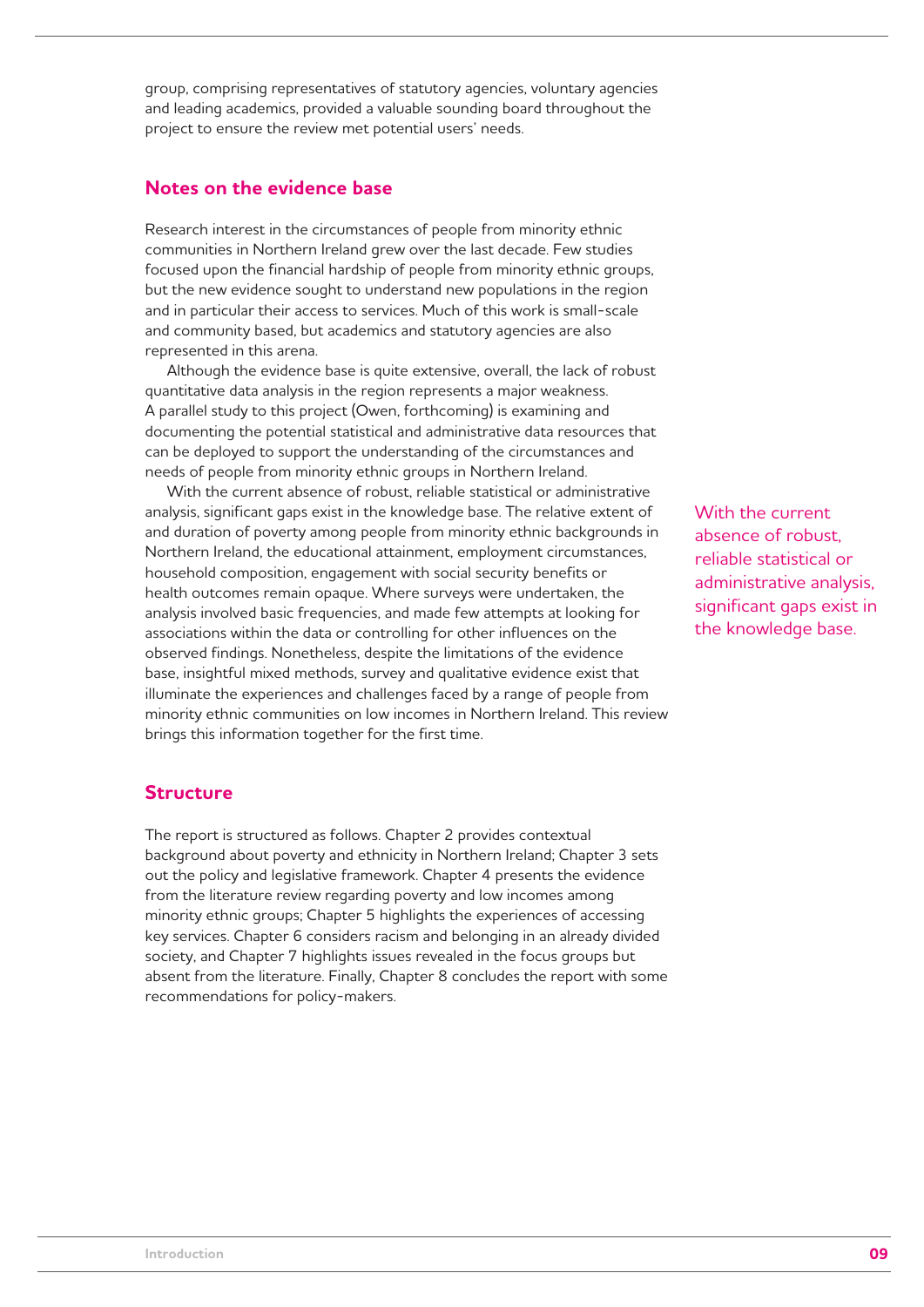## **2 WHAT DO WE KNOW ABOUT POVERTY AND MINORITY GROUPS IN NORTHERN IRELAND?**

In this section we consider poverty and ethnicity in Northern Ireland by firstly reviewing the latest indicators of poverty, before moving on to provide an overview of the minority ethnic population in the region. Reliable, accurate information is the cornerstone of informed policy and practice in this area, an issue that the rest of the UK has also struggled with, but which is particularly problematic in Northern Ireland.

## **What do we know about poverty generally in Northern Ireland?**

Poverty is an intrinsically relative concept as it indicates individuals' inability to participate in society due to low income. MacInnes, *et al*. (2012) use Households Below Average Income data to define relative poverty as households that have an income (adjusted for household composition and inflation) below 60 per cent of median income in that year. They show that the proportion of people in Northern Ireland experiencing poverty over the last decade has remained at around 22 per cent (equivalent to approximately 355,000 people) after housing costs (Figure 1).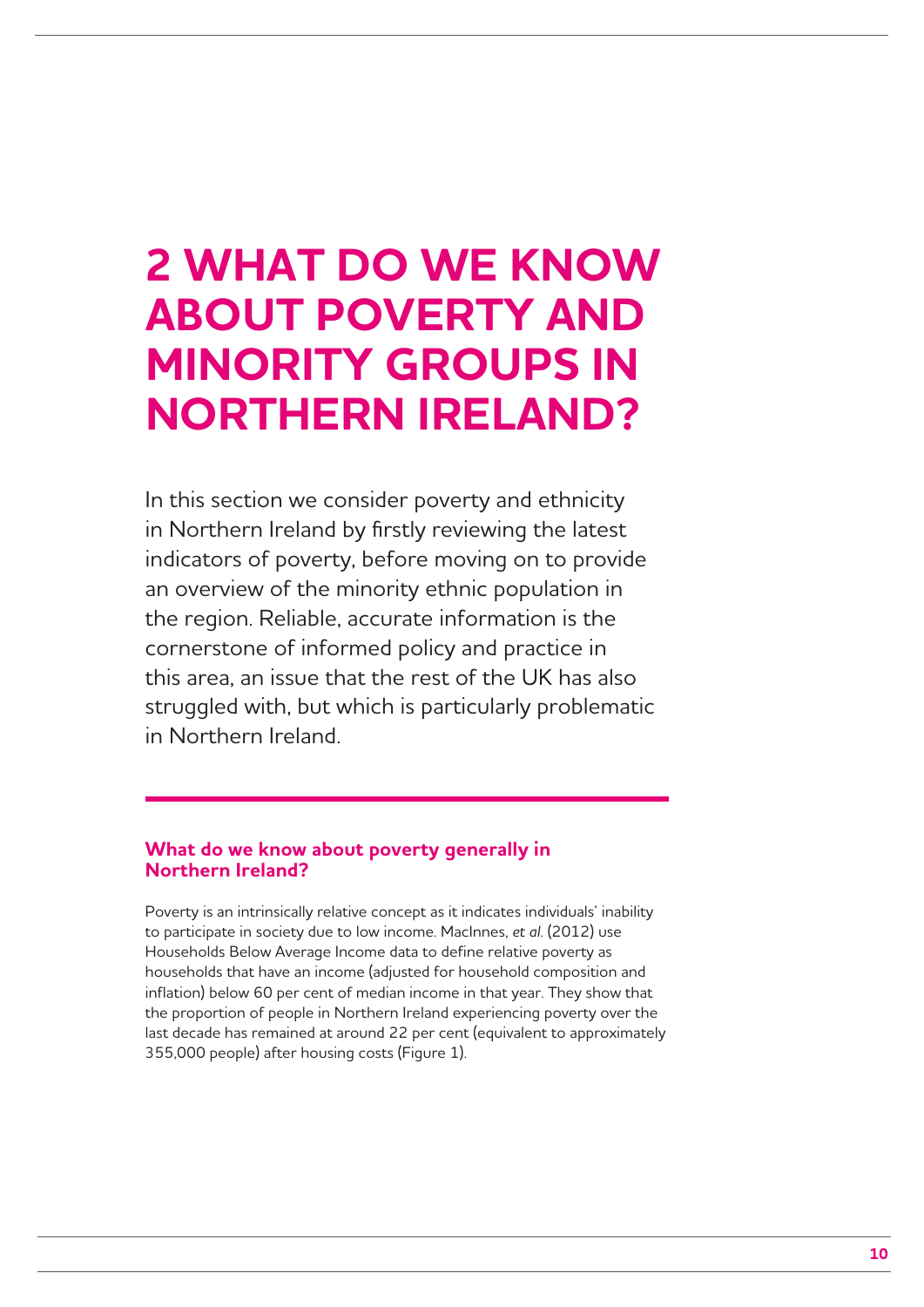



Source: Households Below Average Income, DWP *Source:* Households Below Average Income in MacInnes, *et al*., 2012

Poverty after housing costs rose slightly across age groups in the latter half of the last decade. For Northern Ireland children, the incidence of poverty is broadly similar to that in Great Britain (28 per cent compared with 30 per cent), as it is for working-age adults (20 per cent compared with 21 per cent). Meanwhile, the incidence of poverty is higher and rising for pensioners in Northern Ireland (21 per cent compared with 16 per cent) while the poverty rate for pensioners in Great Britain has been falling. The increase in poverty between the periods studied by MacInnes, *et al*. (2012), 2002/3–2004/5 and 2007/8–2009/10 was due to a rise in the proportion of retired people (see Figure 2).





Source: Households Below Average Income, DWP *Source:* Households Below Average Income in MacInnes, *et al*., 2012

Half of children in poverty live with at least one parent in work. The proportion of workless households increased in all countries and regions of the UK between the two periods, but Northern Ireland is second only to North East England for the highest proportion of the working-age population lacking paid work. A greater proportion of working-age people claim disability benefits in Northern Ireland compared with Great Britain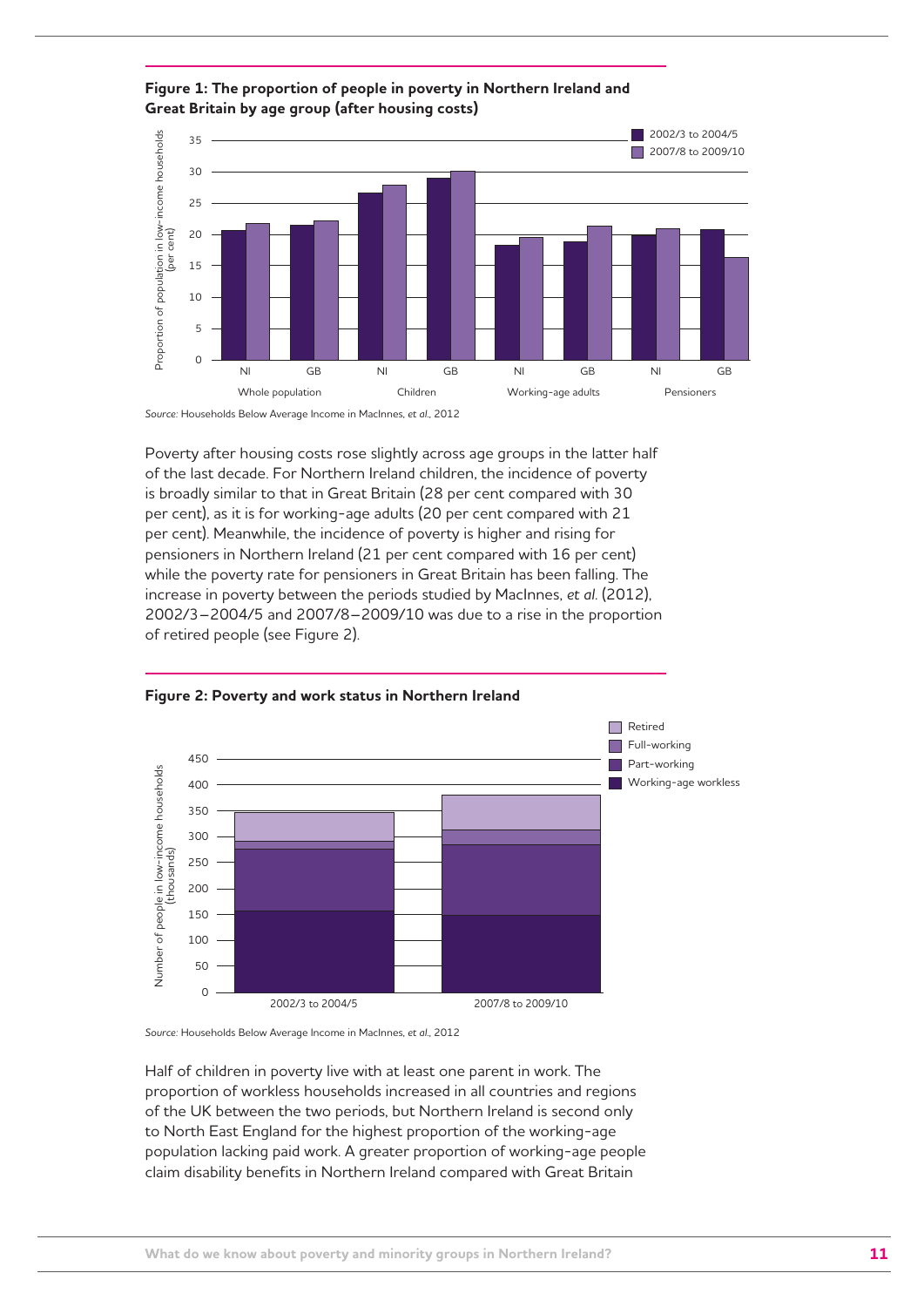(7 per cent compared with 4 per cent). People from a Catholic community background had higher rates of worklessness (35 per cent) between 2007/8 and 2009/10 compared with people from a Protestant community background (28 per cent). The gap between the two communities had been narrowing until the onset of the economic crisis in 2007/8 and subsequent recession; since then, progress on narrowing the gap has stalled.

While this data provides some context, it does not provide for how people from minority ethnic groups fit into this picture. Unlike the equivalent resource in Great Britain (Scullion and Doak, 2011), ethnicity is not included in the Households Below Average Income data in Northern Ireland and this is probably owing to small numbers. This prohibits any meaningful reflection on the comparative distribution of poverty among people from minority ethnic groups within Northern Ireland or Great Britain.

## **What do we know about minority ethnic groups in Northern Ireland?**

This section provides an overview of the size, characteristics and location of minority ethnic groups in Northern Ireland. Rapid changes have occurred since the 2001 Census and relevant data from the 2011 Census was not available at the time of writing. Alternative data sources are limited in their ability to provide estimates of the current minority ethnic population and its composition. Nonetheless, these data sources do provide an insight into a region that has experienced rapid change, but where minorities still remain a small proportion of the overall population.

#### Migration patterns

There have been three phases of migration to Northern Ireland in recent times (see Figure 3). Firstly, during the 1970s and 1980s Northern Ireland experienced annual net outward migration, reflecting the political conflict of that time. The second phase from the early 1990s to 2004 was broadly in balance, with new arrivals matched by those leaving the region. The third phase from 2004 reflects the expansion of the European Union when there was a significant rise in inward migration from Central and Eastern Europe, which tailed off in line with the market downturn.

Migration to Northern Ireland is not new, however. German Jews, people from India and Hong Kong Chinese all settled in the 19th and 20th centuries and represent long-standing communities of people from minority ethnic backgrounds (Russell, 2012). Furthermore, the Traveller community has been long established in Northern Ireland. Nonetheless, the evidence indicates that a significant proportion of the minority ethnic population comprises recent migrants. The composition of the minority ethnic population in Northern Ireland, therefore, does not reflect the same patterns of post-colonial migration seen in Great Britain. The relatively recent expansion of the local economy and the enlargement of the European Union in 2004 have been critical factors in Northern Ireland's migration story. Since 2004 relatively large numbers of people came from Central and Eastern Europe. Migrants have also arrived from other places across the globe during the last decade. In this respect, the situation in Northern Ireland is similar to that in the Republic of Ireland, where a long period of net emigration was reversed in the 1990s owing to economic and European expansion, although until recently the Republic had more liberal immigration and citizenship rules (Ruhs and Quinn, 2009).

The composition of the minority ethnic population in Northern Ireland, therefore, does not reflect the same patterns of postcolonial migration seen in Great Britain.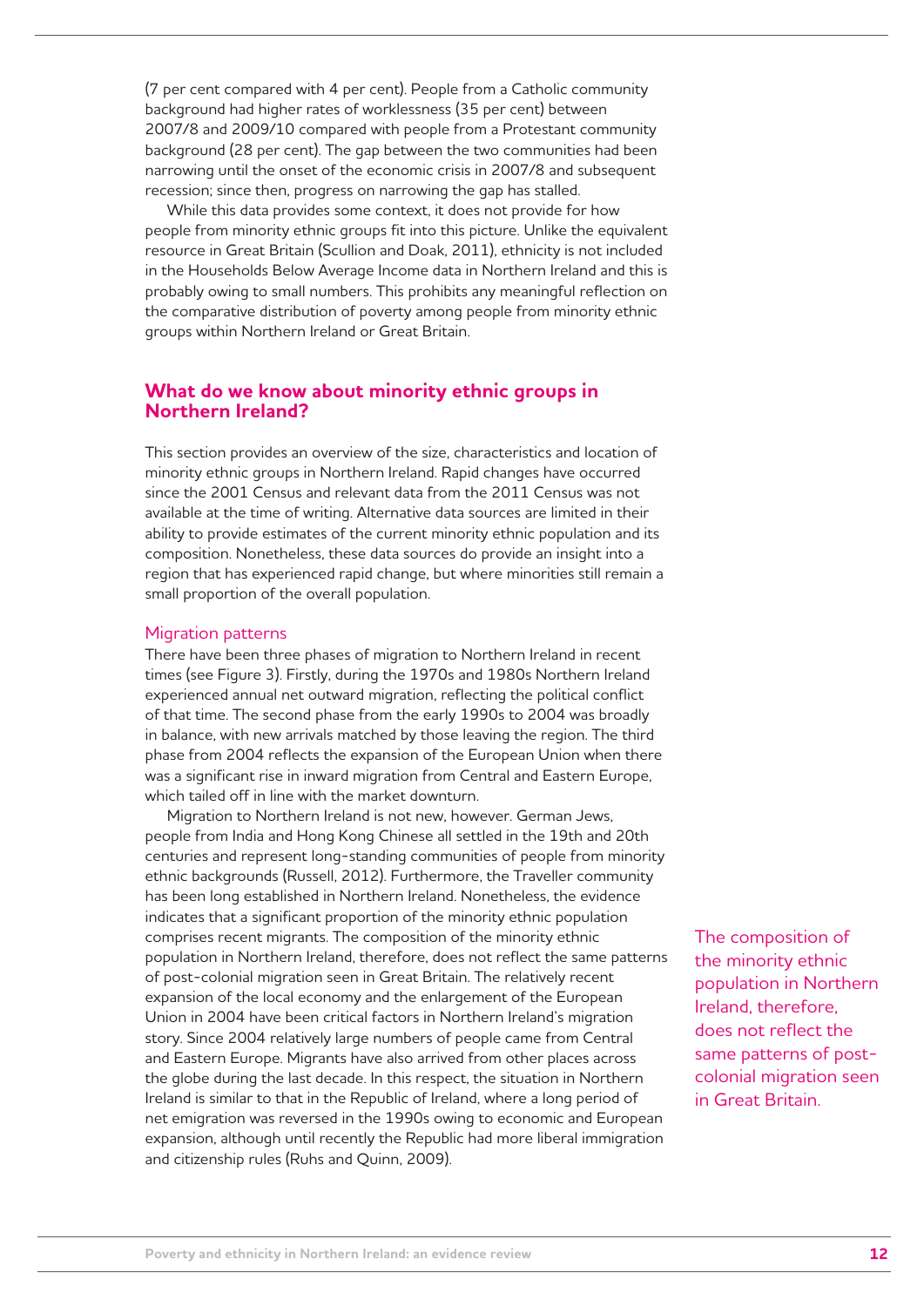

*Source:* Reproduced from Northern Ireland Assembly, 2012

#### Size of the minority ethnic population

The 2001 Census showed that the minority ethnic population was small: just over 14,000 people, or less than 1 per cent of a total population just short of 1.7 million, with Chinese people the largest minority group. The 2011 Census records the population of Northern Ireland as 1.8 million but, at the time of writing, data on the minority ethnic population is yet to be released. A range of alternative data is held by various agencies in the region – such as Health Card Registrations or Worker Registration Scheme (WRS) applications, and English as an Additional Language (EAL) records for 'newcomer' pupils into Northern Irish schools. These sources have recorded flows of new people into Northern Ireland but do not record those who then leave. Consequently, it is a challenge to establish the current size of the minority ethnic population.

The Labour Force Survey suggests that in 2010 there were 80,000 (4.5 per cent of the population) people born outside the UK and Ireland and living in Northern Ireland (NIAR, 2011). These people do not necessarily identify as belonging to a minority ethnic group. The 2008 Needs Analysis identified 1,486 Travellers in 449 households across Northern Ireland (NIHE, 2008). Young (2012) estimates that 500 people from East Africa have settled in the Belfast area since 2010, following the recent political conflict and drought, but Nic Craith, *et al*. (2008) note the difficulties in determining the exact number of Africans in the region. There is some dispute over the current size of the Chinese community in Northern Ireland, with estimates ranging from 3,000–8,000 (Meredith, 2011). Meanwhile, the Filipino community may number 2,500 (McElhinney, 2008).

Using a range of administrative data, the Northern Ireland Statistical and Research Authority (NISRA) estimated the population of A8 nationals (from Poland, Lithuania, Latvia, Slovakia, Estonia, Hungary, Slovenia, Czech Republic) at around 39,000 in 2009 versus 700 in the 2001 Census (NISRA,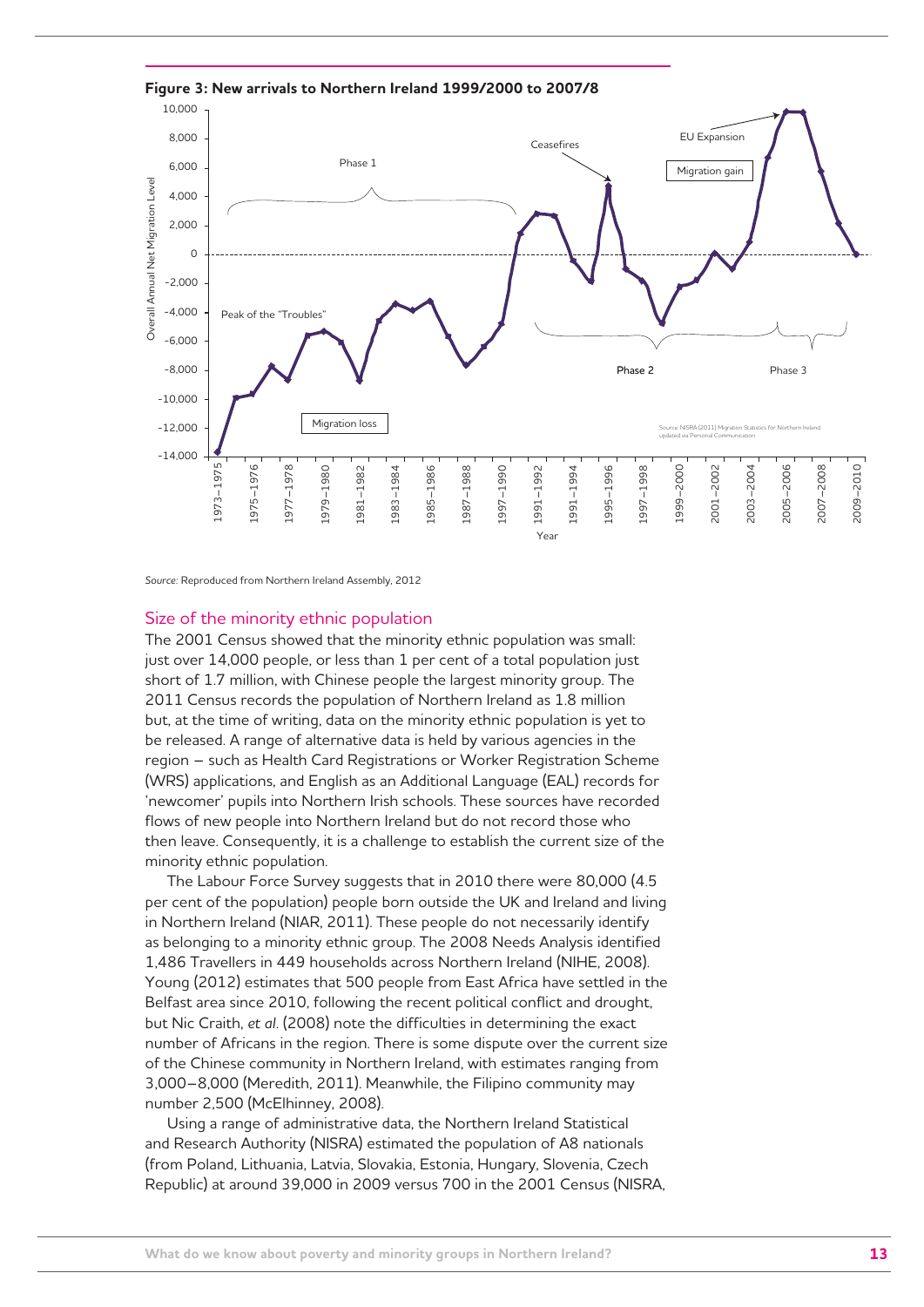2010). New registration data for the period 2004 to 2010 shows that over half of the 40,000 WRS registrations were from Poland, nearly a fifth from Lithuania and just over one in eight from Slovakia. Two-thirds were male and just over three-quarters were aged 18–34 years, reflecting the key reasons for moving – work and family (Home Office, 2010). Proportionately, per head of the local population, 25 per cent more A8 citizens registered with the WRS than in the rest of the UK (Beatty, 2006).

Romania and Bulgaria joined the European Union in January 2007. The UK government imposed greater restrictive transitional conditions on the free movement of Romanians and Bulgarians. Consequently, only around 1,000 people registered from these 'A2' countries between 2008 and 2010 (NISRA, 2010b).

Population estimates use health card de-registrations, inactive National Insurance numbers and omnibus surveys to track the numbers of people leaving the region and it is clear that some migrants have left. However, it is also clear that in the last decade new minority ethnic communities have settled in Northern Ireland.

#### Identifying ethnic groups

As mentioned, the composition of the minority ethnic population in Northern Ireland does not match that in Great Britain. In the absence of up-to-date census statistics and ethnic monitoring, migration and more general demography figures provide some insight into the overall ethnic composition of the population.

Interpretation figures for health and social care across Northern Ireland as shown in Figure 4 provide data on the languages spoken by recent migrants, although they do not account for people who already speak English (including people from former British colonies) or the existing minority ethnic population who may already know English. These data do, however, provide a flavour of the diversity of the minority ethnic people in the region.





Note: N=63,868. *Source:* Northern Ireland Health and Social Care Interpreting Service (NIHSCIS), 2012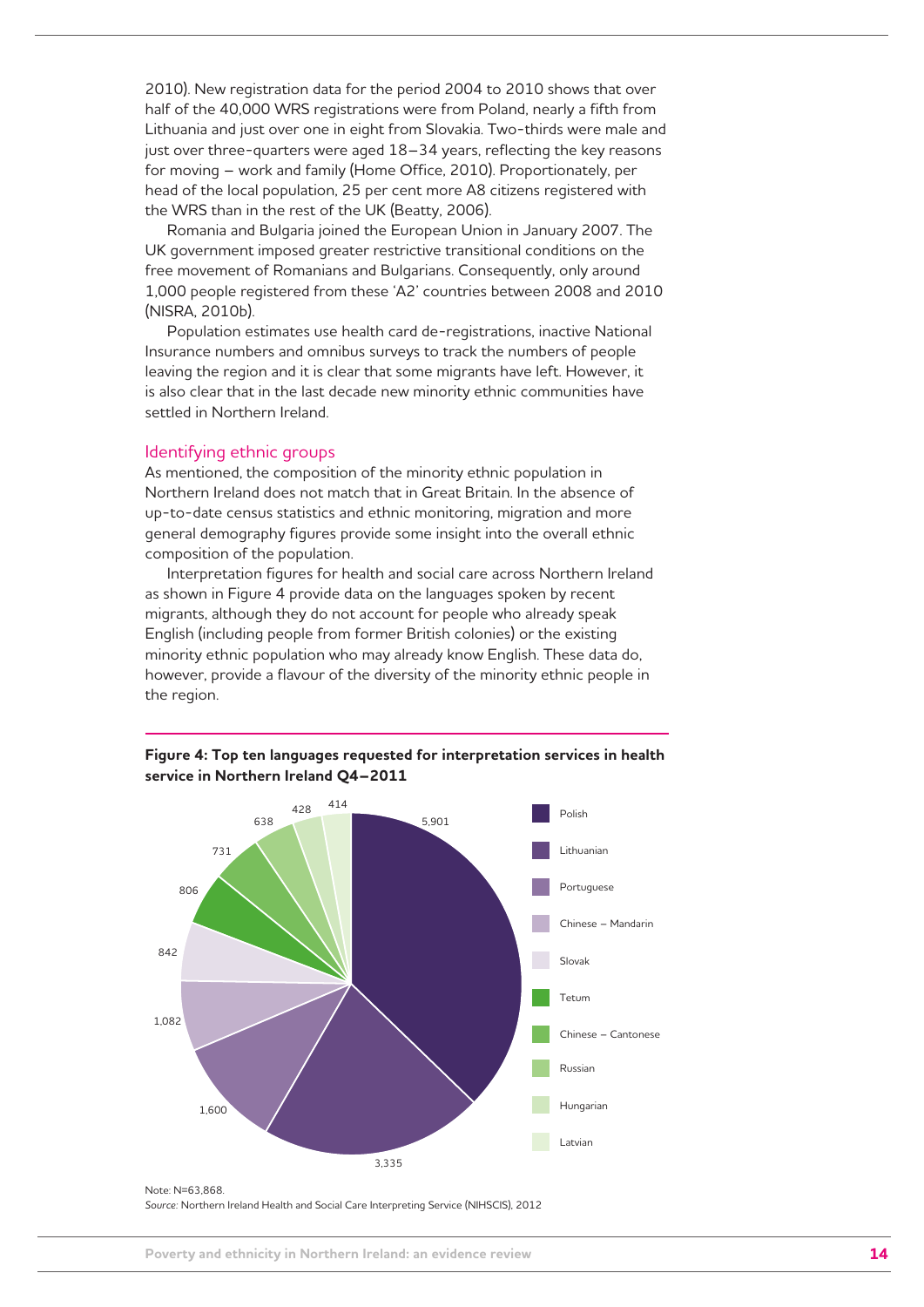The growing demand for interpretation services in the region's health sector is illustrated in Figure 5, but is also likely to reflect the growing availability of interpretation services over time.





*Source:* NIHSCIS, 2012

Another resource for identifying the diversity of people from minority ethnic groups or nationalities in Northern Ireland is again the Health Card Registration data, which shows that in the year of peak inward migration, 2007, the countries with the greatest number of arrivals were Poland, Lithuania, the Irish Republic, India and China (NISRA, 2010).

#### Spatial distribution

In contrast to long-standing populations of people from minority ethnic backgrounds in Great Britain, who usually live in urban areas, recent migration from Eastern Europe to all parts of the United Kingdom has resulted in settlement in urban and rural areas. In the context of poverty in Northern Ireland, the geographical spread is significant for reasons such as the greater access to employment markets that exist closer to Belfast, or isolation and transport problems in rural areas. The wide distribution of a relatively small number of people from minority ethnic backgrounds makes monitoring harder to achieve. This has added significance as, on average, people in rural areas have a higher risk of poverty (NPI, 2009).

The 'newcomer' pupil data for schools in the region illustrates the settlement of families (Figure 6). School enrolments show that in 2010 just under 7,500 school children (2.5 per cent of school population) had English as an additional language. Settlement patterns show attraction to city regions as well as rural areas, reflecting the role of many Eastern Europeans in providing extensive labour for the meat and food processing sectors' rural factories.

Settlement patterns show attraction to city regions as well as rural areas.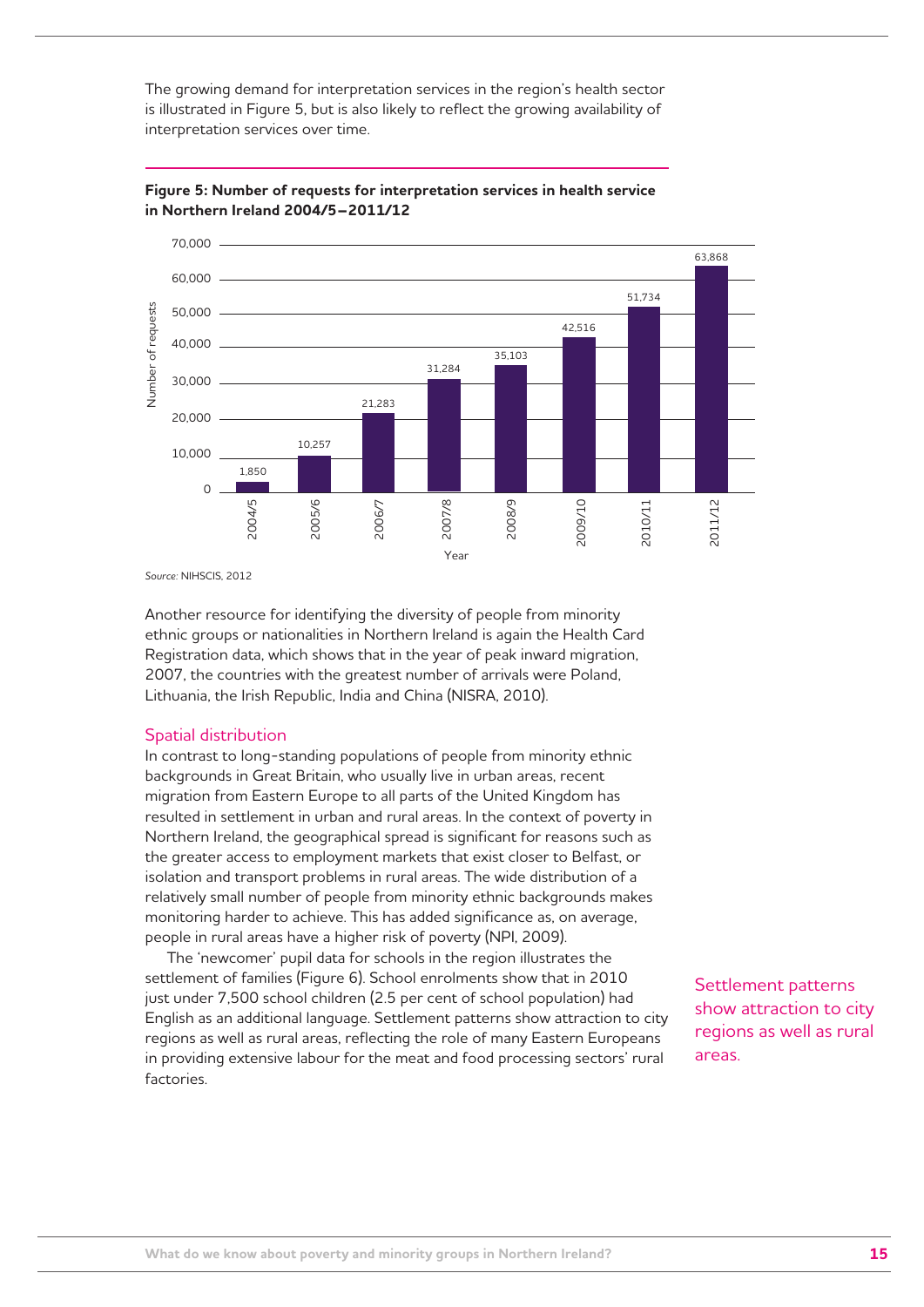

**Figure 6: Proportion of new pupils who require language support enrolled** 

Source: Russell, 2012

The Chinese Welfare Association estimates that the majority of Northern Ireland's Chinese community lives in the greater Belfast area, with significant numbers in Craigavon, Lisburn, Newtownabbey and North Down. The clustering around Belfast is similar to that of many of the more recent arrivals from countries including Romania, Somalia and Kenya. In the absence of exact figures it should be noted that this claim is based on supporting agencies' impression of the emerging situation.

### **Summary**

This section has highlighted that aspects of poverty in Northern Ireland are comparable to that experienced in Great Britain, particularly the North of England. There has been a recent rise in in-work poverty and, unlike the rest of the UK, a rise in poverty among retired people. We cannot identify comparable statistical data that describes the extent of poverty among minority ethnic or mixed households.

Although the region has had long-standing Travellers and Hong Kong Chinese communities, the story of minority ethnic people in Northern Ireland is mostly one of recent migration. There has been a rapid change in the composition and size of the minority ethnic population in Northern Ireland during the last decade. Now people from Eastern Europe, in particular from Poland, are likely to be resident in similar numbers to these older minority ethnic populations. There is little history of postcolonial immigration; therefore, the range of people represented in Northern Ireland's minority ethnic population differs markedly from that in Great Britain.

The next chapter considers the legislative framework designed to address poverty and equality among minority ethnic groups in Northern Ireland.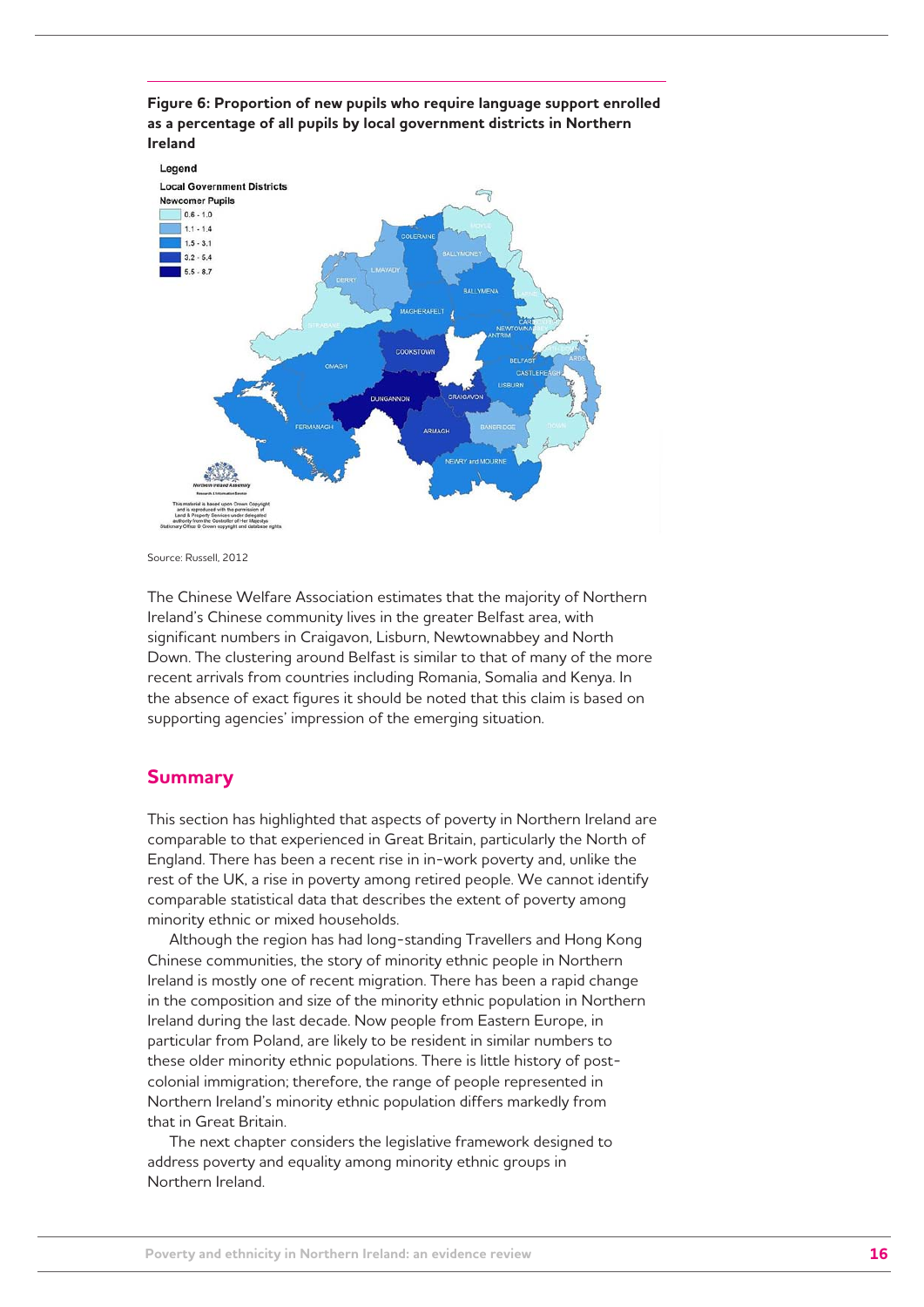## **3 THE LEGISLATIVE FRAMEWORK TO ADDRESS POVERTY AND ENSURE EQUALITY FOR MINORITY ETHNIC GROUPS**

Just as the pattern of settlement of people from minority ethnic groups in Northern Ireland is different from Great Britain, significant portions of the policy infrastructure addressing equalities are also quite different. Equality legislation is the responsibility of the Northern Ireland Assembly, although immigration policies are the preserve of Westminster. Social security policy is also the responsibility of the Northern Ireland Assembly, but there is a commitment to maintaining parity with the Westminster system.

The Belfast (Good Friday) Agreement in 1998 produced significant policy advances in equality legislation. Prior to this, responses to issues of 'ethnicity' in the region were undermined by the history of sectarian conflict. This is thought to be partly due to a perception that as the minority ethnic population was small, 'race' and racism were considered unproblematic (Connolly and Keegan, 2002a; McGill and Oliver, 2002). Moreover, it was argued that introducing legislation might have prompted Catholics to seek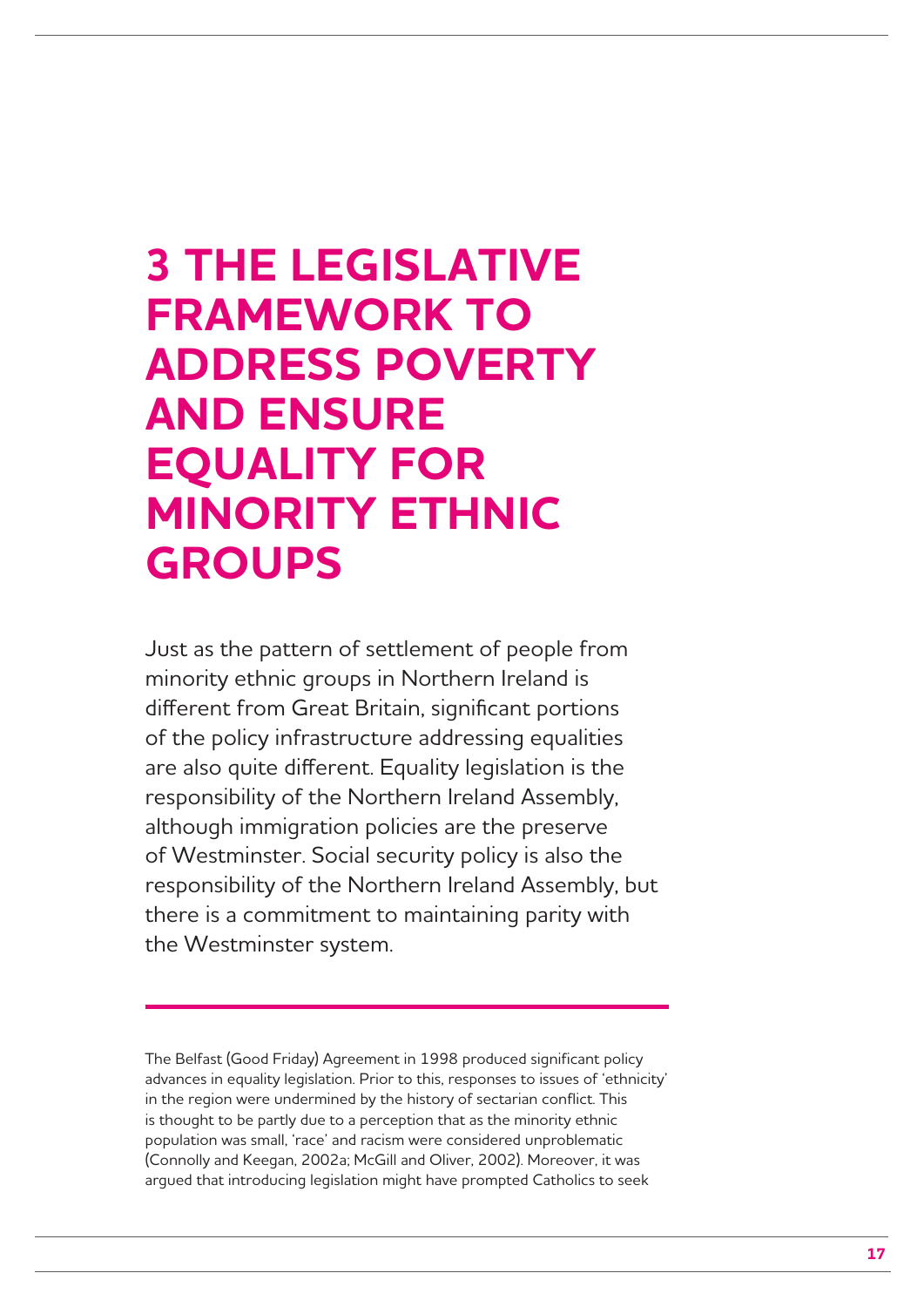redress for discrimination (Lewis, 2006). A range of policy initiatives has since advanced the legislative framework on equality.

A broad anti-poverty strategy was established during the period of direct rule, and the Assembly established a child poverty strategy in response to the UK-wide Child Poverty Act 2010, but civil servants have noted a significant lack of progress on achieving poverty and social inclusion goals (Nolan, 2012).

This chapter sets out key legislation and policy to provide the legislative context to 'poverty' and 'ethnicity' in Northern Ireland. The chapter then highlights key issues in relation to policy effectiveness and ethnic monitoring.

## **Legislation and policy influencing poverty and equalities in Northern Ireland**

#### Poverty

The anti-poverty strategy for Northern Ireland was set out in *Lifetime Opportunities: The government's anti-poverty and social inclusion strategy for Northern Ireland* (OFMDFM, 2007), which was developed under direct rule. In what was then a relatively benign economic climate, the strategy set out key areas for cross-government department initiatives to achieve, which included actions to:

- **•**  eliminate poverty;
- **•**  eliminate social exclusion;
- tackle area-based deprivation;
- **•**  eliminate poverty from rural areas;
- achieve a shared future to underpin economic performance;
- tackle inequality in the labour market;
- tackle health inequalities;
- **•**  tackle cycles of deprivation.

Interestingly, the report highlights religion, gender and disability as posing barriers to employment, but not ethnicity, although it does mention that data from Great Britain indicates that minority groups may be vulnerable to poverty and may require targeted interventions to meet their needs. The later *Improving Children's Life Chances: The child poverty strategy* report (OFMDFM, 2011) repeats the same observation about the lack of minority ethnic group data for Northern Ireland.

The *Ending Fuel Poverty: A strategy for Northern Ireland* report (DSD, 2004) set out to eliminate fuel poverty among vulnerable households by 2010 and among other households by 2016. Some 44 per cent of households in the region are in fuel poverty (NIHE, 2012).

#### Promoting equality

Some 21 years after the Race Relations Act 1976 was passed in Great Britain, the Race Relations (NI) Order 1997 was passed to broadly replicate the provision of that Act. The Order makes it illegal to discriminate, harass or victimise on the grounds of colour, race, nationality or ethnic or national origin (including the Irish Traveller community) in the fields of employment, goods and services, education and housing management and the disposal of premises, although there are some exceptions. The Order was brought into line with a European Directive on race discrimination in 2003, and again updated in 2009 to clarify that indirect discrimination is also unlawful.

Some 21 years after the Race Relations Act 1976 was passed in Great Britain, the Race Relations (NI) Order 1997 was passed.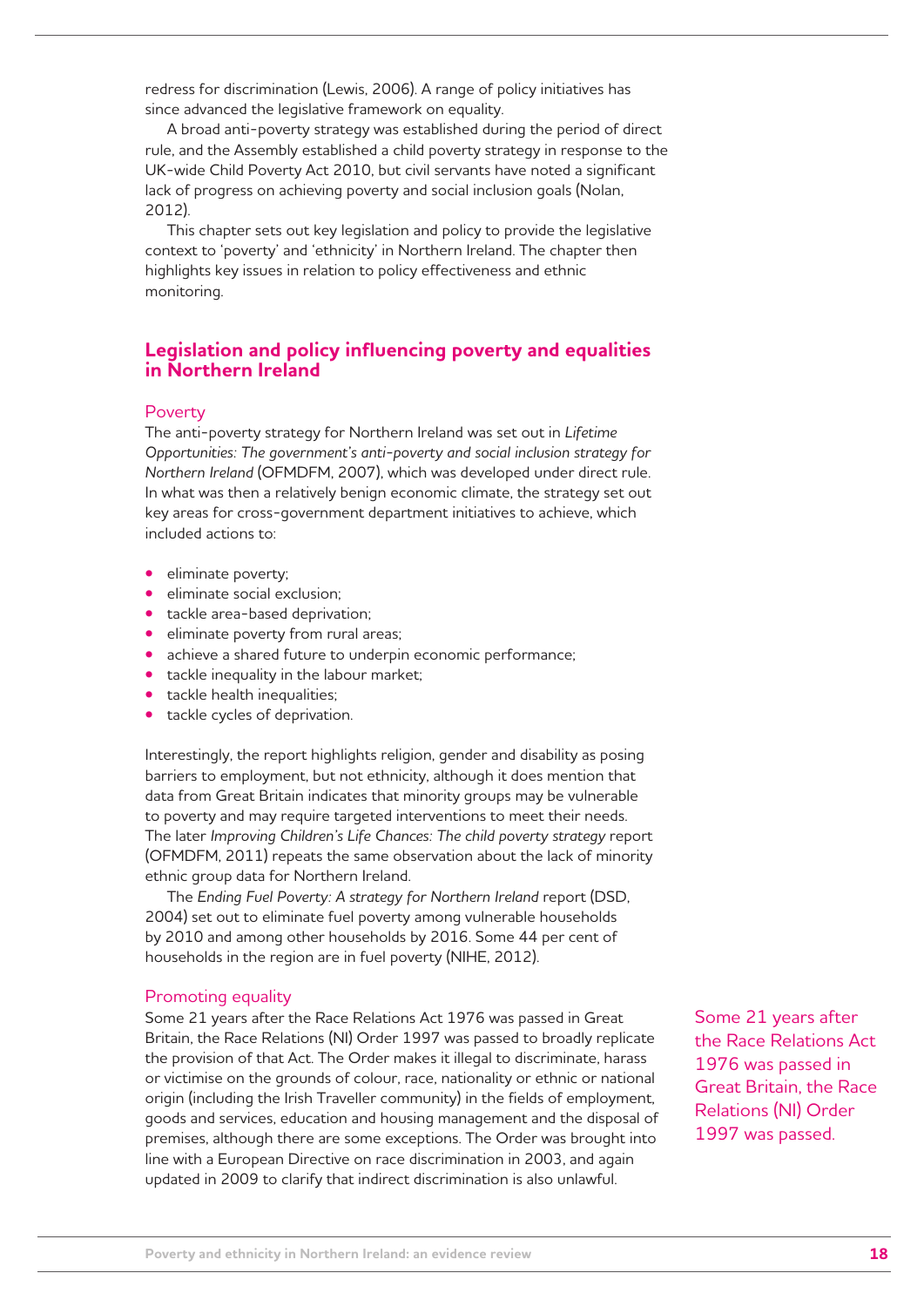The Belfast (Good Friday) Agreement 1998 committed Northern Ireland to a 'shared society'. The accompanying equality legislation within Northern Ireland, although born out of political and religious tensions between Protestants and Catholics, has attracted national and international prominence because of its pioneering nature guaranteeing human rights, equality and participation (Chaney and Rees, 2004; Hill, *et al*., 2006). Section 75 places positive duties on public authorities to have due regard to:

- promote equality of opportunity for 'protected groups' persons of different religious belief, political opinion, racial group, age, marital status or sexual orientation; men and women generally; persons with a disability and persons without; and persons with dependents and persons without;
- promote good relations between persons of different religious belief, political opinion and racial group.

Section 75 obligations on public authorities came into effect from 1 January 2000 and are monitored by the Equality Commission Northern Ireland.

The key policy document, *A Shared Future: Policy and strategic framework for good relations in Northern Ireland* (OFMDFM, 2005), was drawn up by the Westminster Government while the Assembly was suspended. Based on the principles of the Good Friday Agreement, it set out a vision of a shared society that would challenge the culture of intolerance through public dialogue and it set out a range of policy objectives to achieve this goal. Following reinstatement of the Assembly in 2007, this document was rejected. The Assembly proposed an alternative strategy called *Cohesion, Sharing and Integration* (CSI), which was put out to consultation in 2010. There was widespread dissatisfaction with the policy document and a revised report is yet to be published.

The *Racial Equality Strategy* (OFMDFM, 2005) aimed to overcome racial inequalities and eradicate racism and hate crime. In conjunction with OFMDFM's Shared Future and Good Relations strategy, it was to deliver actions to promote good race relations. It was also produced by the UK Government but was endorsed by the Northern Ireland Assembly in 2007 when the Assembly reconvened and still stands today. There are six targets:

- to eliminate racial inequality;
- **•**  to provide equal protection under the law;
- **•** to provide equality of public service provision;
- **•**  to increase participation and a sense of 'belonging' of people from minority ethnic backgrounds;
- to promote dialogue between different people;
- to build capacity within minority ethnic communities to develop a vibrant and sustainable minority ethnic sector.

In Great Britain, the Equality Act 2010 was introduced to harmonise and improve equality legislation across several areas. This has led to disparities between the protection that certain groups are afforded in other jurisdictions of the UK compared with that given in Northern Ireland (ECNI, 2011). For example, protection against discrimination on the grounds of colour and nationality when in employment and accessing goods and services has been introduced in Scotland, England and Wales and is currently absent in Northern Ireland. The Northern Ireland Equality Commission is pressing for reform and for single equality legislation to increase protection by making it easier for people to claim redress and by ensuring that organisations are compliant.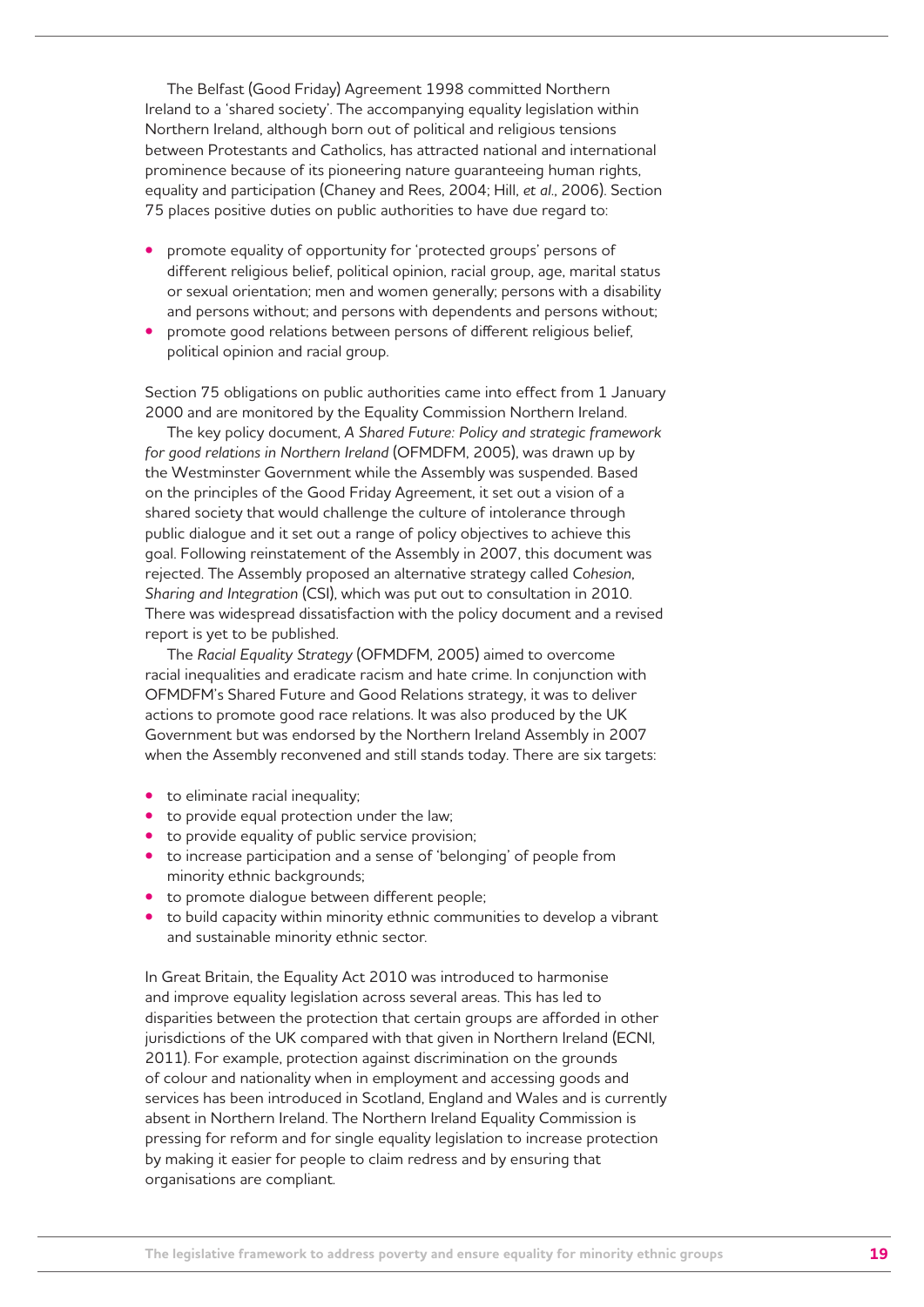Overall, much progress has been made in a short space of time in terms of legislative and policy responses to equality. More recently, the delays in producing a revised CSI report are considered by some to indicate a slowing of this process and concern remains regarding the effectiveness of the existing policy steer in this area (Wallace Consulting, 2011).

#### Immigration and public support

The social security system is the responsibility of the Northern Ireland Assembly, unlike the devolution settlement for Scotland and Wales, under which benefits remain a preserved power of Westminster. Despite this, the Northern Ireland Assembly is largely committed to a system of parity with Westminster and there are rare occasions when policy in the region is divergent. At the time of writing, however, the Northern Ireland Assembly was considering moves to opt out of some of the proposed welfare reforms in Great Britain.

Immigration is also a retained power of Westminster. In practice, therefore, the eligibility criteria for social security of foreign nationals mirror those of Great Britain. The system is hugely complex, as the eligibility criteria concerning residence, work and financial assistance differ depending on a person's immigration status and are governed by the UK Borders Act 2007 and the Borders, Citizenship and Immigration Act 2009. There are three broad categories of people who arrive in Northern Ireland wishing to live and/or work:

- **migrant workers from the European Economic Area (EEA) and from** Romania and Bulgaria;
- economic migrants from other countries;
- asylum seekers and refugees.

Poland, Latvia, Slovakia, Lithuania, Czech Republic, Estonia, Hungary and Slovenia joined the EU in 2004. People from these countries – A8 nationals – are able to reside and work in the UK. Under the transitional arrangements, they were required to register under the Worker Registration Scheme and were entitled to benefits if they had one year's continuous registration. The WRS expired in May 2011 and since then A8 nationals have been entitled to live, work and receive financial assistance in the same way as other EU nationals. This includes access to many of the same benefits as other UK nationals. Romania and Bulgaria joined the EU in 2007 and people from these countries – A2 nationals – have more restrictions on their residence and ability to receive support, depending on their skill level. Until the end of 2013 they also require authorisation to work.

Migrants from non-EU countries are subject to a five-tier pointsbased immigration system that replaced a range of different work permits from 2008. Individuals who enter the UK from outside the EU fall into one of the following categories: high-value migrants; skilled workers; temporary workers; Commonwealth citizens with ancestry; or 'other'. With the exception of asylum seekers and refugees, in most circumstances if individuals wish to avail themselves of benefits they must be registered to work and prove residency. By and large individuals with indefinite right to live and work in the UK are able to access benefits in Northern Ireland in the same way as UK nationals.

The majority of people seeking asylum in the UK and awaiting a decision on their application for refugee status are excluded from most benefits. There are several exceptions, depending on a person's nationality, date of arrival and individual circumstances. Cash support is available for asylum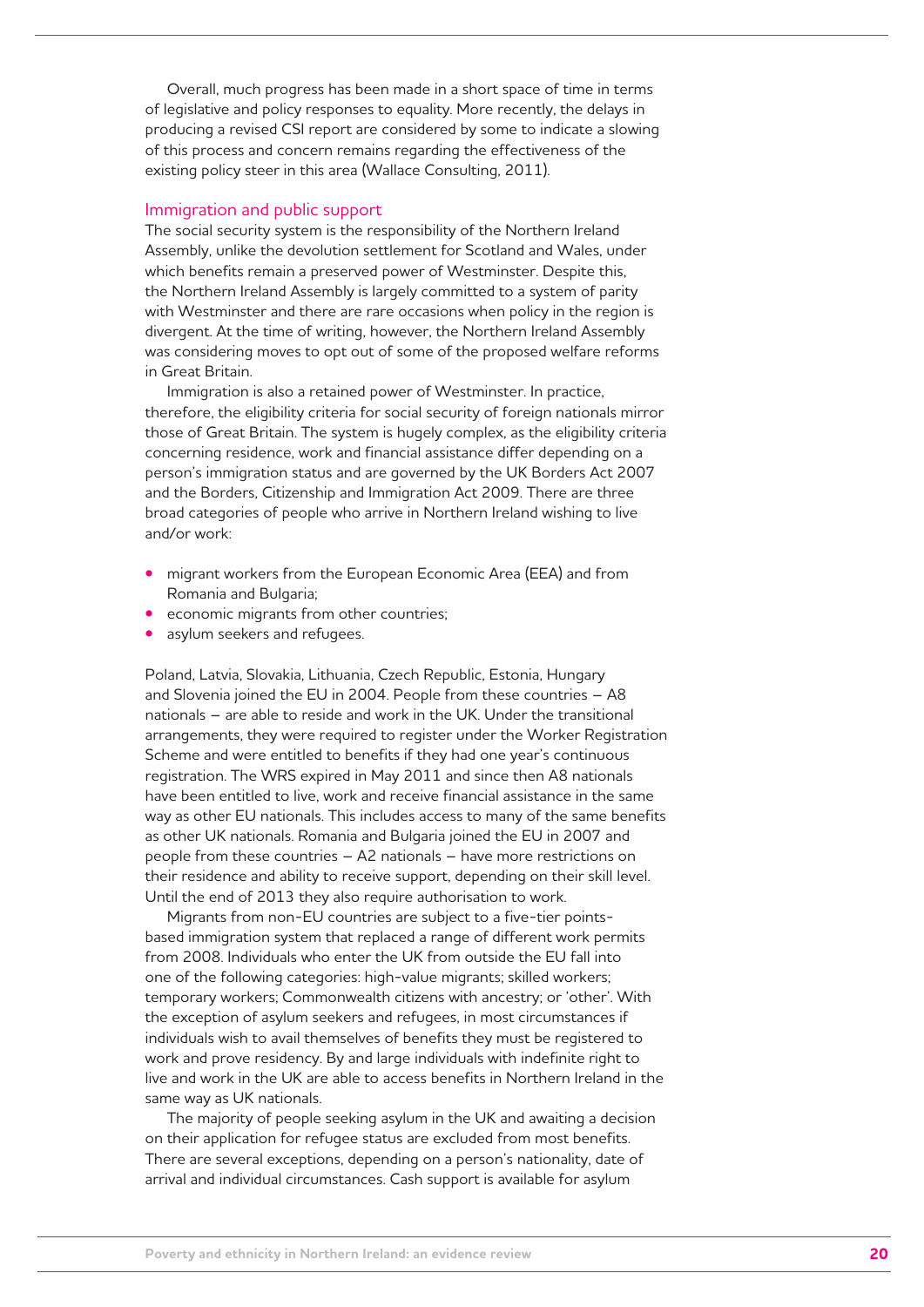seekers from the UK Border Agency but is limited and less generous than benefits paid to UK nationals. Asylum seekers are not able to work while awaiting their refugee decision, and failed asylum seekers are unable to work while awaiting their removal.

Obtaining housing and health services is considered to be public support. For this reason, with the exception of emergency treatment, asylum seekers' and other classes of migrants' eligibility to social housing and assistance with homelessness or health care is restricted. For those whose immigration status includes no recourse or entitlement to public funds, social security benefits are also absent.

## **Shared futures, good relations and equality**

Despite the lack of focus on outcomes, evaluation of the equality legislation has been undertaken. Using a survey of key public officials' perceptions of the impacts of Section 75 (see page 19) on securing and promoting equality for various groups, Reeves Associates (2007) found that Section 75 had had a positive but partial effect. The evaluation noted that assessing the impact was difficult as legislation included no measurable indicators and presented no baseline data. An earlier qualitative study of senior public, private and voluntary sector managers found that 'race' was considered a peripheral issue and that although some progress had been made in addressing equalities issues on the back of Section 75, few recognised any demand for 'race' specific actions, as they viewed existing fair employment and equality legislation to be sufficient (McGill and Oliver, 2002). Later, another survey found that 65 per cent of public-sector staff thought that Section 75 had raised awareness of issues not previously understood and had improved their organisation, but less than half were aware of the Racial Equality Strategy and any awareness that did exist was limited (Watt and McCaughey, 2006).

The Belfast (Good Friday) Agreement 1998 introduced the term 'good relations' to Northern Ireland policy discourse, which is widely understood to encompass all sections of Northern Ireland society, including minority ethnic groups, as opposed to 'community relations', which refers only to the majority Catholic and Protestant populations. Minority ethnic communities are often mentioned in discussions of equality and good relations but little clarity exists over how the two approaches interact (Reeves Associates, 2007); Kelly, 2012; Nolan, 2012). It is clear that the legacy of conflict affects people from minority ethnic backgrounds, whether they are new to Northern Ireland or form part of a long-standing community. This is notable in terms of the immaturity of race relations legislation, as well as migrants' arrival into, and navigation of, highly territorialised and segregated residential space, which was little explored in the literature.

Some reports were critical of the lack of political leadership on this legislation, suggesting that politicians lack a clear vision of the type of society that they want to build and of how to operationalise such change through the development and implementation of strategies (Kelly, 2012; Knox, 2011a; Graham and Nash, 2006). This is reflective of a lack of political oversight, and the 'policy vacuum' that exists within Northern Ireland (Knox 2011a). However, Nolan (2012, p. 21) notes that Northern Ireland's efforts to build peace have been "hailed internationally as a model of conflict resolution". ECNI (2005) considered 'race' to be an area where there had been a lot of activity on good relations to ensure appropriate service provision, notably in further education and health. This perspective reflects a growing demand for interpretation, and recruitment of overseas staff. Kelly's

Reeves Associates (2007) found that Section 75 had had a positive but partial effect.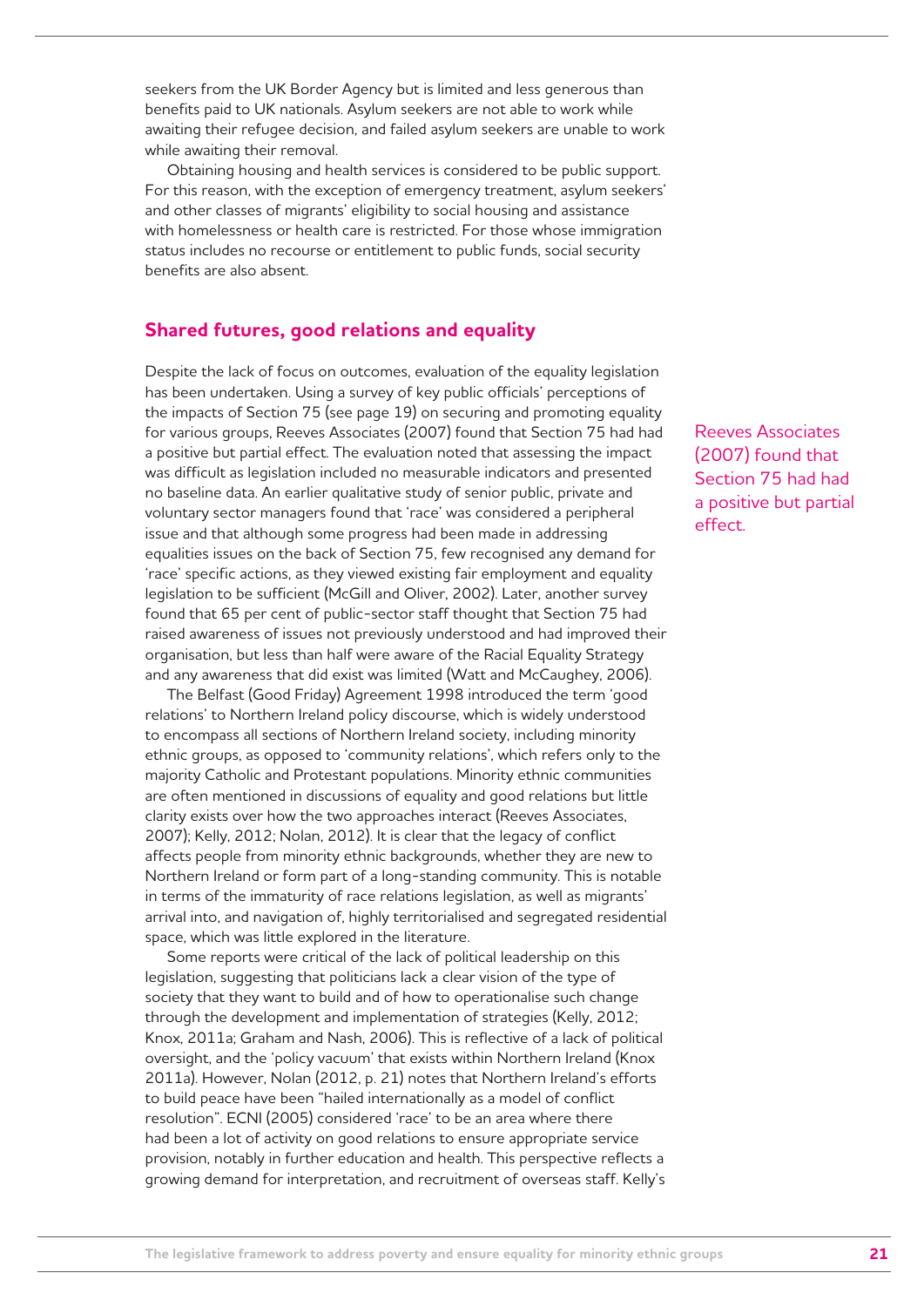(2012) report on the effectiveness of good relations and equality initiatives also recognises that there has been a plethora of activity in this area, but a lack of shared learning and evaluation has meant a duplication of activities and resources and a loss of hard-won knowledge.

Gray and Birrell (2012, p. 16) note a "policy impasse" on a range of social policy issues since the restoration of the Assembly in 2007 owing to a lack of consensus in key areas. The implementation of the actions and objectives of the key anti-poverty strategy, Lifetime Opportunities, and the further development of equality and good relations legislation and policies are said to have suffered as a result. There are also concerns that despite significant EU funding having ended, the new CSI strategy may not attract sufficient funding to ensure effective implementation (Knox, 2011a; Nolan, 2012).

The Northern Ireland Executive recognises that social cohesion can only be achieved through the involvement of all groups, including migrants, and the traditionally divided Protestant and Catholic communities (OFMDFM, 2010). Meanwhile, the current Programme for Government correlates to existing government priorities of supporting the economy and of overcoming inequalities (NIE, 2011). However, a silo effect and a somewhat ad hoc approach within key government strategy documents in Northern Ireland is evident. Specifically, the Economic Strategy for Northern Ireland (DETI, 2012a) and the accompanying Action Plan (DETI, 2012b) omit to mention migrants and minority ethnic groups as a potential economic resource, while the Racial Equality Strategy for Northern Ireland is focused on overcoming inequalities such as access to the labour market (OFMDFM 2005). Moreover, the Lifetime Opportunities anti-poverty strategy (OFMDFM, 2007) only notes the absence of data on people from minority ethnic backgrounds and omits to consider other evidence available at that time that suggests that additional support may be required to overcome hardships.

## **Ethnic monitoring**

Despite the policy progress on equalities, any impact on outcomes for people of minority ethnic backgrounds is unclear as data is required to demonstrate the policy effectiveness. The Equality Commission for Northern Ireland (2007) noted the lack of statistical data on the experiences of migrant workers living in Northern Ireland. It did acknowledge that this was made difficult by the speed of change and dynamic nature of the population flows that were occurring at that time. The need for greater ethnic monitoring in Northern Ireland is also recognised through the Racial Equality Strategy (OFMDFM, 2005). Since then, pressure has been placed on government to take the lead on ethnic monitoring by providing guidance and support to the range of organisations that deliver services to ethnic minorities. The publication by government of an ethnic monitoring guide (OFMDFM, 2011) is part of the implementation of its racial equality strategy. It places ethnic monitoring centre stage in helping to overcome issues of inequalities and disadvantage, although many would argue that this falls short in overcoming the lack of data, as there is no clear lead from the top in respect of implementation.

A repeated theme within the research reviewed confirms the requirement for resources at the administrative and regional dataset level. Despite Section 75 requirements to do so, the lack of monitoring in a number of policy domains means the impacts of initiatives are unknown (Geraghty, *et al*., 2010; Holder and Khaoury, 2005; Betts and Hamilton,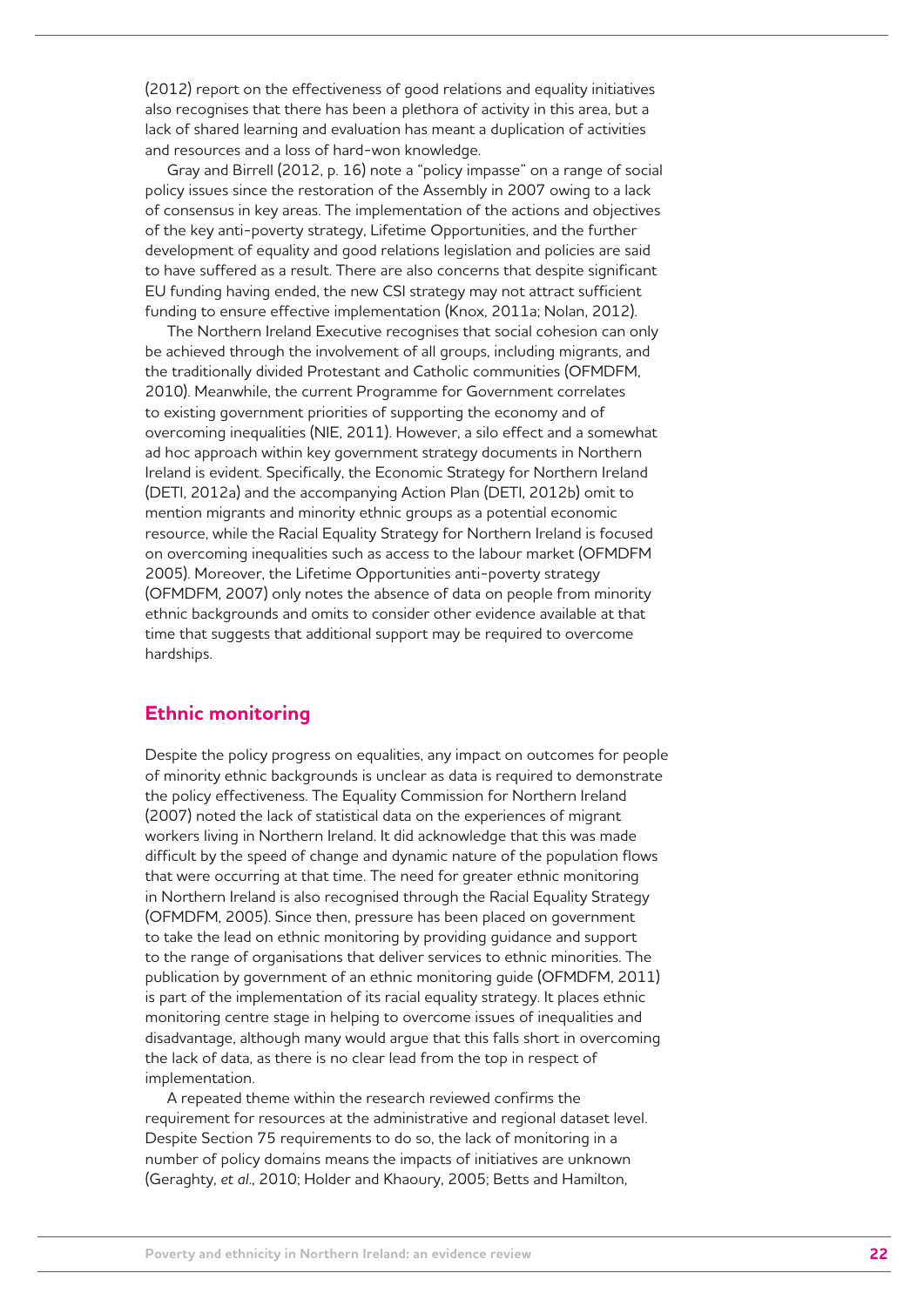2006; STEP/Southern Health Board, date unknown). However, monitoring must not be an end in itself. As Taylor (1994) observes, there is an important distinction between the "politics of representation" and "the politics of difference". In effect, recognising difference and describing it is not the same as doing something about it.

## **Summary**

This chapter has shown that there have been significant advances in the legislation to limit poverty and ensure equality for minority ethnic groups. It has nonetheless been hampered by a slow-moving legislature that, some argue, lacks a clear political will to deliver on the policy promises. Some work is being undertaken in the areas of poverty and equality, but this is often fragmented and lacks stringent data collection and evaluation.

**The legislative framework to address poverty and ensure equality for minority ethnic groups 23**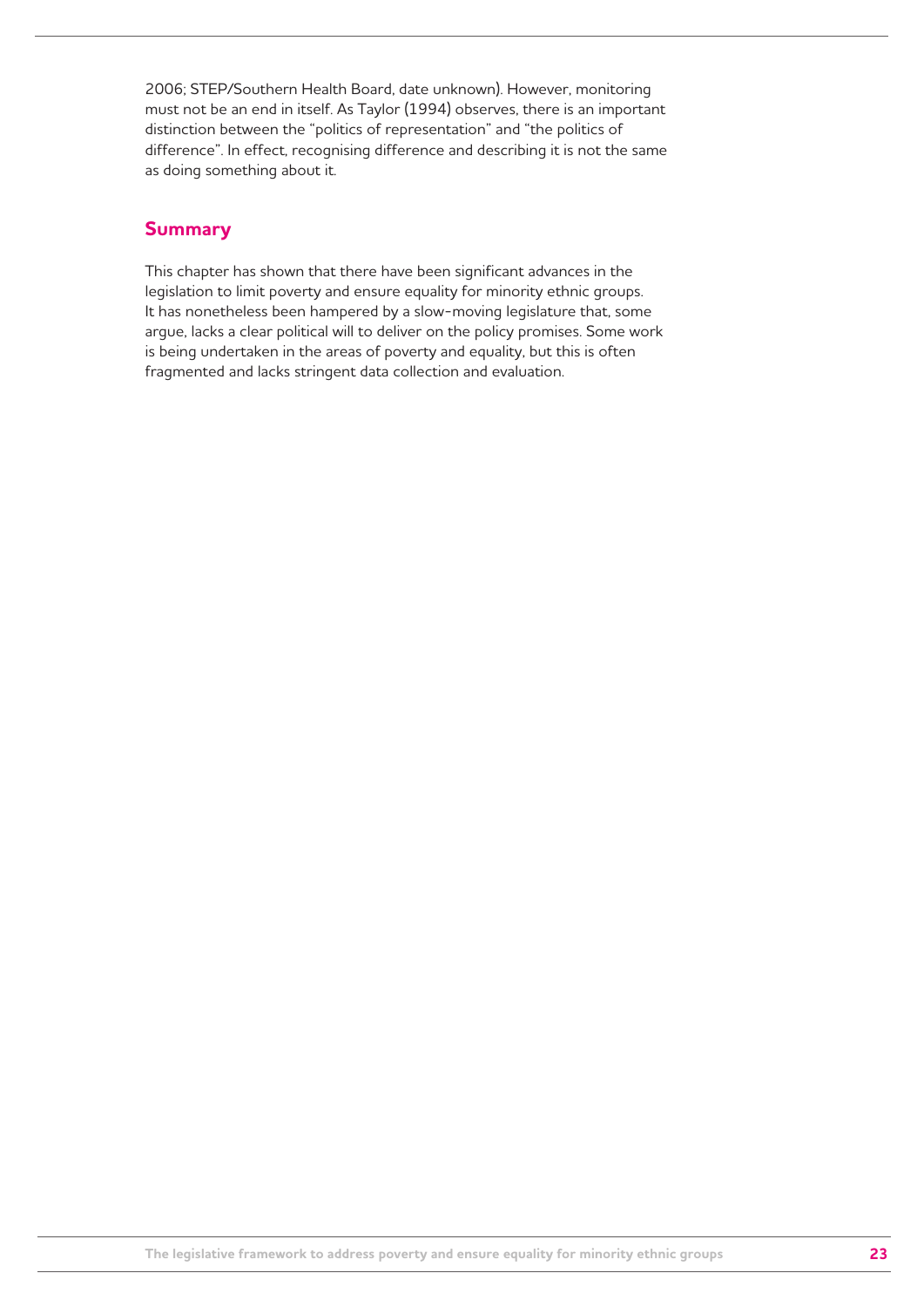# **4 WHAT ARE THE EXPERIENCES OF LOW INCOMES AMONG MINORITY ETHNIC GROUPS?**

We have so far noted the different patterns of migration and composition of the minority ethnic population in Northern Ireland and the distinct policy framework in which issues of 'poverty' and 'ethnicity' are considered. This chapter examines the experiences of low incomes among people from minority ethnic backgrounds. Robust research that measures the extent of poverty among people from minority ethnic groups and how their experiences compare with other groups, within Northern Ireland or with the rest of the UK or the Republic of Ireland, is largely absent.

The evidence base is not as robust as would be desirable, but the evidence reviewed does suggest that experiences of poverty and hardship exist for some people from minority ethnic groups. In particular, those at risk appear to be those with children or low incomes/earnings; low receipt of, and/or problematic access to, benefits; and, possibly, those experiencing unevenly distributed impacts of the market downturn that began after the economic crisis of 2007/8. Moreover, there are constraints on some people's ability to improve their circumstances in the labour market owing to a range of factors including language difficulties, limited recognition of overseas qualifications and access to childcare.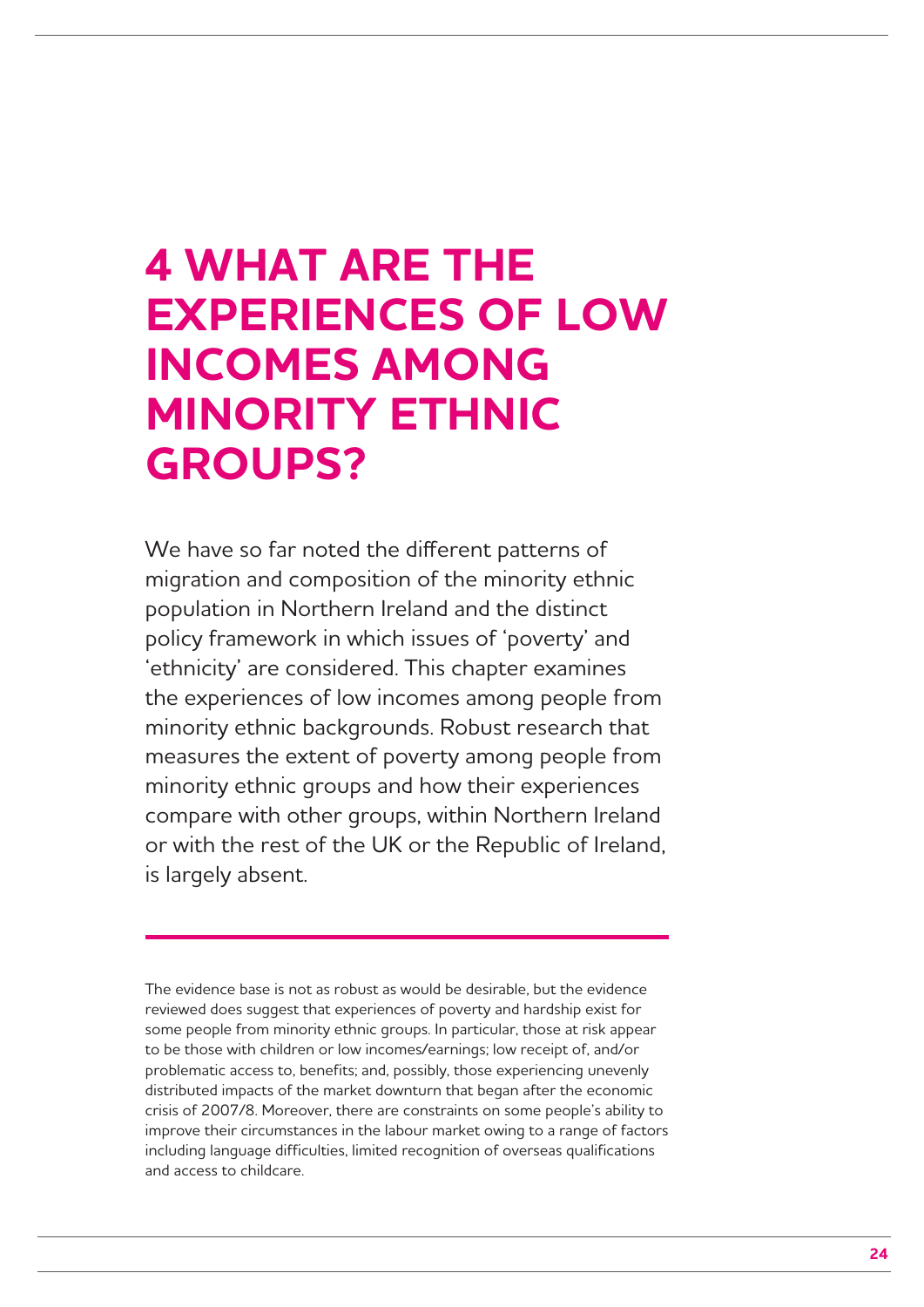### **Low incomes and employment**

#### Low pay

Migrant workers are represented across the workforce in Northern Ireland, including in skilled and professional occupations such as engineering, IT and higher education (Oxford Economics, 2009; Bell, *et al*., 2004; Nic Craith, *et al*., 2008; Kampney, 2010). However, a degree of employment segregation is evident in the local labour market as some minority groups are concentrated in particular work sectors, such as Filipino nurses and fishermen, Polish food-processing factory operatives, Eastern European and Portuguese agricultural workers and Chinese restaurant workers (Bell, *et al*., 2004).

Many studies show evidence of low pay within industries in which migrant labour is apparent (Campbell and Frey, 2010; Devine, *et al*., 2007; McVeigh and McAfee, 2009; Bell, *et al*., 2004). Bell, *et al*. (2009) compared migrant earnings with wider labour market data and showed that migrants regularly reported that they earned less than the wider population, including other workers in the lower two occupational classes. However, Bell, *et al*. were unclear whether respondents had reported their wages correctly. Further, anecdotal reports of migrants being paid below the National Minimum Wage were not substantiated within the available evidence.

#### Poor employment practices

Exploitation and poor employment practices, some of which affected incomes, were evident. Migrant workers with insecure immigration or employment status were identified as being particularly vulnerable. Unauthorised deductions, debt repayments to agencies that brought individuals from their home country to Northern Ireland and pay rates below those promised were frequently reported (Allamby, *et al*., 2011; Geraghty, *et al*., 2010; Bell, *et al*., 2004). Allamby, *et al*. (2011) found evidence of exploitative and coerced or forced labour in some industries, including fishing, mushroom picking and catering, because of a combination of isolation, lack of language skills, immigration status and lack of advice and information. Chinese, Filipino and Roma communities in Northern Ireland were particularly affected but other nationalities also experienced adverse employment conditions. Other employees in Northern Ireland as well as migrants experience poor employment practices (Citizens Advice, 2008). However, McVeigh (2006) indicates that the most vulnerable in the labour market were undocumented, unregistered and/or unauthorised non-EEA nationals, who may have the right to reside, but not the right to work. A lack of regulation and/or enforcement of existing regulation in the labour market and employer hostility to unions provide a context in which workers feel vulnerable to challenging employer shortcomings (McVeigh, 2006).

Subsistence existences are also evident in the region. Some groups have limited access to employment or benefits and, like people from the Roma community, exist on unskilled, insecure self-employment. This is often in exploitative conditions where they earn as little as £20 for an 11-hour shift or may receive £3 per day selling newspapers for long hours (Allamby, *et al*., 2011).

#### Ability to improve labour-market position

People from minority ethnic backgrounds have varying skills and some are closer to the labour market than others. For example, a significant and longstanding problem is the lack of recognition of overseas qualifications among Northern Irish employers (NICEM, 2012). Several reports note that the underemployment of migrant workers is significant, as sizeable proportions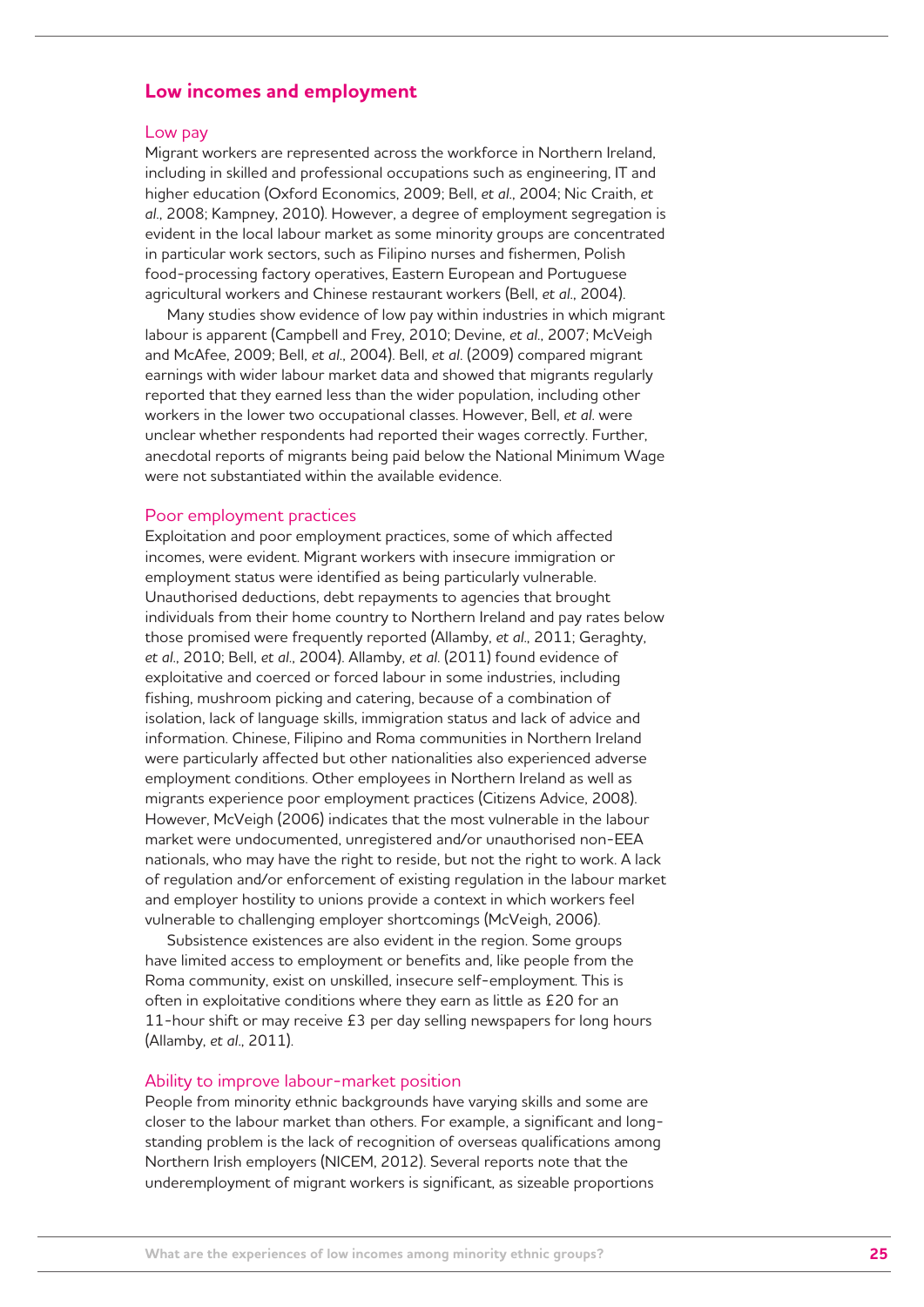of people from minority ethnic groups have higher education and vocational qualifications but are regularly employed in routine jobs below their skill levels (Holder and Lanao, 2002; Bell, *et al*., 2009; Devine, *et al*., 2007; Nic Craith, *et al*., 2008; McVeigh and McAfee, 2009; McQuaid, *et al*., 2010). This underemployment is not only an issue for those employed and their job or career progression, but also represents an underutilised resource for the Northern Irish economy (Oxford Economics, 2009). Some employers run adaptation courses to convert overseas qualifications but this is limited (McElhinney, 2008; NICEM, 2012; Bell, *et al*., 2004). The Department for Employment and Learning provides a service whereby residents in Northern Ireland can check their qualifications against UK requirements (DEL, 2011), but its impact is unknown.

Other groups of people such as Travellers have low employment rates as a result of changing labour markets meaning that their traditional, formerly agrarian, skills have limited use in modern markets (Abdalla, *et al*., 2010). Increasing regulation has also meant they are squeezed from other selfemployment opportunities such as tarmac laying, gardening and labouring, often leaving young men disengaged. The focus of women Travellers' lives is their husbands and families, and they rarely work outside of the home. However, there are signs that younger Travellers will consider vocational courses such as trade skills for young men or beauty and hairdressing for young women (STEP/Southern Health Board, date unknown).

For asylum seekers, the critical obstacle of moving on was statutory exclusion from the labour market while awaiting their decision on refugee status (McGovern, *et al*., 2011). Their lives remain on hold while the Home Office processes a backlog of cases.

Setting up in business is often a way out of low household incomes. The problems encountered by minority ethnic women, such as a lack of finance and a lack of knowledge of where to access support, although common across other groups, were compounded by their ethnicity and gender, as they felt others' expectations of the roles they should fulfil precluded them from entering business on their own (Potter, 2006).

#### Children

Without robust statistical evidence, the exact circumstances of different minority ethnic households will remain uncertain. However, small-scale surveys of migrants regularly suggest that around half are married and/ or have dependents, but as small-scale surveys have been conducted at an individual level there is an absence of household data, and so it is unclear what the patterns of work are between spouses. Some may have little access to or confidence in childcare so may not wish to work (Young, 2012). Whether and to what extent a second full- or part-time wage lifts lowincome minority families out of poverty, or out of dependence on tax credits, is uncertain. The prevalence of families and of low-grade employment does suggest that people from minority ethnic groups are at risk of in-work poverty.

The availability of affordable and appropriate wraparound childcare was often cited as a barrier to further engagement of minority households with children in the labour market. This is especially so for shift workers, those on a low income and for those with no family support (Young, 2012; NICEM, 2012; McVeigh, 2006; Potter, 2006; Holder and Lanao, 2002). This is perhaps a key issue shared with other low-income households (Horgan and Monteith, 2009). It was unclear from the literature whether there are suitable childcare places available locally, whether the provision is felt

The prevalence of families and of lowgrade employment does suggest that people from minority ethnic groups are at risk of in-work poverty.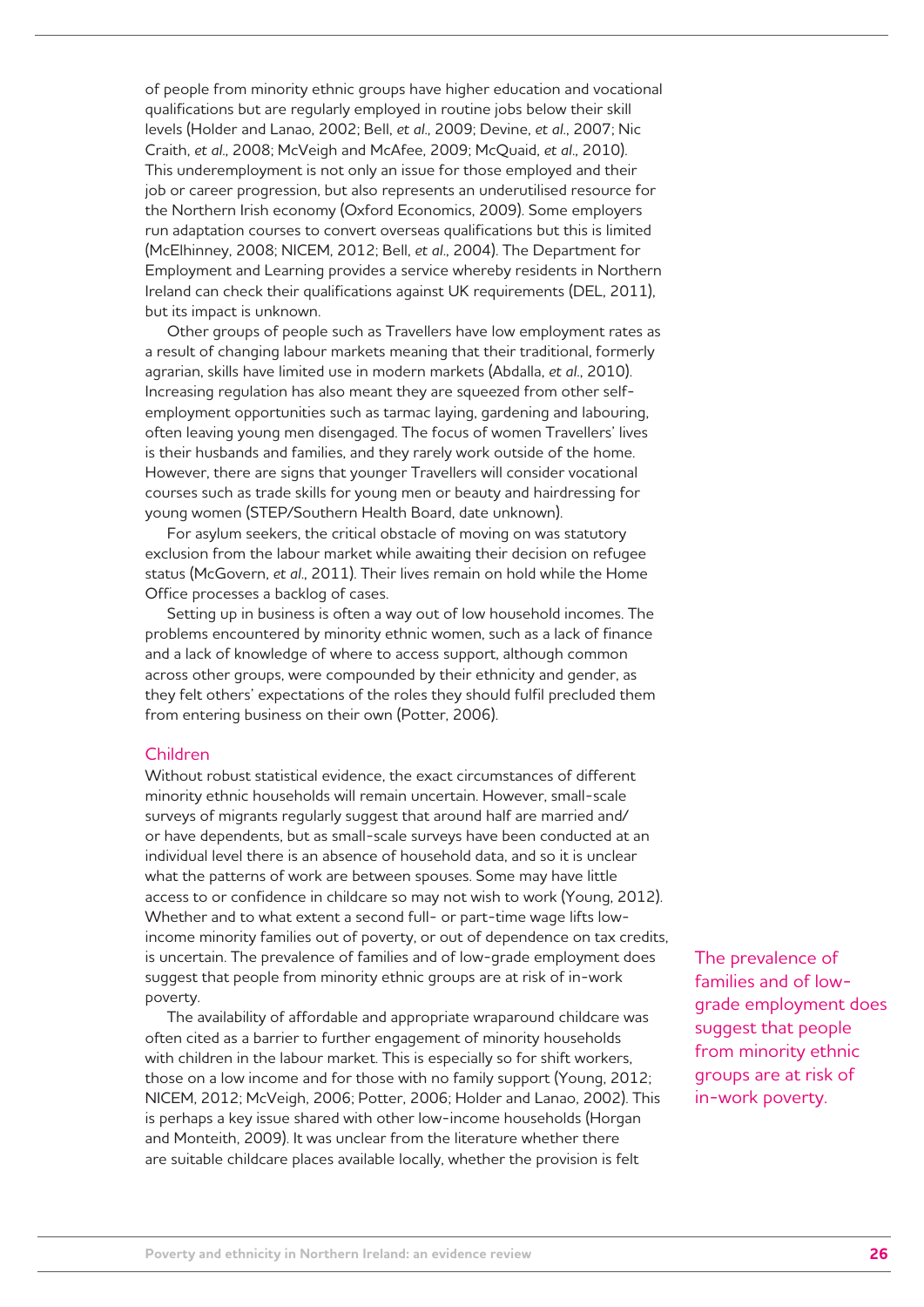to be acceptable or whether people prefer to undertake the caring role themselves.

#### Impacts of recession

Whether the recession has exerted a disproportionate burden upon people from minority ethnic groups warrants further examination, as the evidence seemed mixed and unclear. Migrant workers certainly perceived themselves to be vulnerable and thought they would be made redundant ahead of people born in Northern Ireland (Donnolly, 2009). Indeed, the frequency of insecure flexible employment in sectors employing people from minority ethnic groups in Northern Ireland has led to reports that migrant workers are at greater risk of redundancy, are less likely to challenge decisions and can be laid off to satisfy the anxieties of local workers (McQuaid, *et al*., 2010). Survey evidence of Polish people reported that 20 per cent of respondents were unemployed, a rate much higher than the wider population (McVeigh and McAfee, 2009). Moreover, another survey of a range of minority ethnic nationalities found 87 per cent of men and 72 per cent of women were in employment, but without knowing the proportion of students or other economically inactive people, the unemployment rate is difficult to discern (Bell, *et al*., 2009). It is likely to be the case that the weak position of those already disadvantaged in the labour market is exacerbated in the downturn, resulting in them being knocked further back in the employment queue (McQuaid, *et al*., 2010). However, a survey of private renting in the Dungannon area found migrants had a higher employment rate but lower wages than locals (Campbell and Frey, 2010).

Despite reports that migrants could be vulnerable in the economic downturn, there is little evidence that the recession has resulted in new migrants returning home in any great numbers because they and their families are now settled in the region (Svašek, 2009). However, new flows to the region have undoubtedly reduced. Furthermore, the impact of the global recession or conditions in their home country is often considered to be worse than in Northern Ireland (Allamby, *et al*., 2011).

Travellers experience long-term disadvantage, and one report suggested that 89 per cent were unemployed, compared with only 4 per cent of the wider population (Abdalla, *et al*., 2010).

#### **Receipt of benefits**

Given the prevalence of low-wage employment, not least for those with families, accessing in-work benefits is of critical importance to militate against the risk of in-work poverty. There was mixed evidence regarding receipt of these benefits among people from minority ethnic backgrounds. Child benefit and tax credits were important to their household income. Housing benefit receipt appeared to be much lower than benefits associated with children (NICEM, 2012; McVeigh and McAfee, 2009; Campbell and Frey, 2010; Bell, *et al*., 2009). It is unclear from these studies whether the migrants surveyed were ineligible to claim housing benefit or whether they were not entitled as their income was above the threshold. Confusion surrounding eligibility to benefits among people from minority ethnic groups in Northern Ireland was noted as a key issue (Bell, *et al*., 2004; McQuaid, *et al*., 2010).

There is evidence that people from minority ethnic backgrounds have experienced periods of poverty and/or destitution because their immigration status is such that they are not entitled to public support. There were regular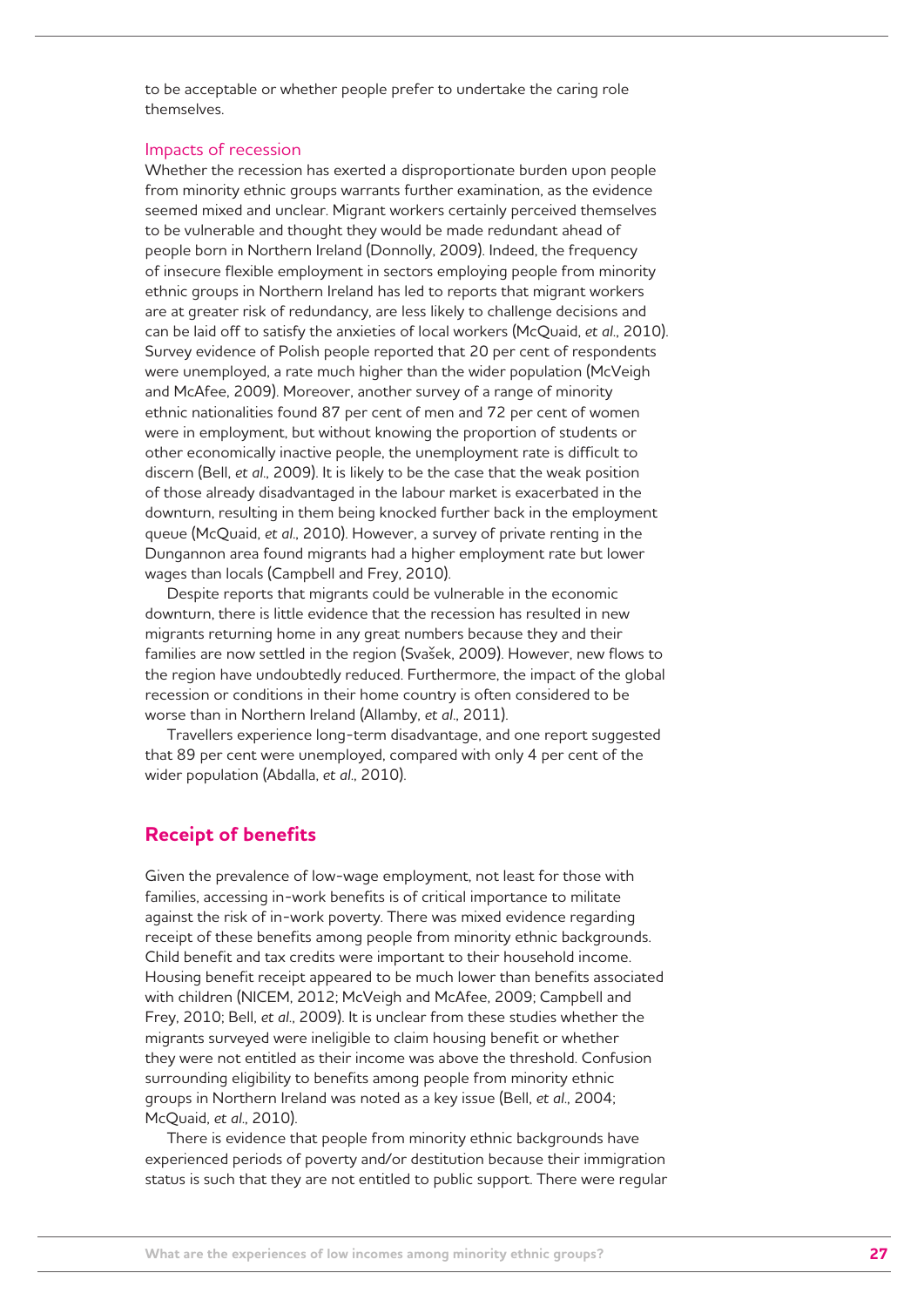reports of A8 nationals falling through safety nets due to non-compliance with the Worker Registration Scheme. People did not recognise the benefits of registration, or they misplaced trust in employers to pay National Insurance and complete the WRS paperwork for them, and the gaps would only become apparent when workers required public support (Bell, *et al*., 2009; Campbell and Frey, 2010; McVeigh and McAfee, 2009; Allamby, *et al*., 2011; NICEM, 2012). Twelve months' continuous registration was also hard to satisfy because of short-term contracts or breaks due to ill-health (Devlin and McKenna, 2009). This left charities, social services and other agencies with the responsibility of meeting the costs of medical care, flights home or temporary support for families. The lack of a welfare safety net leaves workers vulnerable to exploitation, as the consequences of making complaints and potentially losing employment are more serious if destitution becomes a real possibility (Allamby, *et al*., 2011; Devlin and McKenna, 2009). The expiration of the WRS has the potential to increase support available to A8 nationals, but the impact of this change is uncertain.

There was one report of long delays in benefit applications leaving a family destitute while awaiting a decision (McGovern, *et al*., 2011). Benefit delays contributed to nearly a fifth of the cases of destitution identified by agencies supporting migrants, where relief funds were accessed from the Community Foundation and Red Cross (McCann and McKittrick, 2012). Other causes of destitution were no recourse to public funds, unemployment, ill-health and domestic violence.

### **Remittances**

NICEM (2012) found that 79 per cent of respondents in their survey of Filipinos in Northern Ireland regularly sent money home as did other migrants to Northern Ireland. As the exchange rate of the pound has fallen against other currencies during the recession, many migrants have increased the amount they send home to ensure their family receives the same benefits (NICEM, 2012; Donnolly, 2009; Devine, *et al*., 2007). Remittances are important to consider in relation to poverty among people from minority ethnic groups as they mean fewer resources from which the household can draw.

## **Financial inclusion**

Access to financial services ensures households can maximise their incomes; for example, by holding a bank account people can access lower-cost energy services by paying through direct debit. Generally, although there are high levels of migrants accessing bank accounts, barriers to accessing these services exist. Previous research found these include living in rural areas away from services, lack of language skills, lack of translation or interpretation in banks, unclear or impossible-to-meet documentation requirements to prove identity and inconsistent policies across banks (Gibbs, 2010). Generally, EU migrants have been able to access accounts, and these individuals have been able to draw on support from community groups to set up accounts. However, non-EU migrants without a good level of English and possibly without legal status have little access or understanding of the UK banking system and have great difficulty in managing day-today finances (*ibid.*). The Citizens Advice service has instituted a project to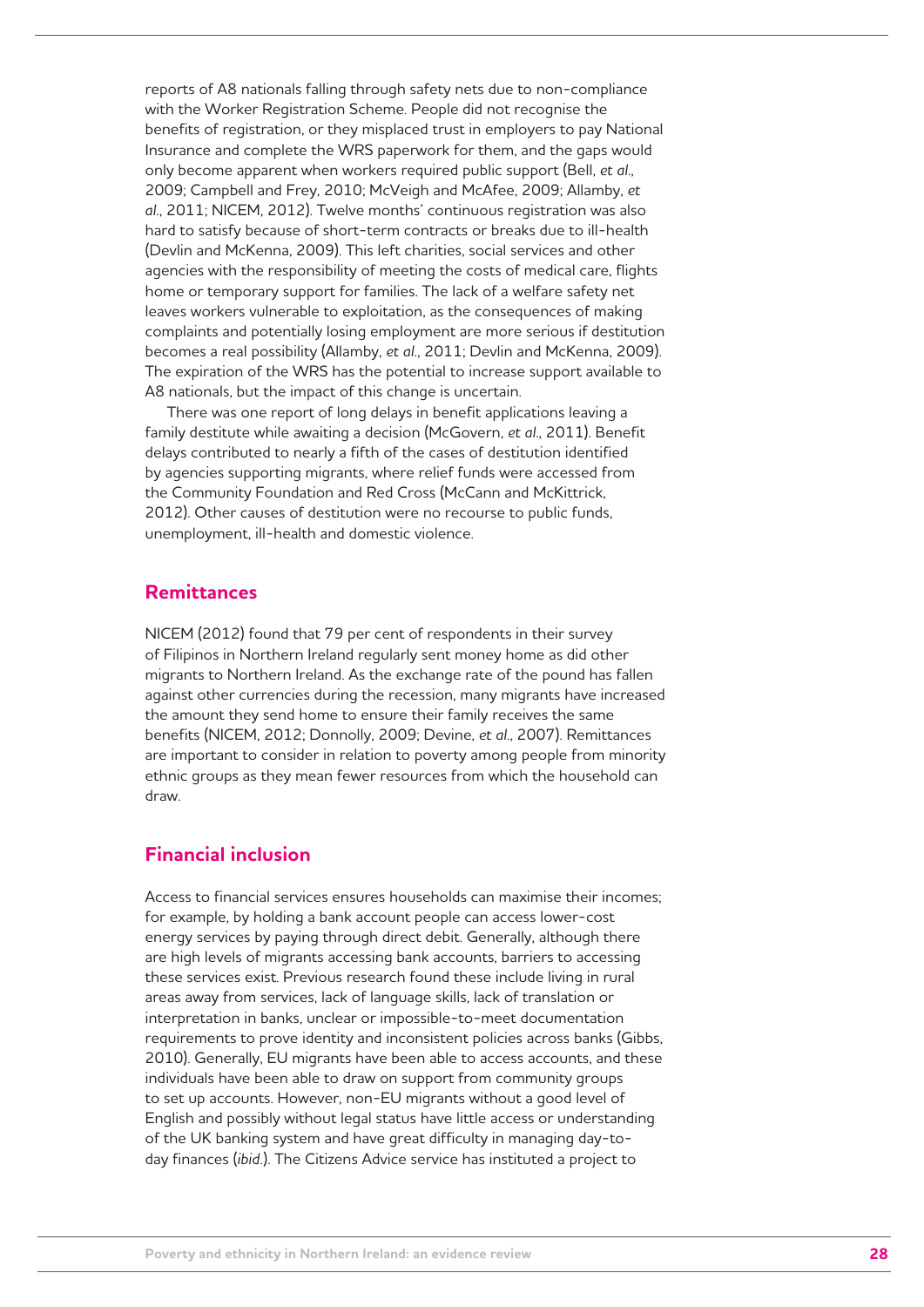resolve problematic access to financial services for migrants (Gibbs, 2010) and employers are regularly called upon to provide proof of residence and employment to banks when other forms of ID are unavailable or unacceptable (Devine, *et al*., 2007).

### **Summary**

For working people from minority ethnic communities, lower wages and job insecurity appear to be common. In addition, underemployment, vulnerability to exploitation and changing labour markets mean that some people may find it hard to move on from low-grade employment, rendering them at risk of persistent poverty. Adherence to traditional gender roles may also mean income opportunities are foregone.

Even without overarching data, and despite not being a universal experience, the evidence suggests that for sections of minority ethnic groups in Northern Ireland low pay, poor access to benefits, possible vulnerability due to the economic downturn and limited access to financial services and support are unexceptional.

The evidence of poverty among minority ethnic groups in Northern Ireland is incomplete. It is unclear why there is no detailed analysis of key datasets, but we may assume that small numbers and inadequate categories may limit the utility of these datasets for researchers. This limits our understanding of critical issues such as employment rates, the extent of poverty, the composition of households and their pathways into and out of poverty, and limits comparison with majority communities.

Small-scale surveys and qualitative work indicate that in-work poverty, particularly for households with children, is likely to be an issue, as is the limited and sometimes restricted access to income maintenance, as well as the uneven impacts of the recession.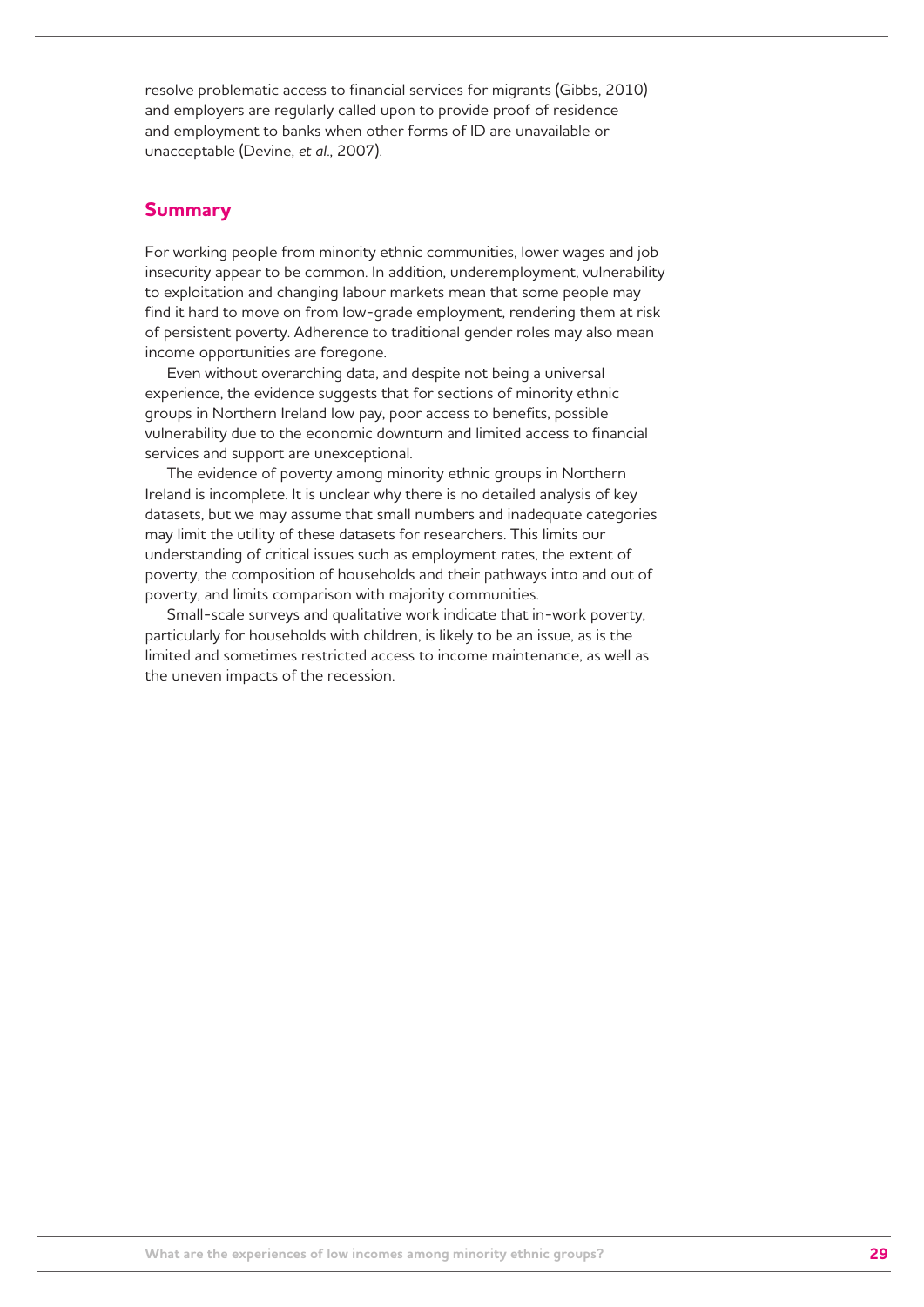## **5 EXPERIENCES OF ACCESSING KEY RESOURCES OR SERVICES**

The previous chapter examined the experiences of low incomes and poverty among people from minority ethnic groups in Northern Ireland. The ability to improve material circumstances through the labour market and benefit systems was also considered. This chapter examines the evidence relating to access to the key services of health, education and housing that protect against the impacts of poverty and influence future outcomes.

## **Housing**

#### Access and satisfaction

Small surveys indicate that between 54 and 74 per cent of people from minority ethnic groups in Northern Ireland reside in the private rented sector (Bell, *et al*., 2009; Campbell and Frey, 2010). The local private rented sector has improved, but remains the tenure with the greatest level of unfitness or disrepair (McAnulty and Gray, 2009).

Migrants from a range of countries and living in the Dungannon area were generally satisfied with their privately rented homes. However, migrants shared complaints similar to those of other privately renting tenants in the wider housing market: for example, poor landlord management and high costs (Campbell and Frey, 2010). People from East Africa experienced problems with finding accommodation and securing a guarantor for the tenancy agreement (Young, 2012). Although some employers facilitate access to housing for migrant workers, tied accommodation can also present problems for people as it is often expensive; landlords were reported to exert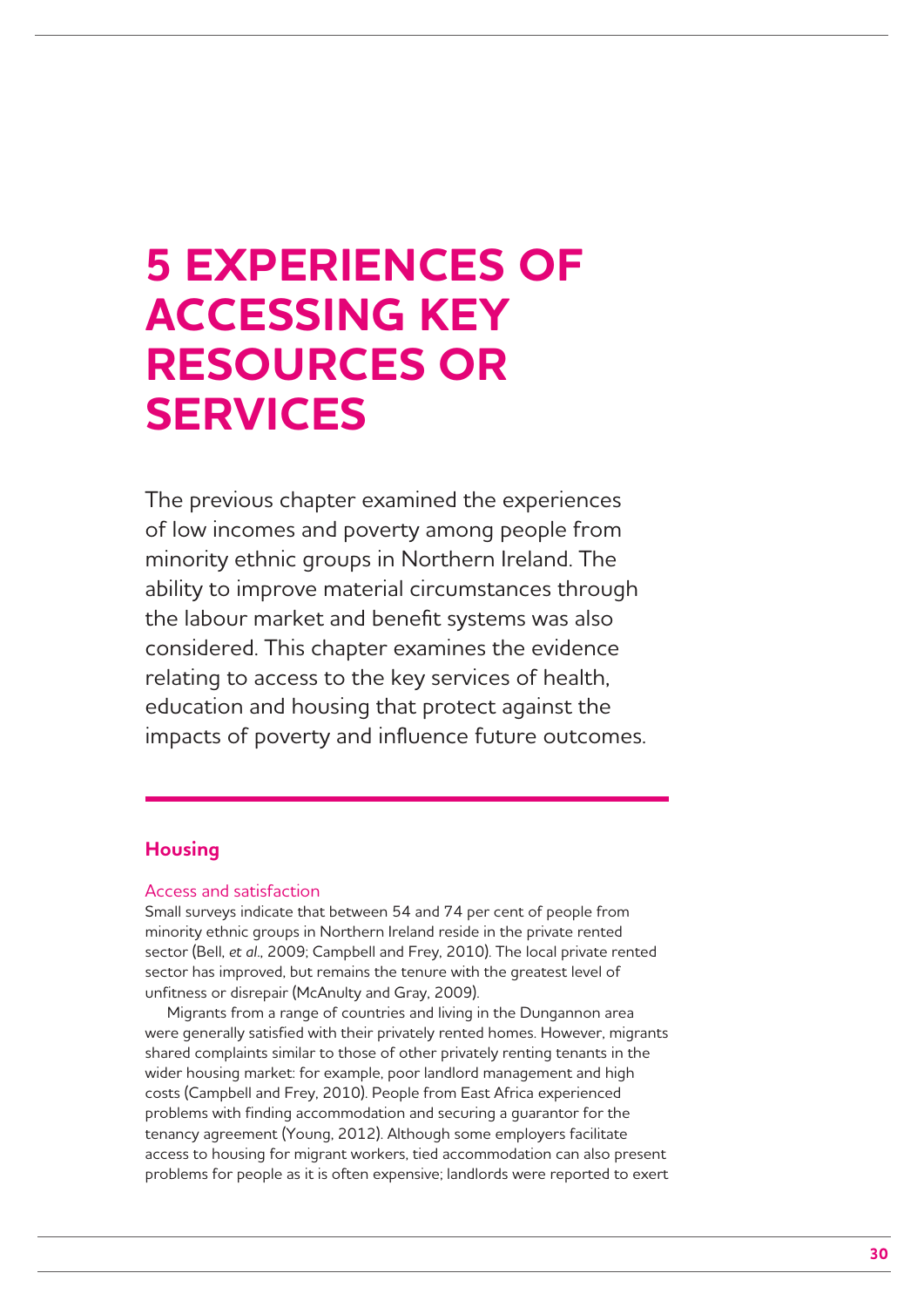excess control over the premises; and properties could be overcrowded, unsuitable for children and insecure (Allamby, *et al*., 2011). Other problems with housing were reported by asylum seekers who are provided with an allowance and housing, but have no choice of location or region and can be moved frequently and often at short notice (McGovern, *et al*., 2011).

The All Ireland Travellers Health Study finds on many counts that Travellers north of the border fare better than those in the Republic; however, poor living conditions are still significant for Travellers (Abdalla, *et al*., 2010). Most Travellers in Northern Ireland (55 per cent) are in Northern Ireland Housing Executive accommodation, a greater proportion in social housing than in the south (38 per cent). In Northern Ireland, 23 per cent live in a mobile home or trailer. As such, a greater proportion of Travellers than the wider population lack basic amenities such as water, hot water, drainage, refuse collection and sewerage, and also experience damp and water ingress.

#### Housing costs

Campbell and Frey (2010) noted that the rents charged in the Dungannon area to migrants exceeded the local housing allowance rate, and a third of survey respondents said it was hard to pay the rent. However, take-up of housing benefit appeared low (Bell, *et al*., 2009; NICEM, 2012). Reports of larger households and overcrowding as a response to these affordability problems are reported (STEP/Southern Health Board, date unknown; Campbell and Frey, 2010; NICEM, 2012).

Exclusion from housing assistance, among other services, owing to a person having limited or no recourse to public funds, has prevented victims of racial harassment from obtaining homelessness assistance (Bell, *et al*., 2009). This has occurred in circumstances where there was a perceived risk to life, and has frustrated attempts to support victims of domestic violence (Devlin and McKenna, 2009). A UK survey of homeless people that included the Belfast area found that migrants are more likely to have slept rough than the rest of the population because of problems experienced since arriving from abroad rather than issues they brought with them (Fitzpatrick, *et al*., 2011).

#### Local victimisation

When migrants in Northern Ireland have entered the social housing sector, they have often experienced resistance and hostility from local residents, although more recently this situation has improved (Campbell and Frey, 2010; Young, 2012). Black Africans in the west of Northern Ireland have also experienced harassment around their home (Nic Craith, *et al*., 2008). The home being a site of victimisation is, however, a key experience for minorities establishing themselves in an already spatially segregated region and is considered in the next chapter.

### **Health**

There was little evidence regarding the health outcomes of people from minority ethnic backgrounds in the region, but several studies were concerned with access to services and satisfaction with the services received.

#### Health outcomes

Little evidence was revealed about the health status and needs of people from minority ethnic groups in Northern Ireland, except for the Traveller population, which has been the subject of several studies.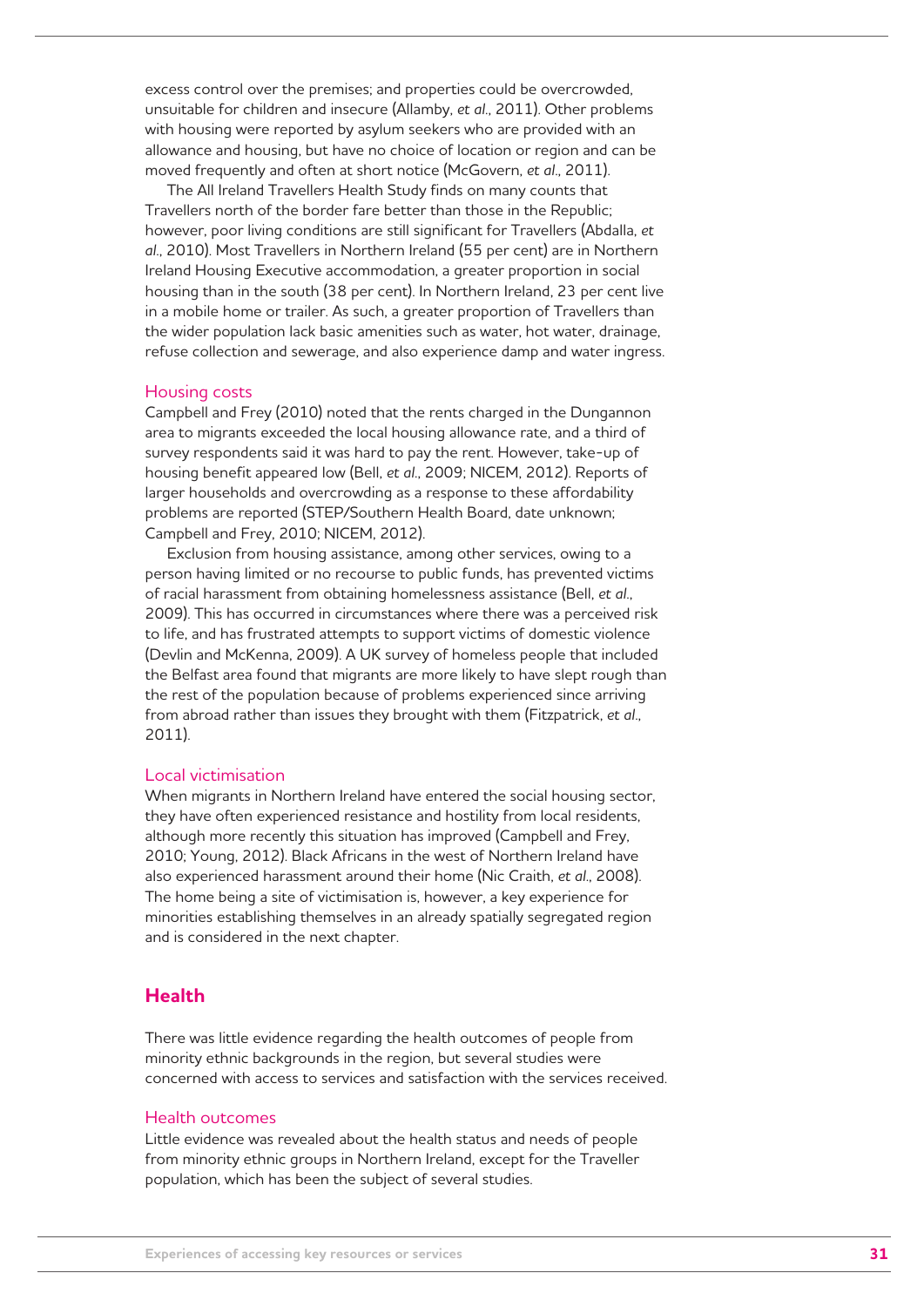Travellers' health needs are explored in all-Ireland studies, which reveal the poor health status of Travellers, although, as with housing, those in Northern Ireland fare better than their counterparts south of the border (Abdalla, *et al*., 2010; Hamid, *et al*., 2011). The Traveller population is characterised by a large family size and premature mortality, and has a similar profile to that of developing countries, with few old people and many children (Abdalla, *et al*., 2010). Travellers have a greater burden of chronic disease, such as back conditions, diabetes and heart attacks than the wider population and have lower birth-weight babies. Although fewer Travellers drink alcohol in comparison with the wider population, those that do, drink more heavily.

Other than Travellers, little is known about the health outcomes of minority ethnic groups. Mortality data identifies that people born outside of Northern Ireland have better health than those born in Northern Ireland and Scotland, but this is owing to the youth of newcomers and their socioeconomic characteristics (Connolly, *et al*., 2011). Those born outside of Northern Ireland may include white Irish people born in the Republic as well as people from a minority ethnic background.

Fewer Travellers perceive their health service to be good (two-fifths) compared to the wider population (almost four-fifths) (Abdalla, *et al*., 2010). Stress and anxiety seem to be significant experiences for people from minority ethnic groups. People from the Horn of Africa (Young, 2012) reported stress caused by unemployment, financial hardship and because of the distance from their families. Guo and Wright (2005) used a robust survey and found that the psychosocial health status of Chinese women in Northern Ireland was below that of the wider population, possibly due to greater stress, acculturated diet and a tendency to downplay mental health issues.

#### Access and satisfaction with health services

More is known about people from minority ethnic groups' access to and satisfaction with health services. Generally, people from minority ethnic backgrounds seem to value the health-care support in Northern Ireland (Bell, *et al*., 2009; Holder and Lanao, 2002; Nic Craith, *et al*., 2008). Some problems existed, including contrasts with health systems in their home country, gatekeeping, racism of frontline staff, lack of recourse to public funds and awareness of services, and problems communicating their needs (McAreavey, 2010a, 2010b, 2012; Martin and Phelan, 2010). Chinese women are mostly satisfied with health services but have expressed dissatisfaction with securing appointments and waiting times (Guo and Wright, 2005).

Among people from minority ethnic groups, those whose English was poor and/or who were in lower-skilled employment had lower rates of GP registration (Bell, *et al*., 2004; McVeigh and McAfee, 2009; Bell, *et al*., 2009; McAreavey, 2010a). There was evidence that some medical practices were reluctant to accept migrants and Travellers. Although newcomers had exerted additional pressure on local services in some areas, some staff advanced openly racist reasons as to why they did not want to accept people from minority ethnic backgrounds to their practice (STEP/Southern Health Board, date unknown). Community groups were active in overcoming such obstacles and achieved successful registrations (*ibid*.). Travellers found it difficult to articulate health problems and would travel a long distance to secure sympathetic GPs with whom they could build up a rapport (Abdalla, *et al*., 2010). Travellers were also concerned that some GPs did not explain how to take medication, as low literacy means they cannot always read the

Among people from minority ethnic groups, those whose English was poor and/or who were in lower-skilled employment had lower rates of GP registration.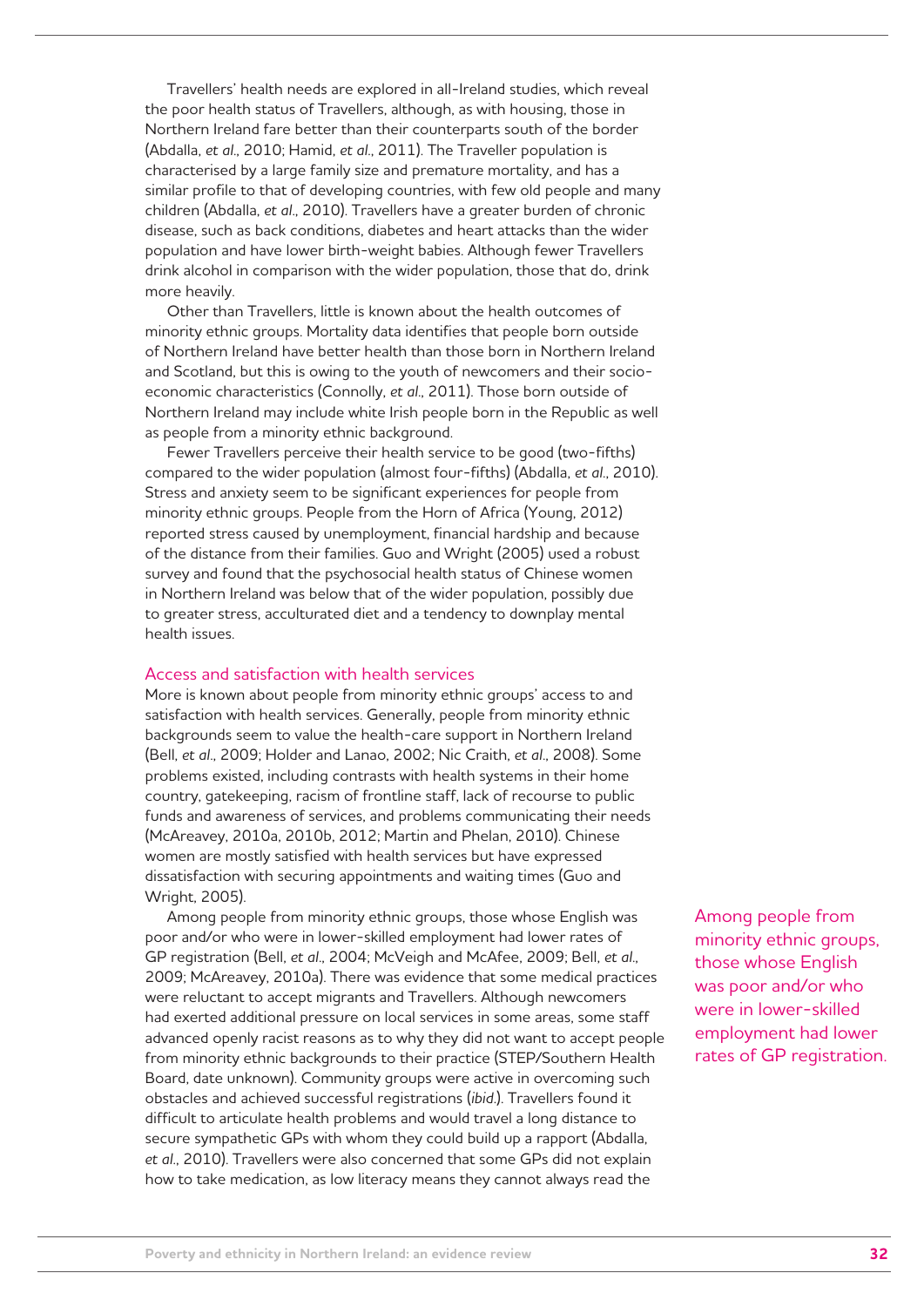instructions. There was also limited awareness among people from East Africa of how to access key health resources (Young, 2012).

## **Education**

#### Educational attainment

There is little data regarding the attainment of children from minority ethnic communities in the region's education system. The published statistics on pupil qualifications and destinations after GCSEs aggregate all people from minority ethnic groups (DENI, 2012). In 2010/11, 71.6 per cent of pupils from minority ethnic groups (including young people from white Irish Traveller backgrounds) achieved five A\*–C grades at GCSE compared with 73.2 per cent of white pupils. However, UK data suggests that there are widely different rates of educational attainment between pupils from different minority ethnic groups. For example, at both Key Stage 1 and Key Stage 4 across the UK, Chinese, Indian and mixed Asian and White heritage children outperform children of other groups, but children of Gypsies, Travellers and Roma significantly underperform (Lawrence, 2012). MacInnes, *et al*. (2012) also note the association between school attainment and free school meals as an indicator of poverty in Northern Ireland. Three-quarters of the region's Traveller children are entitled to free school meals (Traveller Education Taskforce, 2011), but it is unclear what proportion of children from other minority ethnic communities fall into this category (although it is noted that some pupils from minority ethnic groups may be ineligible to claim free school meals owing to their migration status). Understanding the outcomes of pupils from different groups and the impact of poverty, therefore, is critical in targeting interventions and allocating resources to improve pupils' achievements.

The report on inequalities in education in Northern Ireland includes no data for minorities other than Travellers (ECNI, 2009b). Indeed, Travellers are the only group for which significant work has been undertaken regarding their educational needs in Northern Ireland. These studies show remarkable educational disadvantage, and overcoming health and employment inequalities is seen as a key intervention (Abdalla, *et al*., 2010; ECNI, 2009b; Knipe, 2005; Traveller Educational Taskforce, 2006). Only 5 per cent of non-Traveller pupils leave school with no qualifications in Northern Ireland, compared with 58 per cent of Traveller children (Knipe, *et al*., 2005). Abdalla, *et al*. (2010) found that although literacy and numeracy were increasingly important for day-to-day life, Travellers generally did not consider qualifications to be necessary, although there was more interest in vocational courses among younger people. In addition, Traveller children experience name-calling, bullying and fights in schools and miss a lot of schooling for family and cultural events. Parents and children value schools with other Traveller families, and educational outreach work specifically with Traveller children is appreciated (Knipe, *et al*., 2005). Teachers in mainstream schools say they are aware of Traveller culture but do not use any specific materials designed for their use and, overall, were uncertain of what was expected of them in the classroom.

#### Language provision

English language support is of critical importance as it provides access to the curriculum and allows greater participation of pupils and parents in the education of their child. The number of children requiring language support has grown, from 1,366 in 2001/2 to 8,418 by 2011/2. An early report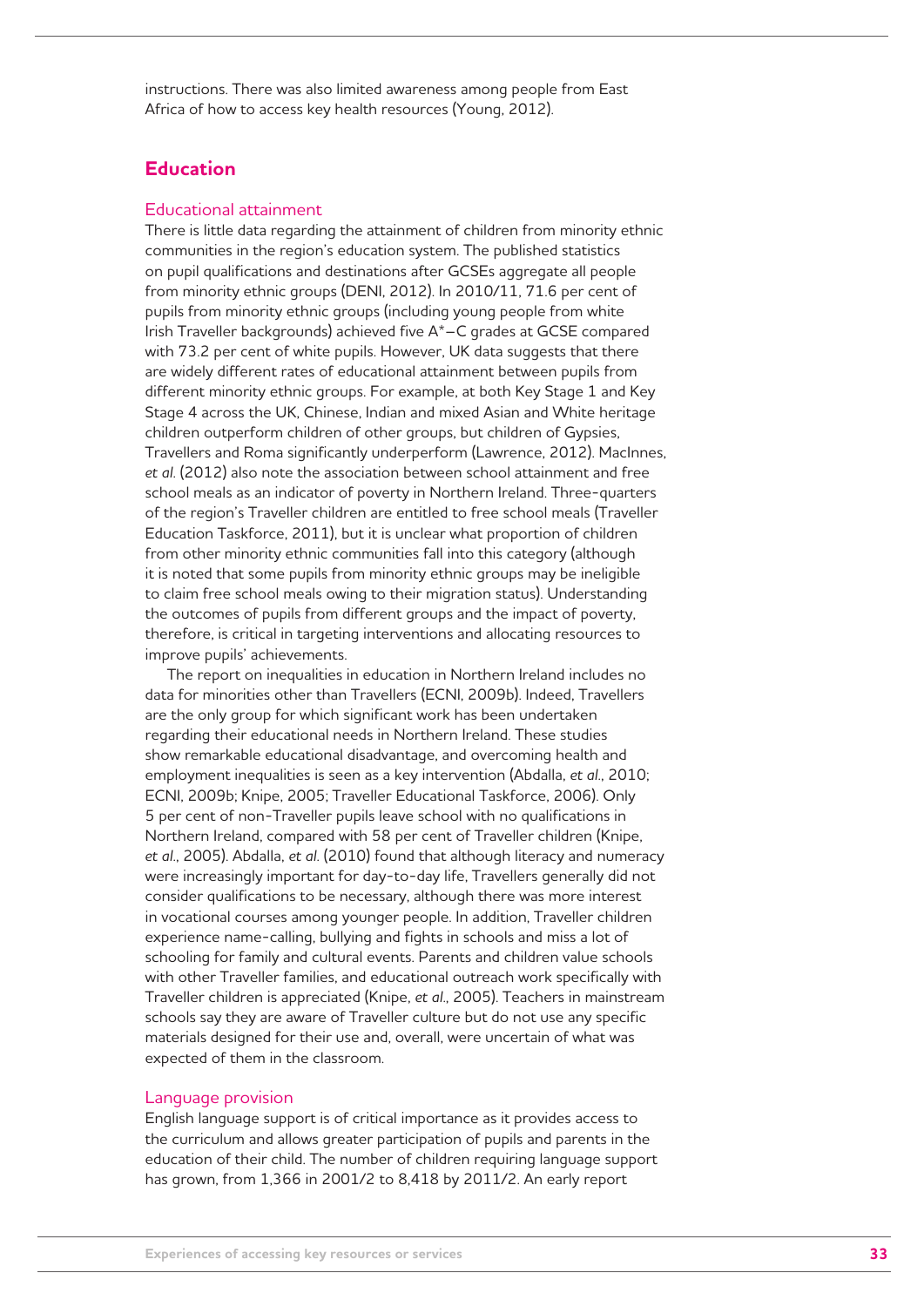notes that the provision of English as an Additional Language (EAL) support was patchy and that uncertainty about how best to deliver the support was evident (Hansson, *et al*., 2002). A later report canvased the opinions of teachers and heads about EAL and teachers recounted that there were insufficient resources to access interpreter and translation services to help to communicate with parents and pupils (DEL Equality Unit, 2006). It showed how other schools had used the EAL funding to buy in the services of peripatetic teachers to support children (*ibid.*). One study noted that some schools had employed Portuguese support staff to facilitate communication with pupils with limited English language skills but the study also showed how community organisations were important in providing support (STEP/ Southern Health Board, date unknown).

#### Appreciating diversity

There are concerns that educational support for pupils from minority ethnic backgrounds is limited to the provision of EAL support and that schools inadequately engage with promoting good relations and understanding diversity (Geraghty, *et al*., 2010). For example, there is evidence that pupils from minority ethnic groups experience racist bullying and name calling and of teachers handling racist incidents poorly (Connolly and Keenan, 2002b; RSM McClure-Watters, 2011).

At the time of Geraghty, *et al*.'s (2010) study, few schools were enrolled with the Inclusion and Diversity Service designed to support schools in promoting diversity. An earlier ECNI study (Elwood, *et al*., 2003) raised concerns regarding the ability of teachers to provide equality and good relations guidance in the classroom, having come from divided schools themselves and with less understanding and experience of the issues than their counterparts in Great Britain. These issues were recently highlighted in teacher training education in Northern Ireland (Montgomery and MacGlynn, 2009).

#### Parental involvement

Several reports noted that education in Northern Ireland was seen as a positive experience and something that was particularly valued by parents of children from minority ethnic groups (Geraghty, *et al*. 2010; Bell, *et al*., 2009). On the whole, many parents wanted to be involved with their children's education but felt isolated from the school owing to their poor English language skills, and felt that schools should provide greater opportunities for school–parent liaison (McGovern, *et al*., 2011; STEP/ Southern Health Board). Facilitating parental involvement may be critical given its importance in raising educational attainment (Carter-Wall and Whitfield, 2012).

Young people from East Africa noted in Young (2012) that they wanted to attend further education college but were prevented from doing so by the high fees that would be charged as they were considered overseas students. Improving skills and responding to unemployment is therefore difficult for young people from some minority ethnic groups in particular circumstances.

### **Language**

The importance of language in explaining disadvantage is sometimes overplayed and misunderstood (Atkin and Chattoo, 2007), as many of the difficulties faced by ethnic minorities occur independently of language difficulties. Nonetheless, the language problems encountered by people

Many parents wanted to be involved with their children's education but felt isolated from the school owing to their poor English language skills.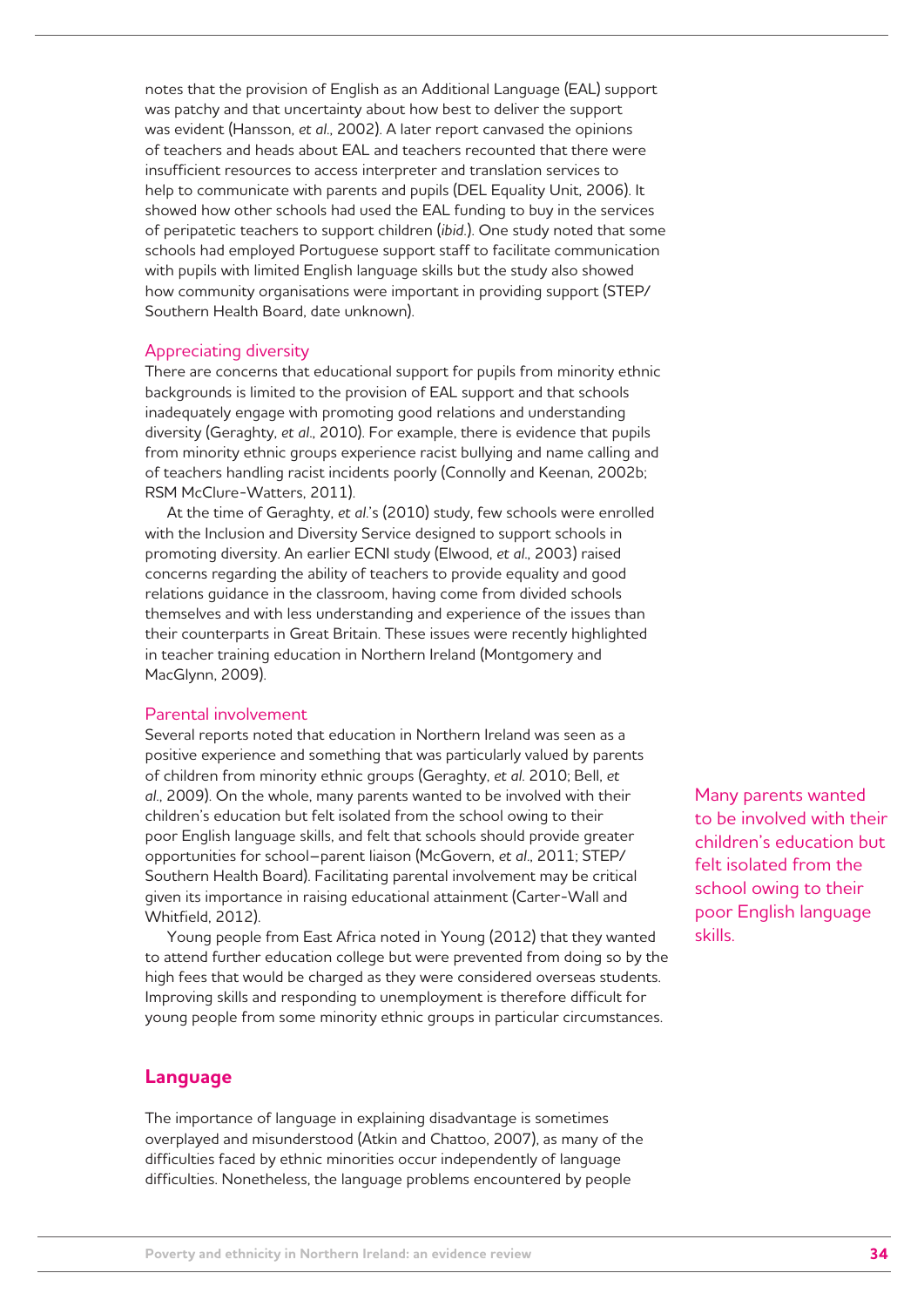from minority ethnic backgrounds were a strong theme arising from the review. Of course, not all people from minority ethnic groups have language problems (Nic Craith, *et al*., 2008). However, for those people who do have difficulties with the English language, overcoming them was of great importance as language skills unlock significant opportunities for minorities (McAreavey, 2010a, 2010b) and, therefore, help to overcome poverty and exclusion. Indeed, those with greatest fluency in English had a higher rate of GP registrations (STEP/Southern Health Board, date unknown) and earned more money (Bell, *et al*., 2004).

For those who did lack English skills, the impacts were profound, such as the Chinese woman who did not present for care until seven months into her pregnancy as she could not communicate her needs (STEP/Southern Health Board, date unknown) or because trying to communicate induced stress and anxiety (McVeigh and McAfee, 2009). Allamby, *et al*. (2011) note that much employment is segregated so an inability to speak English does not preclude work, but does limit opportunities to poor-quality jobs, leaves people vulnerable to exploitation and limits their social networks.

Several studies made repeated claims of the centrality of language barriers to exclusion and the problematic access to both interpretation and translations services and to English language classes so people can learn to communicate independently (McGovern, *et al*., 2011; McVeigh, 2006; Dunn and Morgan, 2001; McVeigh and McAfee, 2009; Bell, *et al*., 2009; McAreavey, 2010a, 2010b; Devine, *et al*., 2007; Young, 2012). Moreover, the use of children and younger family members to interpret sensitive issues such as domestic violence, health problems or parent and child conflicts was considered to be inappropriate (Geraghty, *et al*., 2010; McAreavey, 2010a, 2010b). It was acknowledged that great strides have been made in the provision of interpretation and language services in recent years but it remains a key issue (STEP/Southern Health Board, date unknown).

#### **Summary**

This chapter reported the evidence on the experiences of key services among people from minority ethnic backgrounds. Little precise data is known about the health and education outcomes of minority ethnic groups in the region, and much emphasis had been placed on understanding their access to services and satisfaction with services received. With some exceptions, people from minority ethnic groups generally reported satisfaction with services. Difficulties included health staff blocking access and teachers responding inadequately to diversity in the classroom.

Availability of housing was reasonable. People from minority ethnic groups seemed to be over-represented in the private rented sector, known to be problematic in terms of quality and management, and so overcrowding and high rents were of concern.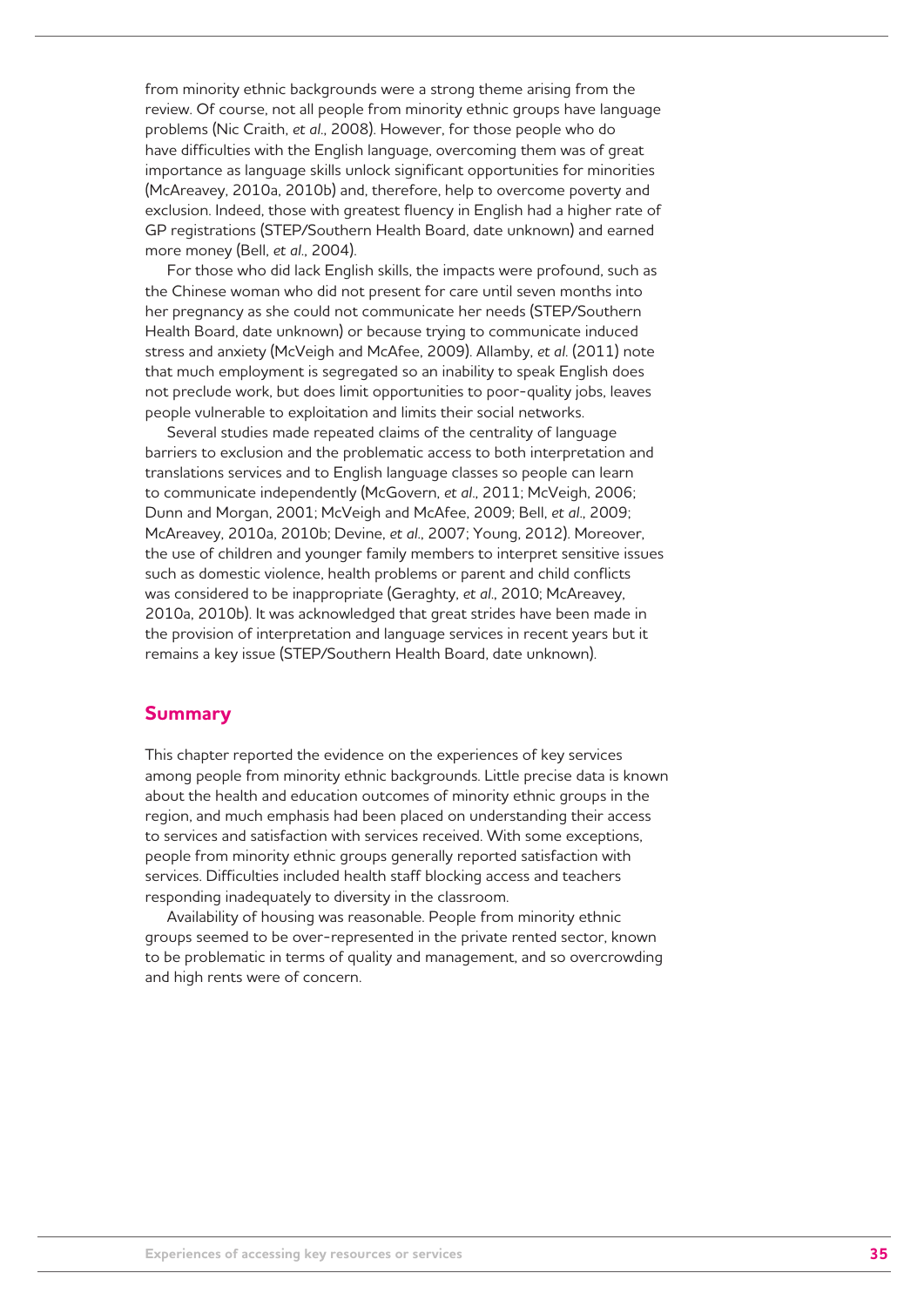## **6 BELONGING IN A DIVIDED SOCIETY**

The report, based on the evidence available, has highlighted experiences of low incomes and disadvantage for some people from minority ethnic groups in the labour market and in accessing services in Northern Ireland. These experiences may be shared by minorities in other jurisdictions, and in some instances by other people on low incomes. However, the policy and legal context, and relatively recent arrival of some of the minority ethnic groups to an area with an existing history of conflict, represent distinct circumstances.

Attitudes towards people from minority ethnic communities may influence critical life opportunities and ultimately the experience and incidence of poverty. This chapter, therefore, considers the experiences of individuals from minority ethnic communities of belonging and of racism in Northern Ireland. It considers the interplay between these issues and the legacy of sectarianism in the region.

## **Racism in Northern Ireland**

Many migrants viewed their life in Northern Ireland positively and felt welcomed by local people (Bell, *et al*., 2009; McVeigh, 2006). On balance, more recent arrivals view life in Northern Ireland as preferable to that which they left in their home country (Svašek, 2009). It is unclear whether racism in Northern Ireland is more or less of a problem than in other parts of the UK. In the latter half of the last decade and after some highly publicised attacks in which Roma and Polish people were displaced from their homes, the reputation of Northern Ireland in terms of race relations was poor (Knox, 2011b). There were concerns that reported incidences of racially motivated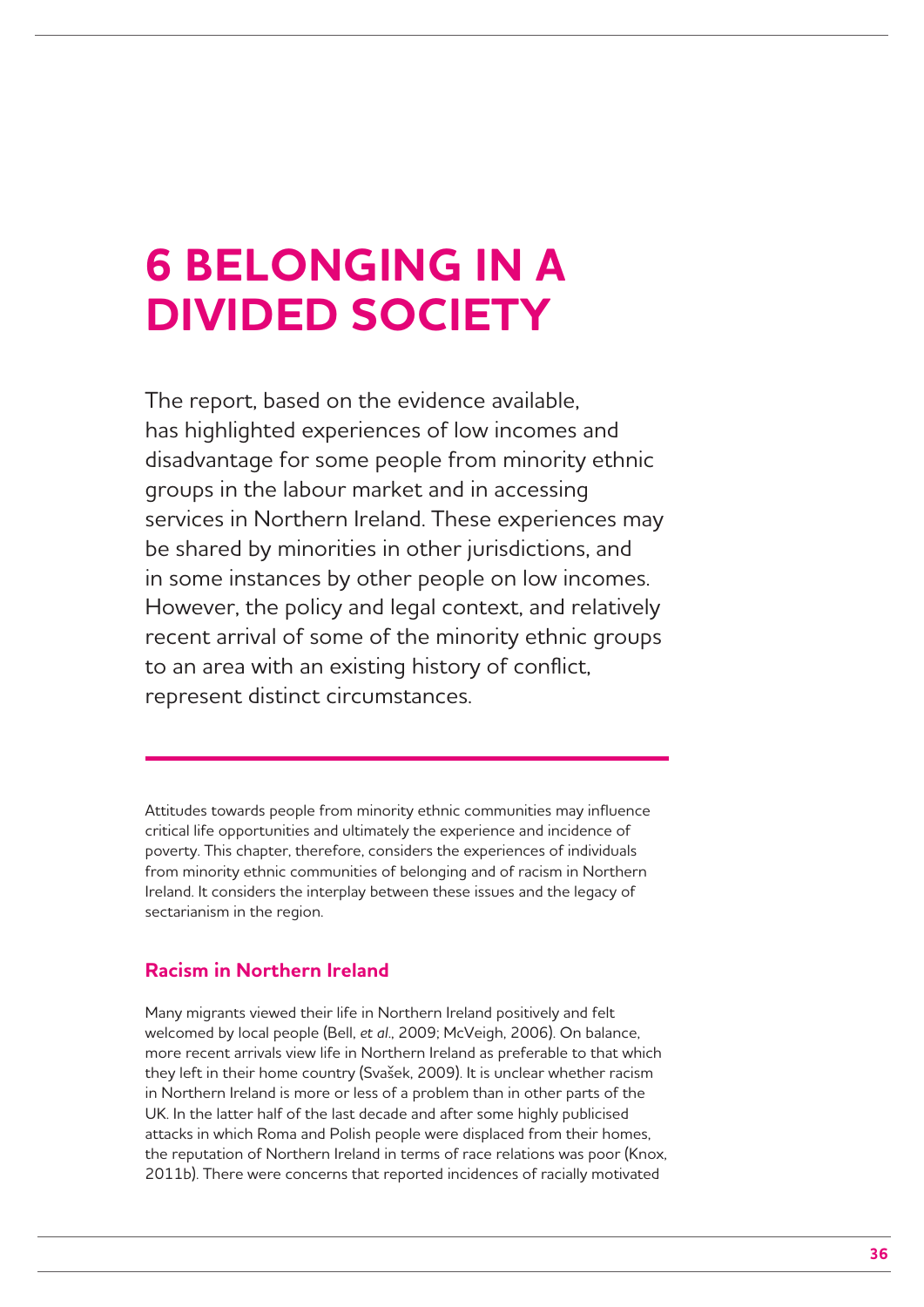hate crimes were increasing (Radford, 2007). Although the number of recorded incidents has since reduced, the level of reporting and confidence in the police to resolve the situation among people from minority ethnic communities is unclear (Young, 2012).

McGill and Oliver (2002) flagged concerns that statutory organisations had to do more to consider institutional racism. This review identified clear research significance regarding minority ethnic people's access to services in Northern Ireland, particularly health services. However, possibly because outcomes data is limited, these reports were often concerned with racism among individual staff, rather than unwitting patterns of poor outcomes and indirect institutional racism. Nonetheless, the evidence suggests that racist attitudes remain an important barrier to social inclusion for minority ethnic groups even though there is willingness for cultural change among the majority of the population.

#### Racism in the labour market

Hills (2010) identifies 'ethnic penalties' in the UK labour market that can, after taking other factors into account, explain why some people from minority ethnic backgrounds remain disadvantaged. It was clear from the Northern Ireland evidence that some employers favour employing individuals from particular minority ethnic backgrounds and have actively recruited from overseas (Devine, *et al*., 2007). McElhinney (2008) found that Filipino nurses in a public hospital seemed to be as likely to gain promotion as their white counterparts. Even so, a range of small-scale survey and qualitative evidence reveals that workers from minority ethnic backgrounds have experienced racism and discrimination at work (McVeigh and McAfee, 2009; Bell, *et al*., 2009; Betts and Hamilton, 2006; Donnolly, 2009; Holder and Khaoury, 2005; Devine, *et al*., 2007: Nic Craith, *et al*., 2008). The extent of racism and discrimination varies in each study, from one in eight to four out of five workers having experienced racism from colleagues, managers and/ or customers. Racism manifested itself in subtle and overt ways, such as being passed over for promotion, not given extra money for additional duties in comparison with others, by people being impatient with poor English language skills and through verbal abuse.

McVeigh (2006) also reported that migrant workers felt impotent and unable to challenge managers. However, in another study, migrant workers who complained to their managers about racism felt satisfied with the outcome and considered their colleagues to be, on the whole, committed to tackling racism (Betts and Hamilton, 2006). In a study combining council and health-care workers, a majority of staff held favourable views of minorities but a significant minority expressed racist attitudes that were a cause of concern (Holder and Lanao, 2002).

Muttarak, *et al*. (2012) found that fair employment policies were effective in altering the balance of the workforce between people of Catholic and Protestant community backgrounds. The ECNI (2009a) recommended that registered employers be asked to monitor the workforce by nationality and ethnic origin, in addition to community background and sex, with the intention of securing similarly positive results.

#### Overcoming racism in the provision of public services

Some studies identified 'front desk' problems, a euphemism for racism from public servants directed towards clients or customers (Dunn and Morgan, 2001; STEP/Southern Health Board, date unknown). Several studies noted that cultural awareness and diversity staff training varied between different sectors and that some staff were resistant to such training as they held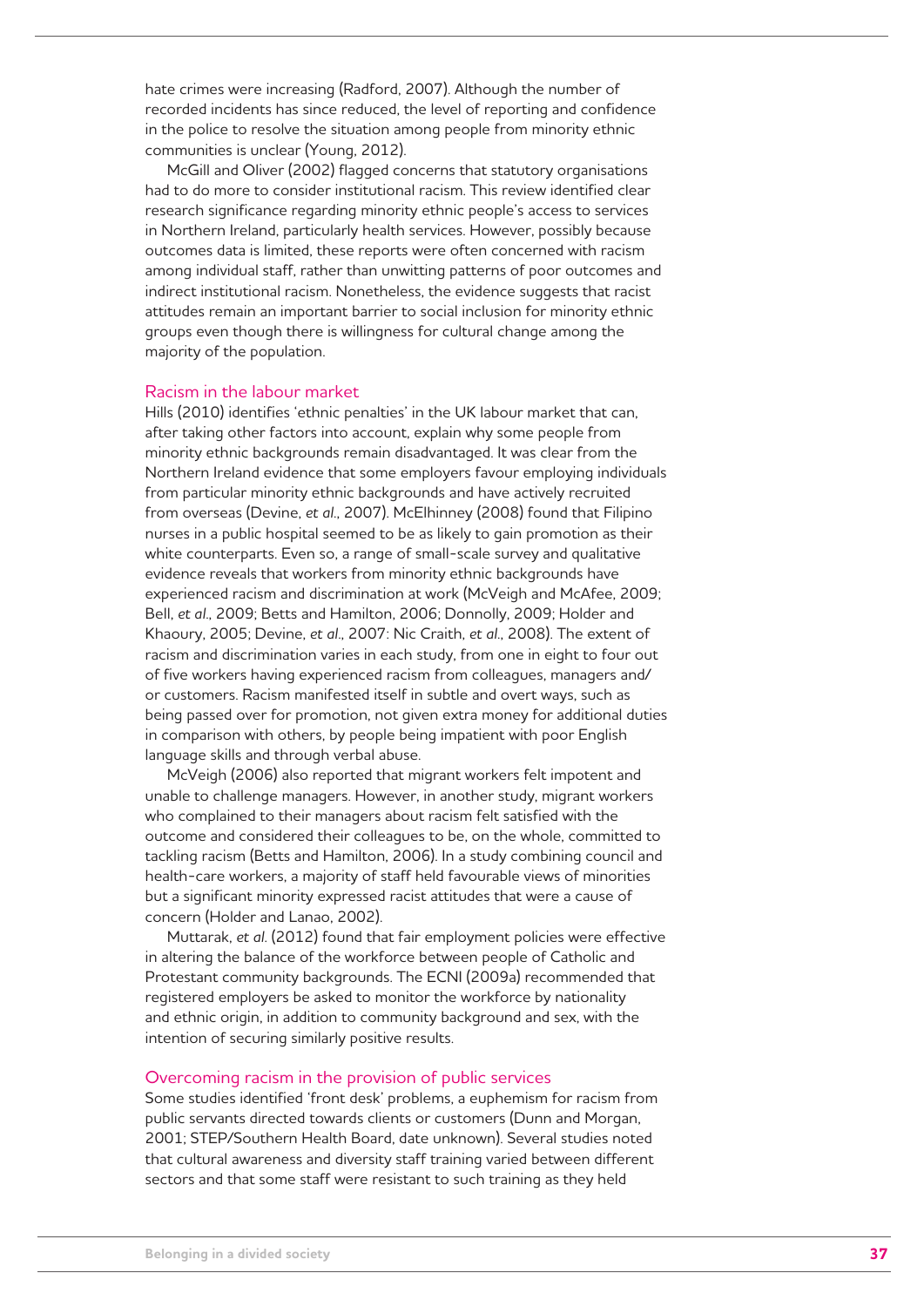negative attitudes (Watt and McGaughey, 2006; Holder and Khaoury, 2005; Betts and Hamilton, 2006). It was unclear how diversity messages have been reinforced within organisations since these studies, and the Racial Equality Strategy (OFMDFM, 2005) were published. Watt and McGaughey (2006) noted, at that time at least, that such activities were rarely 'mainstreamed' or incorporated into everyday organisational practices.

Community organisations and the voluntary sector, whether in partnership or alone, were identified as a critical conduit to services for minority ethnic groups, overcoming information gaps and language difficulties as well as obstacles put up by resistant staff (McAreavey, 2010a; Allamby, *et al*., 2011; McVeigh, 2006; Dunn and Morgan, 2001; STEP/ Southern Health Board, date unknown).

#### Home and neighbourhood as a site of racial harassment

Racially motivated hate crimes, including abuse and assaults on people and property, have been recorded in Northern Ireland since 2004/5. They increased from 634 to 861 in 2006/7, but have since fallen back to 531 in 20010/11 (PSNI statistics). These crimes include violence against the person, assaults, threats to kill, for example, as well as criminal damage to a dwelling, to a motor vehicle or arson threatening life. The majority of these crimes have been perpetrated on white people, with the largest group being of Polish nationality.

In a survey of Polish migrants, only 29 out of 420 respondents felt unwelcome in Northern Ireland, but a quarter of respondents (108) had experienced harassment or victimisation, 52 felt unsafe in their home and 70 in their neighbourhood (McVeigh and McAfee, 2009). People wishing to exclude others who are not coreligionists from their neighbourhood have attacked asylum seekers' homes, compounding trauma from past events (McGovern, *et al*., 2011). Another survey of migrants found 12 per cent had experienced abuse, 20 per cent felt unsafe in their homes, rising to 50 per cent of migrants housed in Northern Ireland Housing Executive (NIHE) accommodation (Bell, *et al*., 2004). Other studies reported that people had been attacked or abused in the street (Young, 2012; Nic Craith, *et al*., 2008).

## **Sectarianism and ethnic identity**

Few studies explicitly examined how people from minority ethnic communities perceived the sectarian conflict in the region, although some views were expressed in passing. Few migrants may have knowledge of Northern Ireland's history of conflict, but Bell, *et al*. (2009) found that among those who were aware of the sectarian conflict, any emerging fears were unfounded. Another study reported that a minority cited problems surrounding religious tensions as a possible reason to leave in the future (McVeigh and McAfee, 2009). However, it seems that most migrants avoid engaging in sectarian conflicts and do not perceive the historical conflict as having any relevance to their lives (Kampny, 2010; Geoghegan, 2010). The literature suggests that the legacy of sectarianism affects people from minority ethnic backgrounds in three ways: firstly, by being an important determinant of racist attitudes; secondly, with regard to residential choices and, thirdly, with the shaping of policy and legislative responses to overcome inequalities. These matters are underexplored but may have ramifications for other issues, such as job search or integration.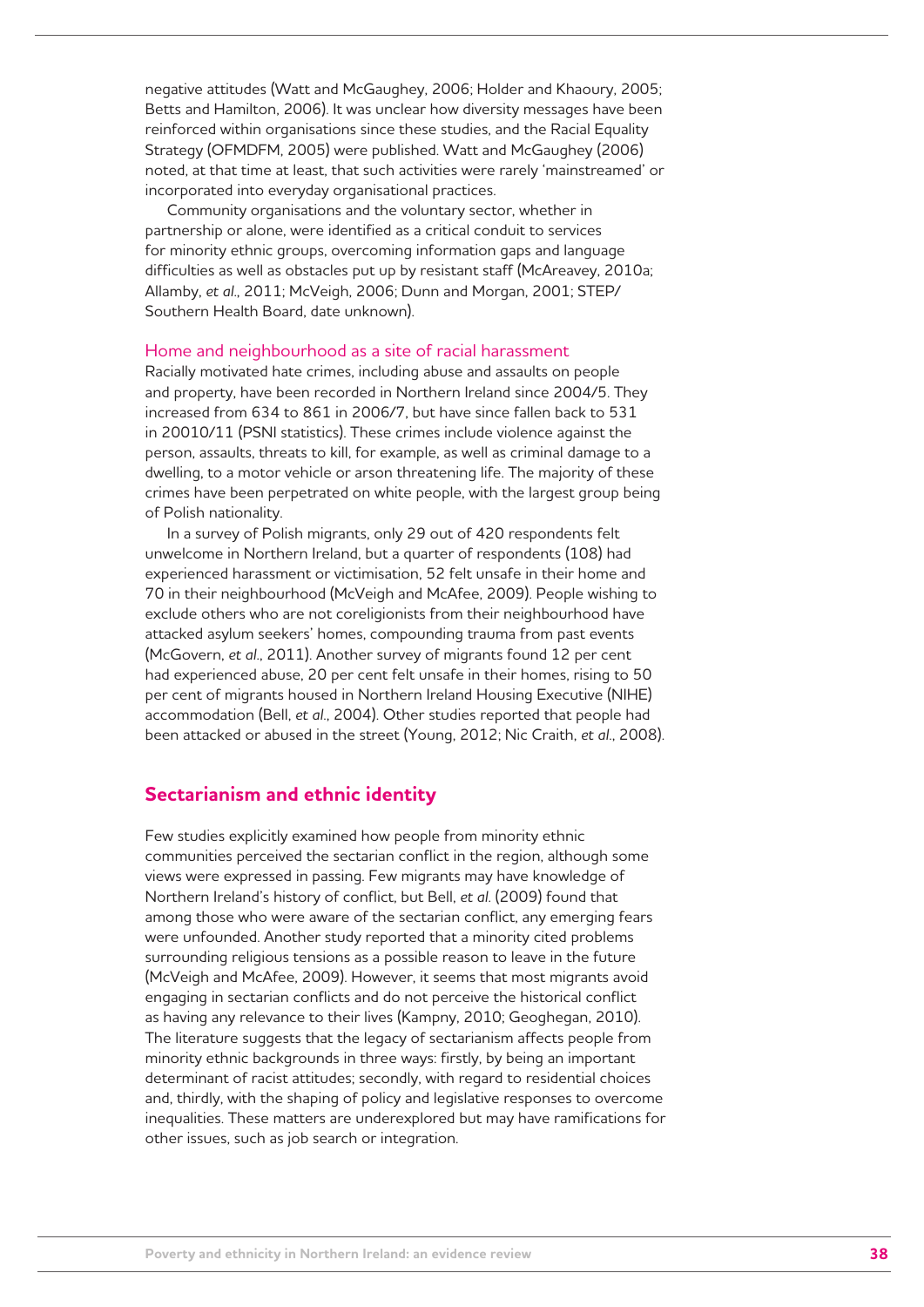#### Sectarianism and racism

Some minorities with experience of other countries perceived there to be a lower level of racism among people in Northern Ireland than in Britain or the USA (Holder and Lanao, 2002). Nic Craith, *et al*. (2008) report how Africans found people in Northern Ireland more pleasant than those in Scotland and England but they indicated that people in the region had become less friendly over time. The Northern Ireland Life and Times (NILTS) survey shows that although people perceived racism to have fallen, the number of people identifying themselves as prejudiced against minority groups had grown from 11 per cent in 1994 to 32 per cent in 2008 (Knox, 2011b). People identifying themselves as prejudiced against people from minority ethnic backgrounds were more likely to be Protestant, older, hold sectarian views and to never have lived outside of Northern Ireland (*ibid*.).

Based on further NILTS evidence, Gilligan (2008) argues that Northern Irish society overall appears ambivalent to minority ethnic groups. He shows how people were concerned about the pressure new arrivals have exerted on employment and public resources, but were unsure whether to blame the government or migrants (*ibid*.). Hayes and Dowds (2006) found that economic self-interest, that is the view that minorities would threaten their employment, was not as important a factor in influencing attitudes as meaningful contact between groups and being from a minority themselves. More positively, Gilligan (2008) notes that in respect of good relations, overall the public wants more interaction between different social groups than that assumed by politicians. Attitudes change across generations and the Young Life and Times Survey shows that the cohort born after the ceasefires in 1994 show a greater propensity to mix and have more friends with people from other community and ethnic backgrounds than those born pre-1994 (Devine and Robinson, 2012).

#### Residential choice

Residential segregation on religious lines is very high in Northern Ireland, and space and territory are often highly contested. Thirty-five out of 51 electoral wards comprise 90 per cent or more Catholic or Protestant populations (Lewis, 2006). This is especially true for NIHE houses, which are virtually all single-identity estates. There are many privately rented properties available on these estates due to previous house sales (McAnulty and Gray, 2009), but they contain many physical and symbolic barriers that serve to reinforce and remind of ongoing divisions and territoriality (Jarman, 2008; Leonard, 2010). Residential segregation is, therefore, off-putting for some people from minority ethnic groups when looking for homes (Kempny, 2010). Migrants enter communities where local residents already navigate a complex mosaic of safe and unsafe zones in their neighbourhoods (Kempny, 2010).

Studies discuss the seemingly more prevalent incidences of attacks on minority ethnic groups in Protestant areas (Kempny, 2010; Svašek, 2009). One popularly cited reason for this is the availability of low-cost housing in Protestant areas owing to a declining birth rate, although as Anderson, *et al*. (2004) point out, demography in a divided society is highly politicised. Thus the situation is more complex than this and explanations may include the internal fragmentation of Orange organisations, the threat of gentrification and commercialisation of local neighbourhoods, and insecurity felt by a Protestant working class no longer protected in new globalised markets (Chan, 2006). Chan argues that it is facile to infer that nationalists are more empathetic to minorities than Protestants. Furthermore, to concentrate on attacks from one of the majority communities minimises the incidences that The cohort born after the ceasefires in 1994 show a greater propensity to mix and have more friends with people from other community and ethnic backgrounds than those born pre-1994.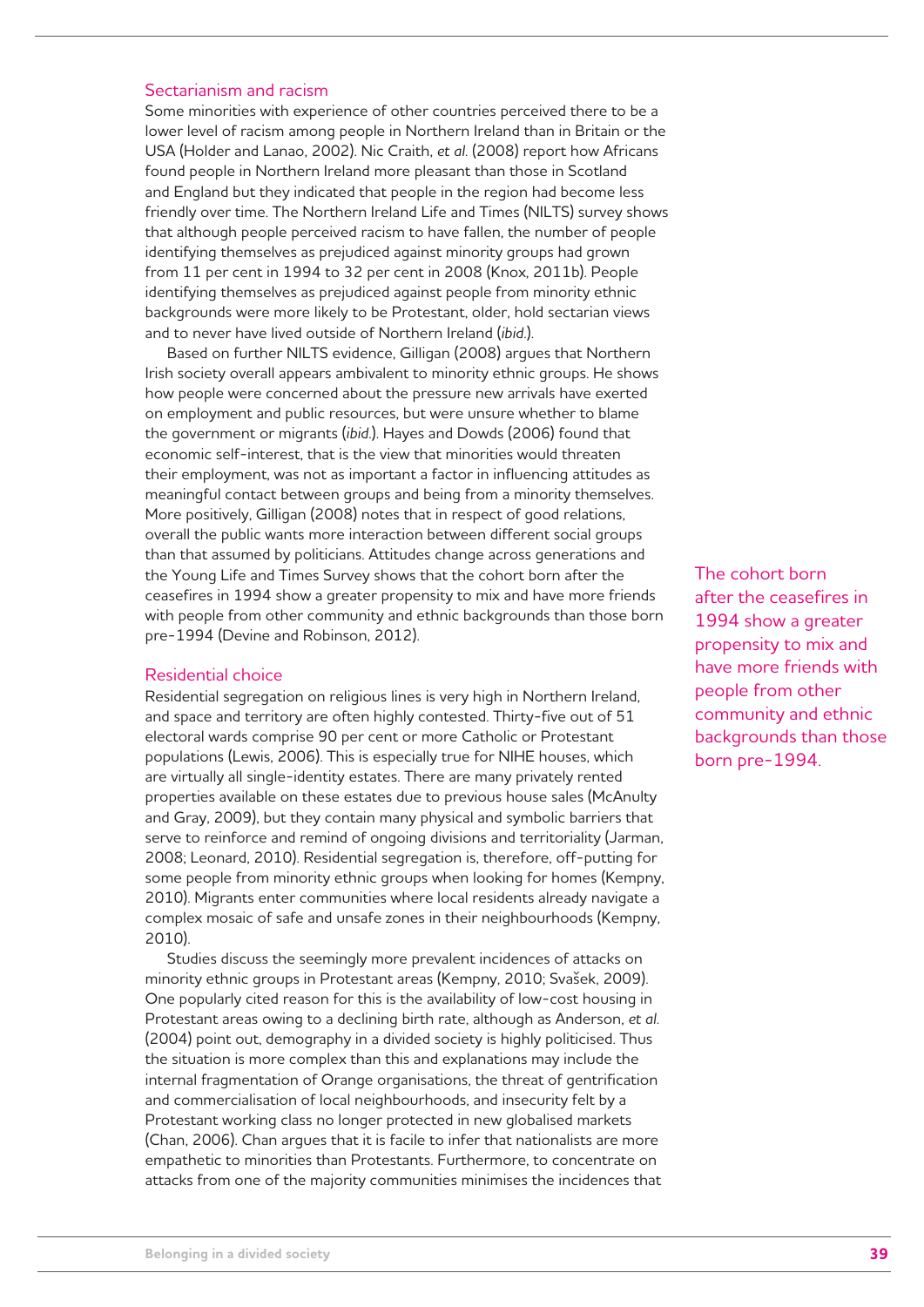occur in nationalist communities (Geoghegan, 2010). Even so, there are areas of south Belfast in particular where minority ethnic communities feel comfortable, are concentrated and are growing, such as the Ormeau Road (Chan, 2006).

#### Policy and community responses to racism

Nolan (2012, p. 121) cites Trench, who says of general policy-making in the region that everything is "seen through a prism of the position of the respective communities". It seems that moving beyond this viewpoint remains a challenge for society in Northern Ireland as reflected in the stalled *Cohesion, Sharing and Integration* policy document. Part of the criticism has been a perceived lack of vision, a view that the document shies away from difficult issues including racism and sectarianism and a more general belief that it is "a step back" from *A Shared Future* (OFMDFM, 2005; Wallace Consulting, 2011, p. 12)

Geoghegan (2010) argues that sectarianism also shapes responses to racism, with the two communities attempting to co-opt minorities into existing divisions. He uses examples of communities in the Falls Road and Shankhill Road areas of Belfast having distinctly separate antiracist strategies. There is evidence of nationalist activists proposing that Catholics and minority ethnic groups share oppression and therefore are natural affiliates. As such, people from minority ethnic groups in these neighbourhoods may guard against reporting racist incidents or avoid the involvement of the Police Service of Northern Ireland. Meanwhile, unionists have conveyed aggressive messages incorporating minority ethnic groups into a particular view of the British state, with the danger of entrenching recent ethnic minority groups into established community divisions. Kampney (2010) also notes that, when undertaking Catholic mass, priests reinforce existing divisions, suggesting to their congregations that Protestant areas are unsafe. This increases insecurities despite there being clear examples of positive neighbourliness in Protestant areas reported by others in her study and, anecdotally, elsewhere (McDonald, 2007). Acts of positive neighbourliness have also occurred in places where racist attacks happened, including anti-Chinese attacks in the Village area of south Belfast during 2003.

There are possible dangers inherent in minority ethnic groups becoming associated with either majority community. So-called 'chill factors', where employees are reluctant to seek employment in some locations for fear of being victimised for their community background, are evident in the Northern Ireland labour market (Shirlow, 2006; Hossain, *et al*., 2011; Shuttleworth and Green, 2009). Segregated employment markets would only be problematic for minority ethnic groups if, *all other things being equal*, they became associated with one part of the religious divide. Conversely, as potentially neutral parties, minority ethnic groups could be in advantageous circumstances and have wider access to employment and housing markets than the existing majority communities.

#### **Summary**

This chapter has highlighted that some barriers to moving on from poverty are shared with other people on low incomes, while other issues are faced by minority ethnic groups precisely because of their ethnicity. In the context of a divided and territorialised space, it is occasionally unclear what aspect of a person's identity attracts adverse reactions – their religion, their presence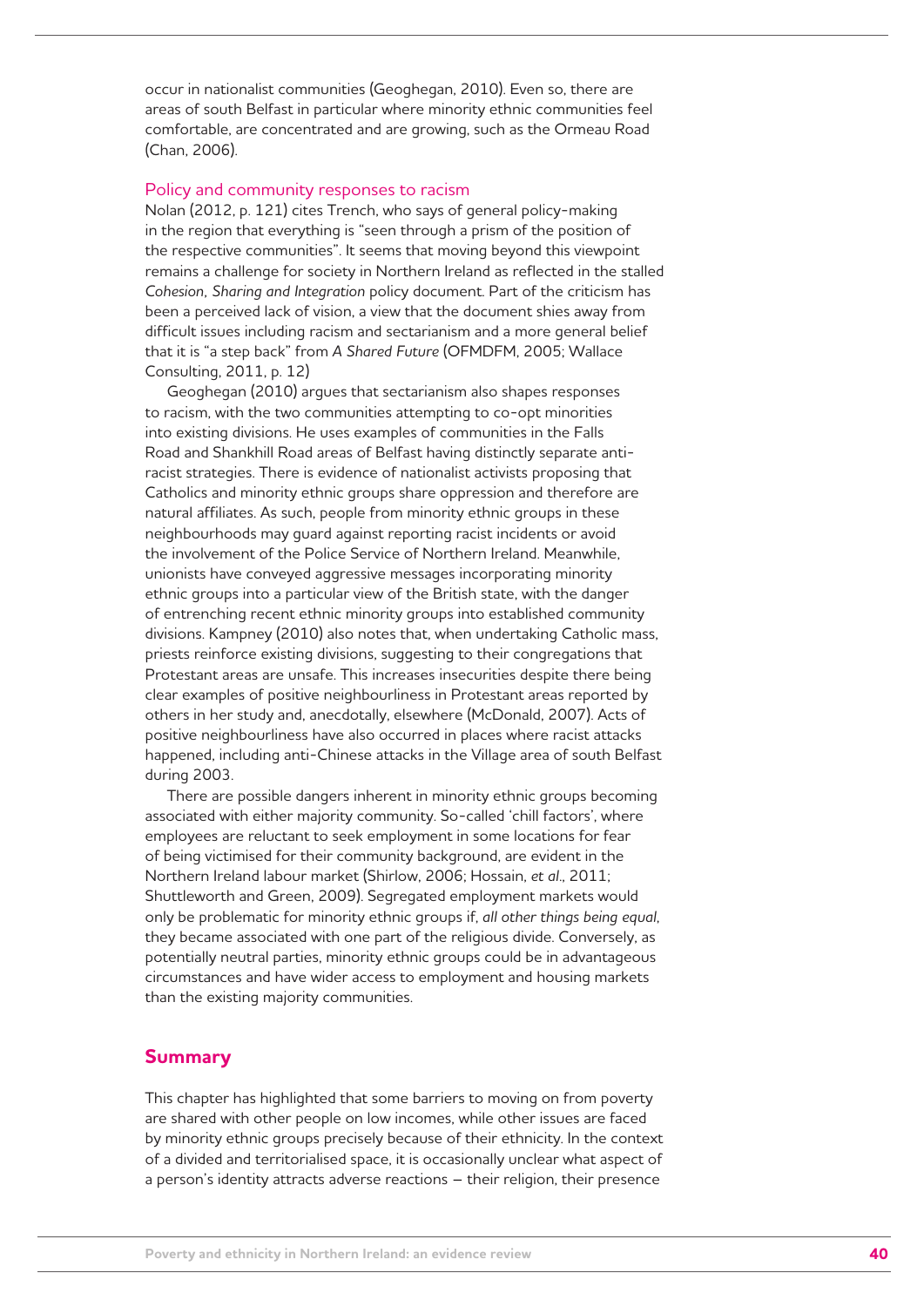in Northern Ireland during a recession, their residential location, their nationality or their skin colour.

Although no comparative data was identified, the incidents of racist abuse and attacks in the workplace, as well as surrounding homes and neighbourhoods, appear significant. This potentially inhibits engagement and/or access to work and services, as well as having negative impacts on individuals' identity, self-esteem, quality of life and well-being.

The impact of the divided society in shaping the disadvantages of minority ethnic groups is evident, in terms of residential location and their reception in communities already struggling with global changes. The immaturity of policy and social developments in this area also affect disadvantage, but the precise impacts of the legacy of conflict on minorities establishing themselves in this environment requires further exploration.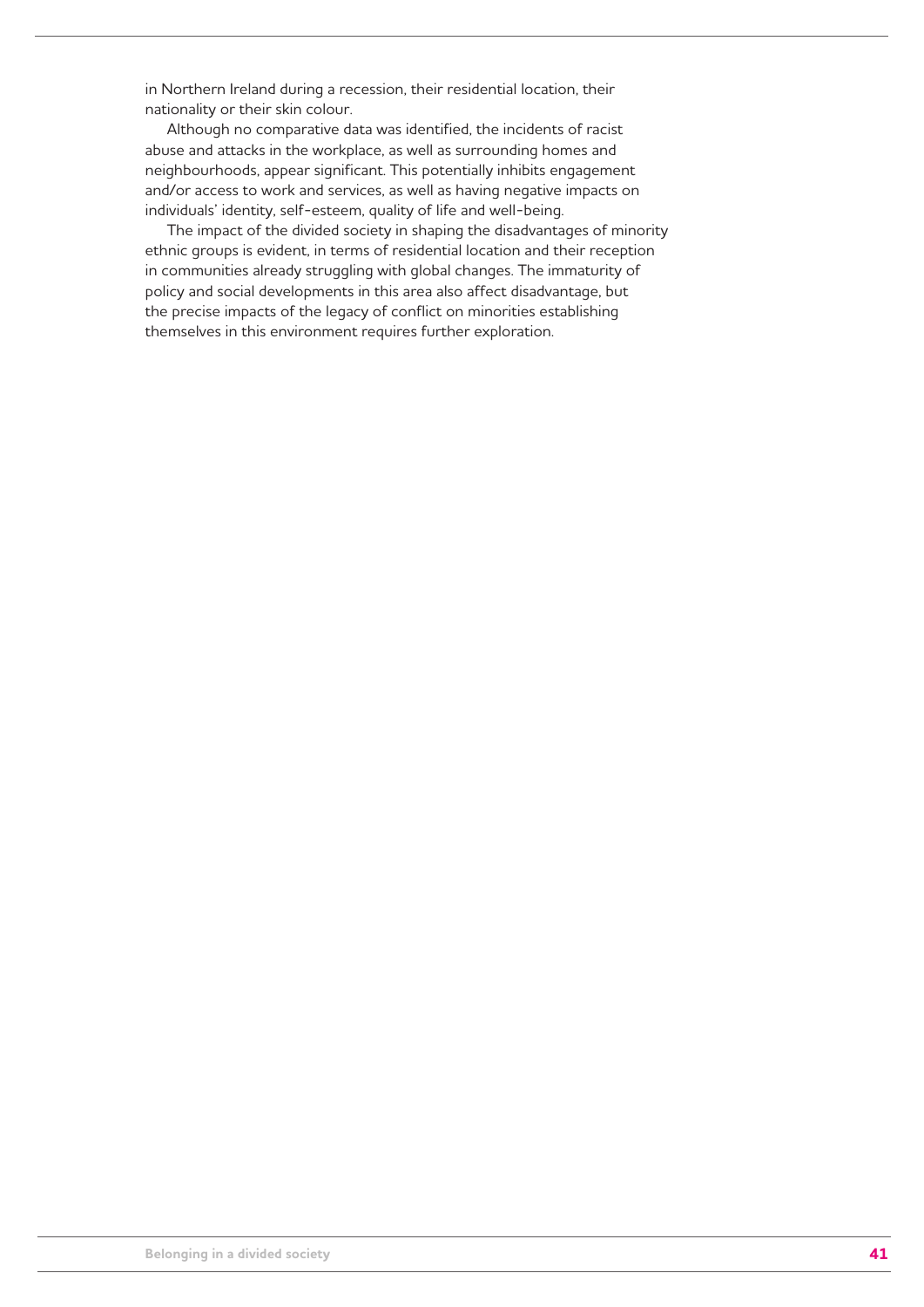## **7 FINDINGS FROM MINORITY ETHNIC AND STAKEHOLDER FOCUS GROUPS**

This chapter presents the findings from four focus groups (FGs) undertaken with low-income Polish men and women, and with Somali, Roma and Chinese women, along with findings from a stakeholder focus group held with representatives from statutory and voluntary agencies that provide support to minority ethnic groups.

Focus groups were undertaken to check the salience of the research evidence to a contemporary audience and identify priority areas not addressed in the literature.

Some issues were evident during focus-group deliberations that are underexplored, not recognised or not fully understood in the literature. These include the existence of severe hardship and people's coping strategies; the support and constraints offered by family and social networks; the choices and constraints around underemployment; a further emphasis on language; the lack of knowledge of the way in which migrants are integrating into an already divided society; and the permanency or otherwise of recent migratory movements.

### **Income**

No studies reviewed as part of this project focused specifically on income poverty or financial hardship among people from minority ethnic groups in the region, although they did shed light on some of these issues. The focus groups with lay people illuminated some of the coping strategies deployed to overcome poverty. These discussions highlight how, in some cases, the self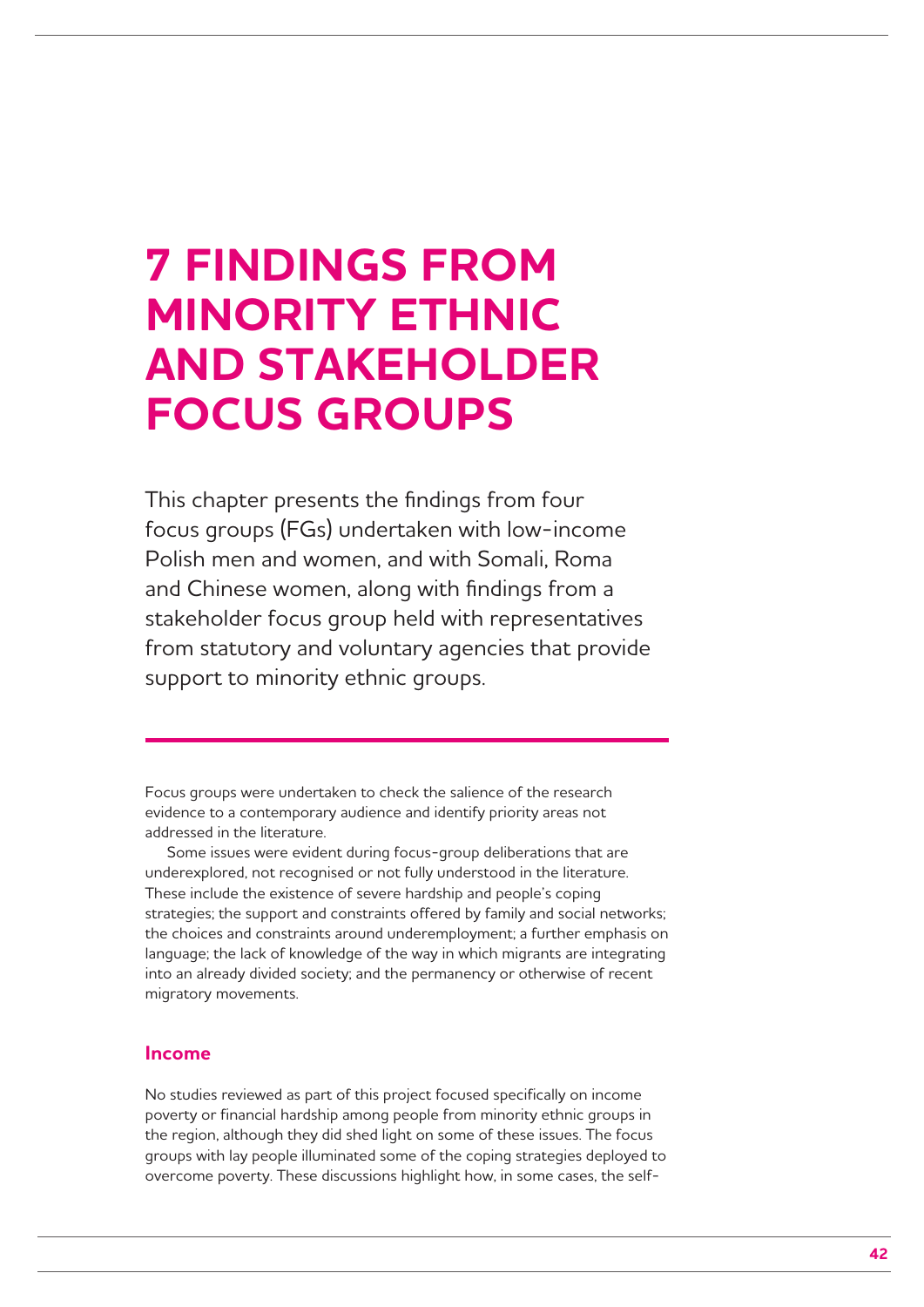assessment of people from minority ethnic groups may relate not to others within Northern Ireland, but to their experience of life in their country of origin. The importance of community groups in offering material support, rather than just advice and advocacy, was also revealed.

Reflecting current knowledge, individuals and families move to enhance their quality of life by availing of job and educational opportunities. Much of the desire to remain in Northern Ireland was for money and wages, as one individual explained:

… in Poland the wages are much lower and if [she] did the same work in Poland she would have a lot of difficulty to make ends meet and here whatever the situation, even if you have £200 you will still have a decent life.

– Participant, Polish FG

This is a relative and subjective matter, with cultural differences and experiences influencing expectations of what constitutes an acceptable standard of living. One participant explained that, unlike a person from Northern Ireland, someone from Poland could create a 'feast' with £20, buying potatoes and vegetables and cheap cuts of meat.

Roma women, and to a lesser degree Somali women, reported hardship from barely subsistence incomes. A Romanian woman reported how her husband works in a car wash earning about £25 each day while she earns £5 per hour working as a cleaner for a few hours each week for a local charity. Their rent is £600 per month and they make ends meet by living with extended family in their rental house. On top of rent, utilities such as electricity (metered and costing £10 per day) must be paid and this often means there is little or no money left for food or for school bus fares and lunches. If the woman can pay for school bus fares then her children get free school meals, otherwise they might have to go without lunch. Overcrowded conditions, unheated housing, missing school and skipping meals were thus some of the coping strategies highlighted by Roma focus-group participants. This was reflected through discussions with Somali women as they described not being able to afford oil to heat their homes and also skipping meals when they did not have enough money. This was less apparent for the participants in the Polish and Chinese groups.

According to the focus-group discussions, many minority ethnic groups do not in general consider it prudent to borrow money; they would prefer to live within their means. In times of necessity or desperation and where possible, Somali and Roma women indicated that they would borrow money from friends or family, but they strive to repay this as soon as possible. The Chinese women did not suggest that they borrowed money; their ethos was very much one of living within their means. They explained that they would never skip meals as it is such an important part of their lives but they would cut back on other consumables, including clothing. Polish focus-group participants described how they would live within their means and so:

Even if you are poor here, there is still some dignity in your life, you can survive one week to the next. You realise that you cannot buy this or you cannot buy that, but you can have a good life. – Participant, Polish FG

They went on to explain that in a similar way to the descriptions of the Chinese women, they would cut back on consumables and if necessary seek help from Polish friends and family. This is a significant cultural difference

Roma women, and to a lesser degree Somali women, reported hardship from barely subsistence incomes.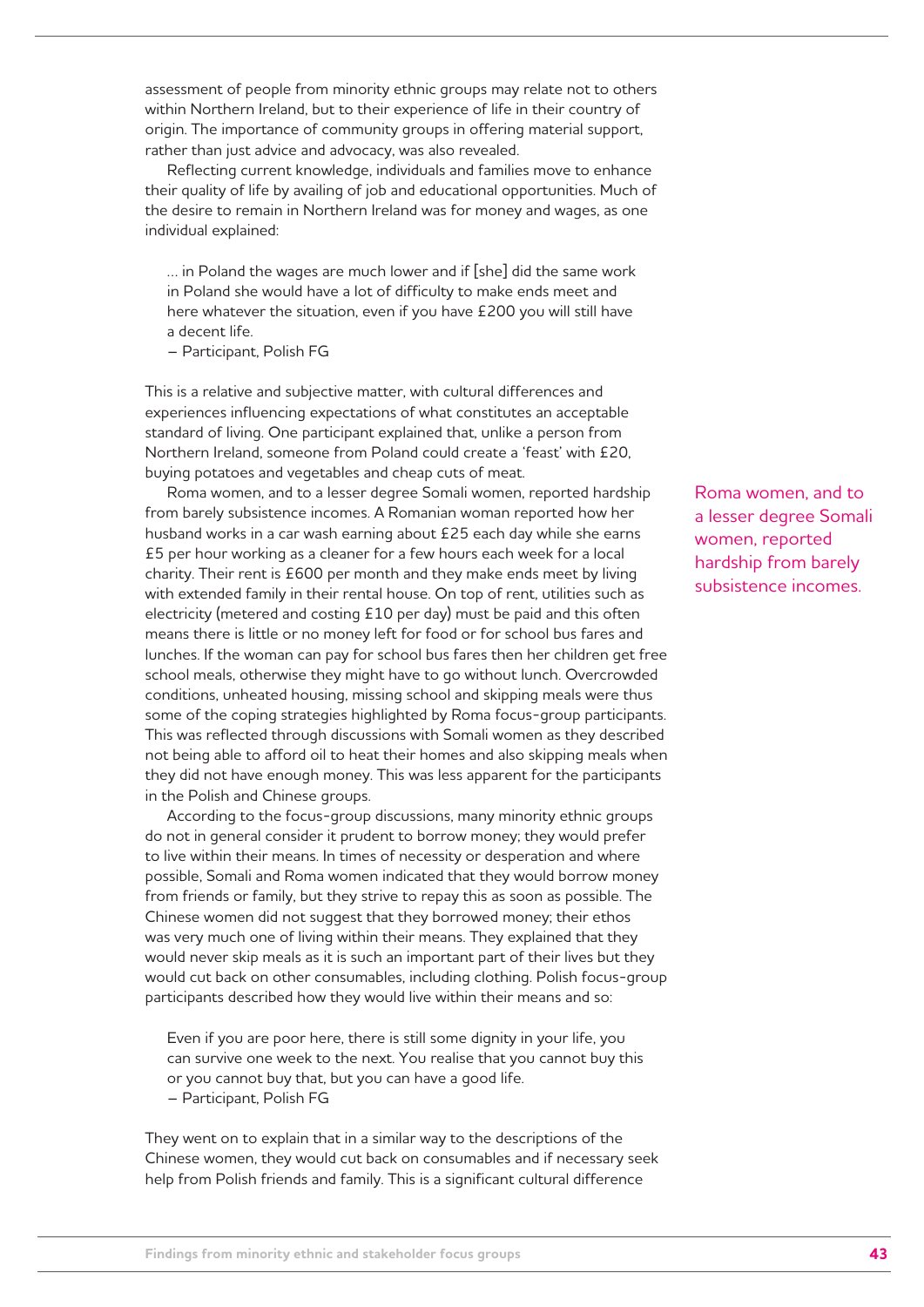from the majority populations and within a credit-based society it suggests exclusion from other benefits that might flow from having access to credit.

Across all discussions there was a belief that minority ethnic groups do not understand 'the system' for accessing benefits and other services including health care, housing and finance and instead use their family, social and community networks to access services. Despite the support available for accessing benefits, there was evidence of blockages in the system:

I think there are certain issues associated with individual cases that can delay the processing for a year even though you can claim it back. But in the time being you can lose your house, you cannot pay for anything and you suddenly become homeless. You are talking about a huge impact because of the waiting time for a decision … you are not talking about one or two months, you are talking about a six- to ninemonth period.

– Participant, stakeholder FG

This resonates with the distribution of OFMDFM's emergency fund where:

Only 5 per cent of that money went to people with no recourse to public funds, so the majority of the money was going to people who should have been able to work or on benefits, so it was that gap that was causing the problem.

– Participant, stakeholder FG

Only one study raised this issue in passing, but administrative delays in benefit applications appear to be an important source of financial distress for some people from minority ethnic groups:

I have asked the staff and half the time they don't know what the rules are … it is very complicated … This lady made an application twelve months ago for Child Benefit and Working Tax Credit and she has heard nothing yet and when she phones they tell her that it has not yet been processed … this lady's husband is self-employed and she can register with a GP and she has made the application and she is waiting. – Participant, Roma FG

#### **Employment**

Most of the Polish and Chinese focus-group participants worked, some of the Roma women had some employment but no Somali women were working. The Somali women identified limitations on employment imposed by immigration rules to be the biggest obstacles to improving their household income.

Friends, family and community contacts were important sources of information about work. However, focus-group discussions indicate that reliance on one's own community can offer constraints as well as opportunities for some people.

Focus-group participants described how family and friends were important contacts for employment, with just a few using agencies. For instance, there is evidence of Chinese nationals moving to Northern Ireland, not on an individual basis, but through a (Chinese) employer. Similarly, for the Roma the *bulibasa* (roughly translated as leader) organises employment (namely selling the *Big Issue*, car washing or selling flowers). Networks also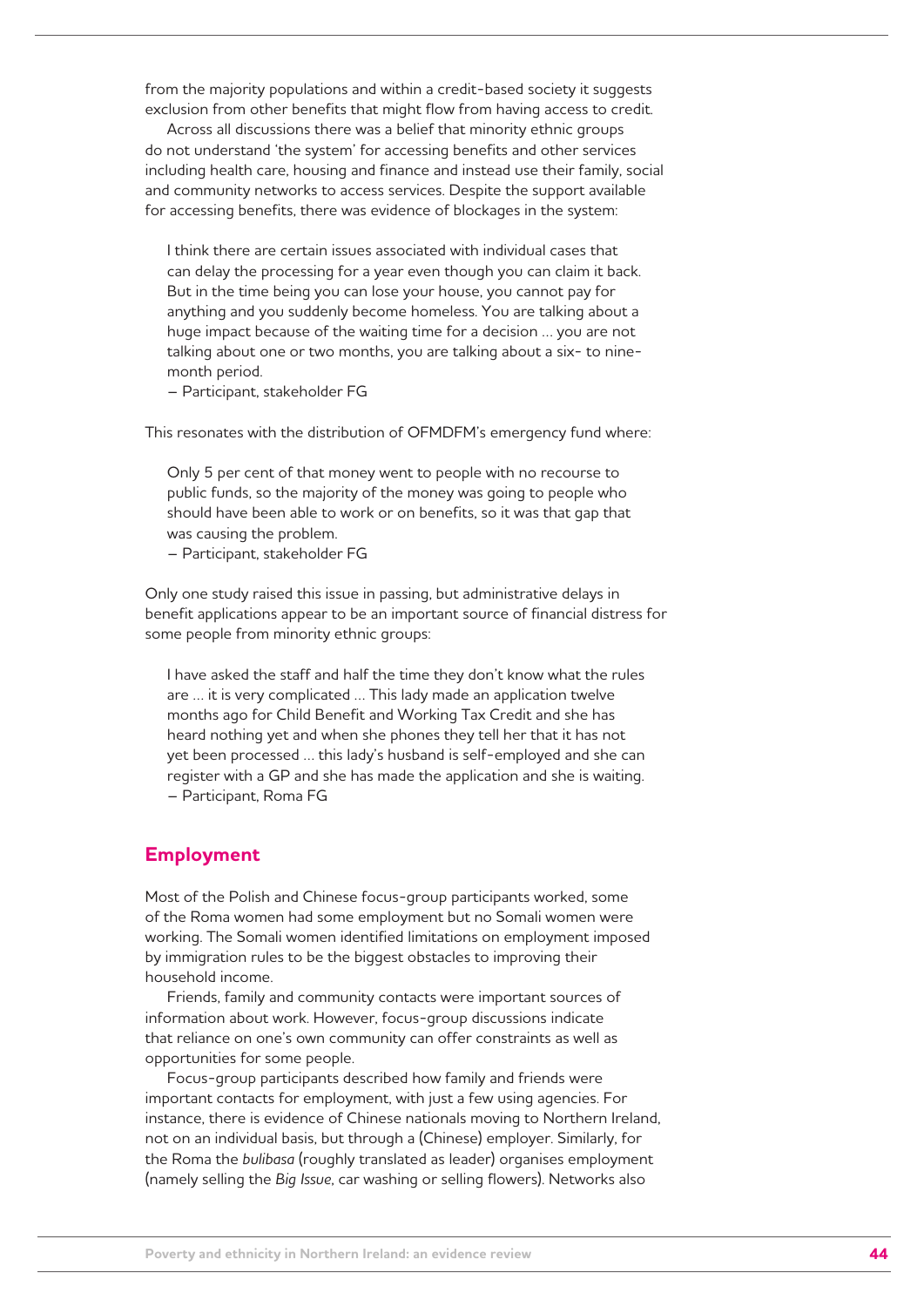form an important route into employment for the Polish community; for example, many Polish people in Newry work in just a few meat-processing plants. Social capital can therefore be used to support migration by providing access to the labour market as illustrated by the experiences of the Roma community in Belfast:

There is a Roma man who has been here for years and all of the women came through him and he was able to signpost the families arriving and they are all very grateful for the help that he provided … He organises the *Big Issue* here in Northern Ireland, but he can't give any other kind of support.

– Participant, Roma FG

Stakeholder and ethnic minority group participants described how employers often favoured employing a single nationality. For instance, in one meatprocessing factory, out of a total of 48 staff, 40 employees were Polish nationals and the remainder Irish. However, a community stakeholder suggested that such labour-market segmentation can hamper pathways out of poverty as it does not support the development of English language skills or encourage economic mobility, nor does it nurture contact between different ethnic groups:

... the employer is creating Polish teams in the workplace and so you spend eight or ten hours working with members of your own community and you don't spend any time with the local community and you don't have to because the employer will actually appoint a bilingual person who will speak on your behalf then you don't have to learn the language – you have a Polish-speaking supervisor. So there is no chance to improve your skills, so if you are working there for two or three years and after two years it's too late because they see you as a Polish person who sticks together with other Polish people and who is not interested in integrating with the local population.

– Participant, stakeholder FG

Subtle discrimination was also evidenced through examples of workers being locked into contracts without pay, on contracts with zero hours' work, but unable to claim benefits while sick. It is evident that because of the particular way in which migrants and minority ethnic communities tend to be contained within certain industries (meat processing, mushroom picking, cleaning and domestic services, etc.), they become more prone to the discriminatory activities of certain employers. So by their very position of being from a minority ethnic group there is a link between ethnicity and poor employment practice. In addition, formal redress for sharp employment practices was poor:

Even where the trade unions were coming in, the employers were giving the finger to the employee and if you go down the tribunal road it takes a long time … and people don't want to pursue that, they will give up.

– Participant, stakeholder FG

Negative aspects of this type of chain migration can be containment within a particular labour market with dependency on the employer and possible exclusion from other parts of the employment market: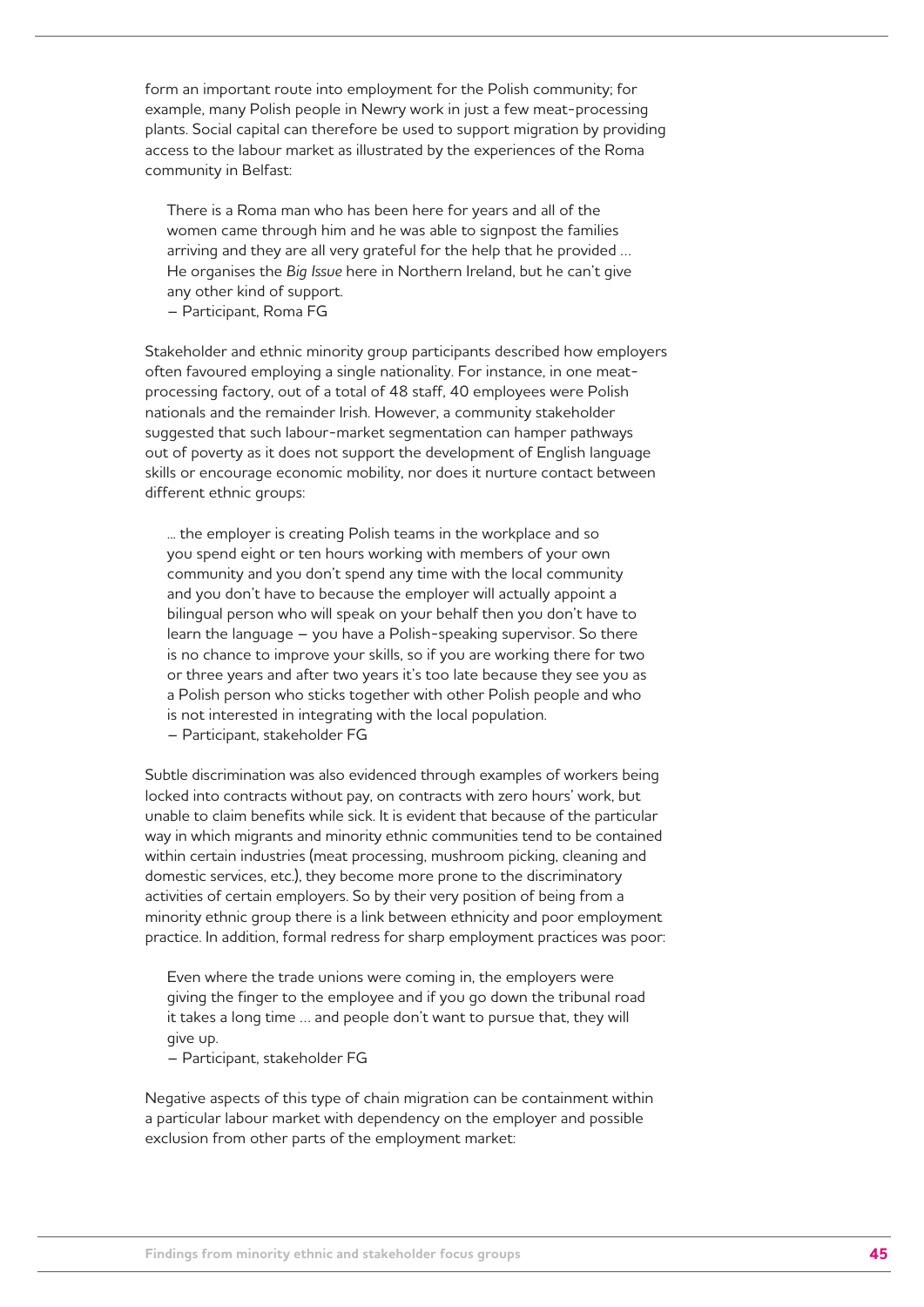You might have people working in the same place on the same production line for five or six years who get a wage increase of maybe 5p in the year. And they are happy because they get their wages and these are much higher than where they come from and so they can get by … but at the same time they might have skills that are not recognised. But one issue is the language barrier because they are working at the lowest of the low [jobs] and that creates a vicious circle where they are dependent on that particular employer and in that particular sector, and for many men and for many women it would be the cleaning sector. So we would see a lot of people like that  $-$  they are completely dependent and helpless.

– Participant, stakeholder FG

There was further evidence of underemployment, or what Goldin, *et al*. refer to as "brain waste" (2011), with many participants in the focus groups working below their skills level. For instance, a dental nurse was working in a hot food takeaway; a psychology teacher (not currently working as she was looking after two young children) did not envisage that she would be able to find a job using her qualifications; a teacher was working in a meat-processing plant; and a qualified electrician was working as a school caretaker. Although documented in the literature, the matter of underemployment was not straightforward.

In China she is a qualified psychology teacher but to do that here her English would need to be a lot better. She has friends who have told her that there are jobs available but she is not able to work because she has to take care of the children, so this is something for her to consider in the future.

– Participant, Chinese FG

There are a lot of people in [name of factory] who are well qualified e.g. teacher, historian and they work alongside them [one another] in the meat-processing [factory] – they are happy to do this because they get paid more money than they would do in Poland. – Participant, Polish FG

Parents in the focus groups of Chinese women in particular perceived their sacrifice as one to provide opportunities for their children.

First of all they are concerned about their children and their education and so they wouldn't move that easily. Also most Chinese are in the habit of saving and so if they have financial problems, the savings will keep them going for a while.

– Participant, Chinese FG

It's the fact that they can provide for their children, more than they can do in Romania and that makes them happy. What the children have in this country, they cannot get in Romania. – Participant, Roma FG

policies and minority ethnic groups. The role of Jobs and Benefits Office staff and contractors in the region would require further exploration.

A stakeholder focus-group participant raised the issue of benefits staff doing little to reconnect unemployed people from minority ethnic backgrounds to the labour market and perceived them to be 'parked' in the difficult-todeal-with pile. There was an absence of research into active labour-market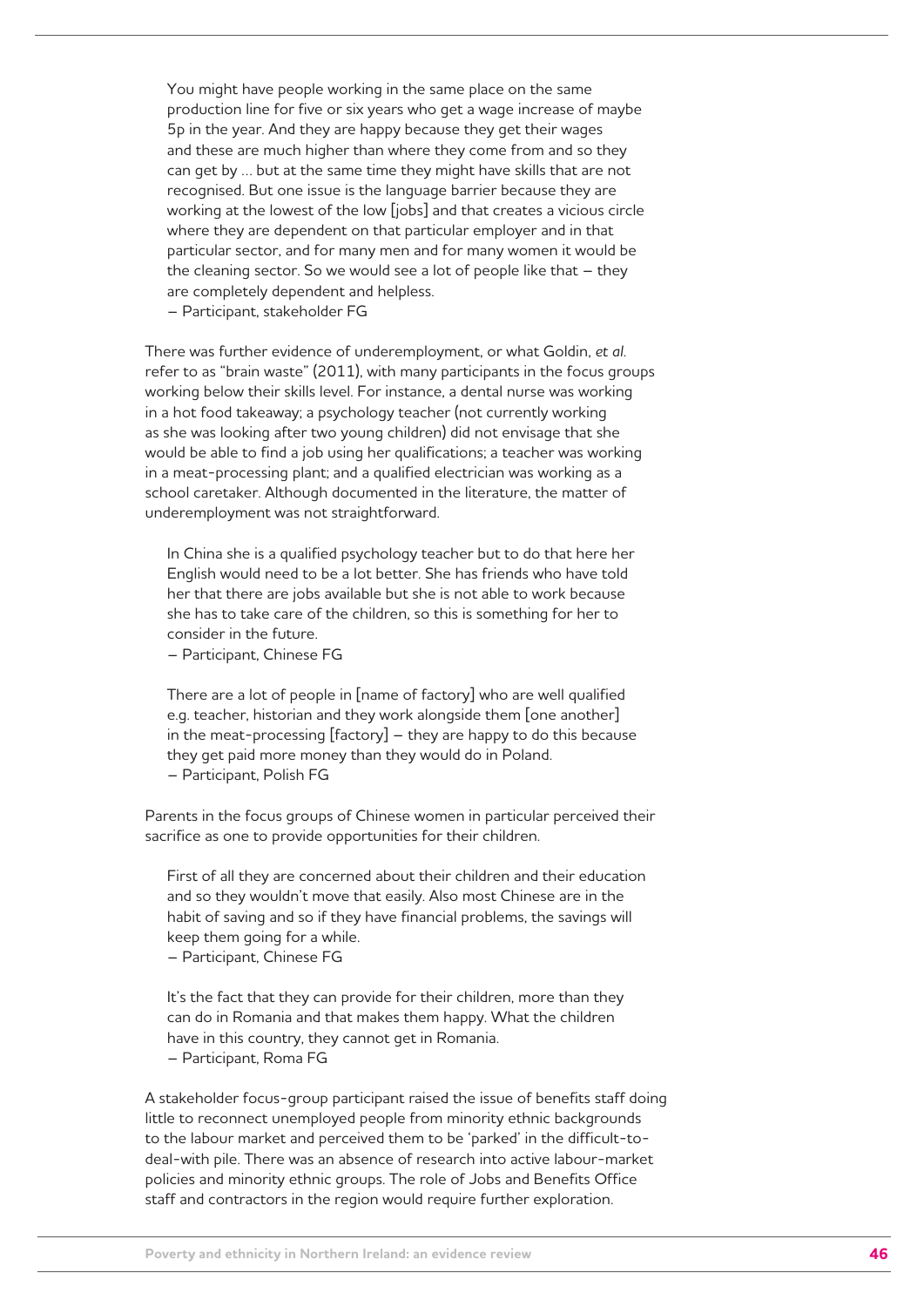## **Seeking support from public services**

#### Language

Language barriers were raised in the literature review. Focus-group participants emphasised the importance of language proficiency for career progression, accessing services and integration. Language competences differed across the generations and not all participants were literate in their first language. However, there was a strong desire for access to appropriate language courses as a way of improving life opportunities.

[She] found that not having English is her main barrier; she has found that things like homework are becoming a bit of a problem ... because her English is not that great; whenever she needs to use the GP or have medical advice she finds some difficulties.

– Chinese interpreter

The women feel very settled in their neighbourhood and like where they live, they mix with their neighbours as much as they can, but language impedes very much exchange.

– Facilitator, Roma FG

Meanwhile, interpretation services were welcomed but considered to be insufficient in some circumstances when accessing certain services, such as support for domestic violence or mental-health problems where "cultural intelligence" (Barnard and Turner, 2011) is also required to appreciate a person's background.

For some women who are settled in the community there are additional barriers [that] prevent them from seeking help that they might need … including the language issue … I suppose what we are finding is for the specialised services [dealing with domestic violence], you've got to have that knowledge and understanding first of all. – Participant, stakeholder FG

But a lack of bilingual professionals who are able to deal with cultural and religious sensitivities makes accessing specialist services very challenging. Consequently, individuals sought help on all types of issues from single points of contact, often within voluntary and community sector agencies.

#### Accessing housing

Many of the focus-group participants rented privately, and problems associated with conditions were discussed which were similar to the examples in the literature in terms of lack of repairs and poor management of the home by the landlord. The difficulties of accessing and paying for private housing were raised in the Roma and Somali women's focus groups. These were not identified in the review, possibly as the studies often concentrated on new Eastern European migrants. However, Roma families reported how they repeatedly found that they were not always accepted as tenants and on many occasions landlords increased the rental rate on learning of their ethnicity. Both Roma and Somali women reported living in multiple-occupancy households to enable them to cover the rent. Furthermore, these women reported the difficulty of finding a guarantor.

There was a strong desire for access to appropriate language courses as a way of improving life opportunities.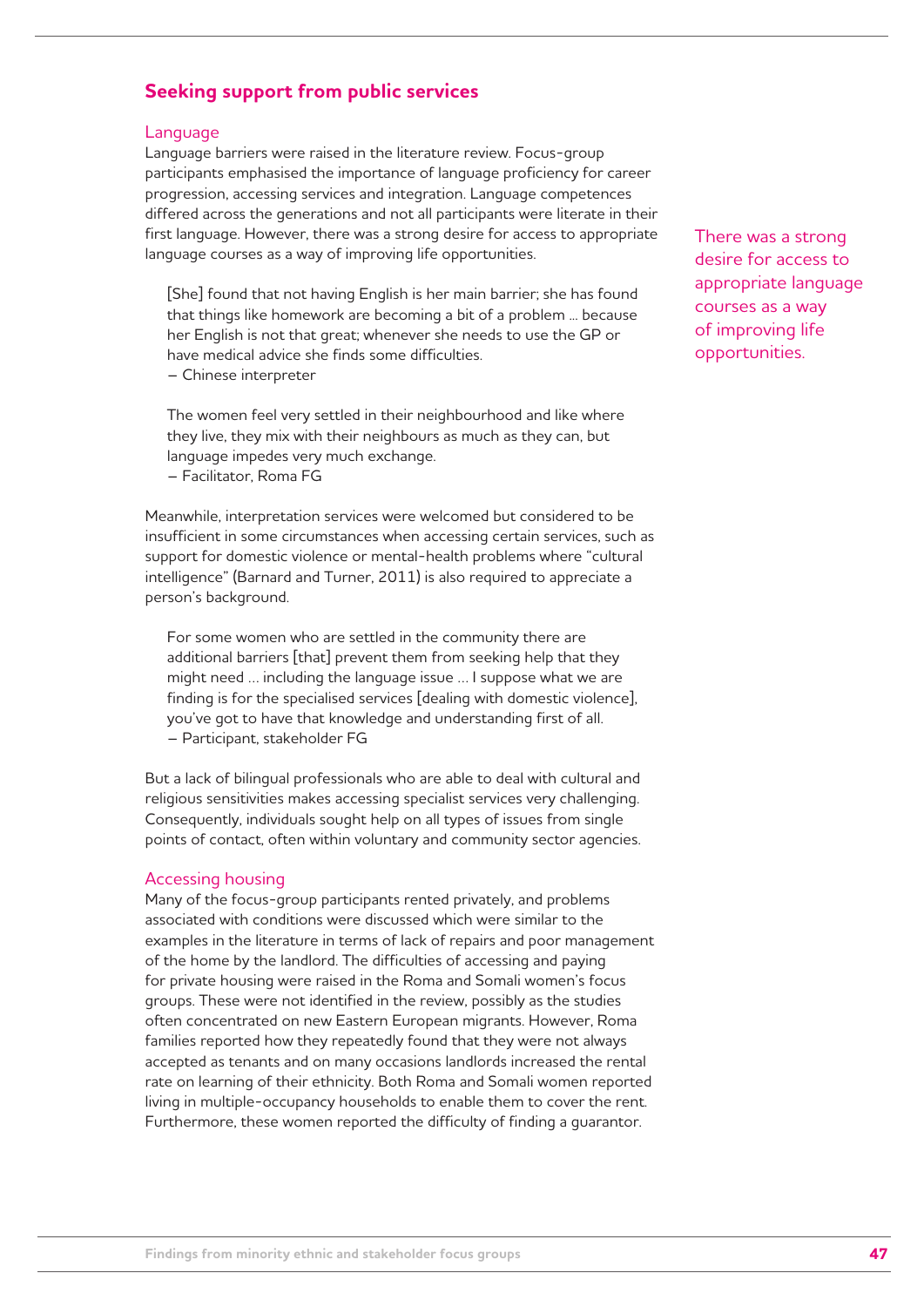#### Funding specialist services

Among the stakeholder group, questions arose in relation to transparency of policy and funding. The specific example of education was given where funds for integration of minority ethnic groups was allocated to schools, but was not ring-fenced. Systematic monitoring does not yet exist even though it has been debated at length, making it difficult to predict future trends and demand.

### **A sense of belonging**

Across all focus groups, individuals expressed a desire to improve the life they left behind and to be able to work so that they could achieve this fundamental goal. However, perceptions of whether they would stay in Northern Ireland differed.

Apart from the study on forced labour (Allamby, *et al*., 2011), there were no studies of the Roma in Northern Ireland and yet they reported great hardship and perceived exclusion, with negative consequences for their children's education. The Roma women were attuned to matters of integration and a desire to get on with people in Northern Ireland, but were uncertain of their plans to remain in the region.

If only they were able to work and could make more money they would make Northern Ireland their home, but at the moment it is only a temporary arrangement. They would not ask for benefits or food or anything if they could work. They would like to have more rights here to be equal to the other people.

– Participant, Roma FG

This contrasted with the Polish participants who, with the exception of one individual, all expressed a desire to remain in Northern Ireland. But even that hesitant person indicated that he got on very well with his Irish neighbours and was not sure how he would feel if he moved back to Poland, having lived in Northern Ireland for two years.

Education was reported as an important factor for the Chinese women, who indicated that they would not be in Northern Ireland were it not for the fact that their children were being educated and that they were developing English language skills.

As mentioned, other participants described how they would really like to be able to have a 'proper' conversation with their neighbours. They felt that this would help them get to know a little bit more about the local area and would help them to make connections with local people.

Most participants expressed satisfaction with their life in Northern Ireland. However, on questioning some of the support workers it became clear that this is a relative judgement to be considered in the context of the participants' recent past and particular experiences. Further, many of them do not wish to question their circumstances as they feel they might somehow lose their rights to services.

Most participants did not seem to understand the traditional binary divisions of the majority Catholic and Protestant communities. The Polish perceive themselves to be European first and foremost. Focus-group participants did not 'align' to the Catholic majority because of religion. Further, while many of their children attended Catholic schools, little of this was down to choice as there were few Protestant schools in the Newry locality. However, there is potential for the creation of 'accidental' Catholics/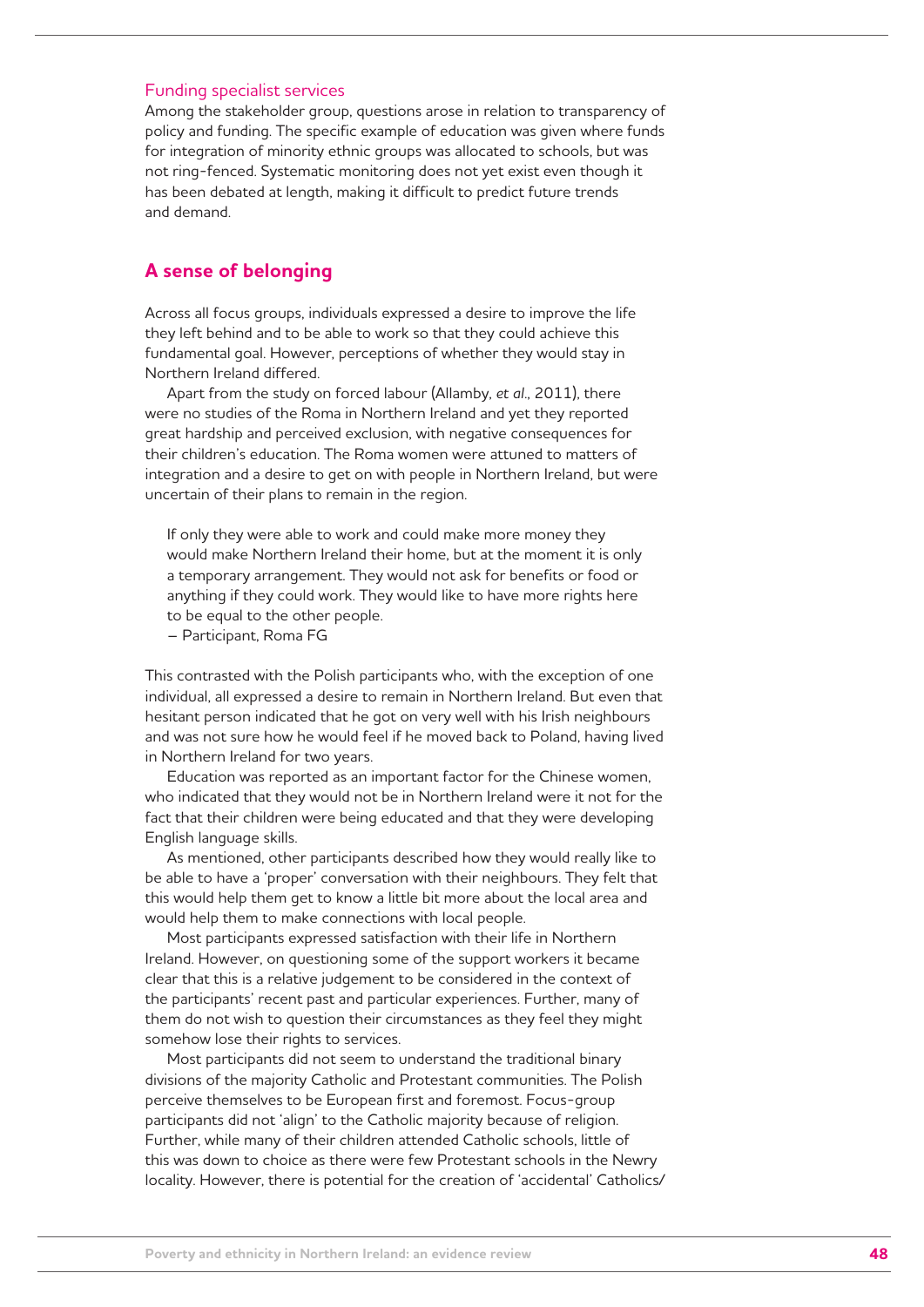Protestants simply as a result of geographical location and accessing services in an already divided society. The ramifications for future society are unknown and little understood. Stakeholders reported perceptions that there is a drift towards groups such as Poles being allied to the majority Catholic community and Latvians to the Protestant community, but they appeared sceptical of it being a significant development.

## **Summary**

Much of the focus-group discussions confirmed issues raised in the literature, but notable issues were identified.

- The immediate consequences of income poverty were apparent, with people cutting down on food, children missing school, overcrowding and accepting a low income because the situation was better than they experienced in their home country. These issues and the long-term consequences on issues such as health and educational attainment were largely absent from existing research.
- **•**  Labour-market segmentation and community containment seemed to offer both opportunities and constraints. Aside from the matter of forced labour, labour market issues were not examined in the Northern Ireland literature and so the implications are not fully understood.
- Underemployment is raised in the literature and in the focus groups. This is not fully understood and employee attitudes, and choices made because of caring responsibilities could be examined further.
- The issue of severe benefit delays was raised in the focus groups, as well as the role of Jobs and Benefit Office staff in supporting job-search activities for people from minority ethnic groups. This was largely absent in the literature but would be important in relation to alleviating and moving people out of poverty.
- Domestic violence among minority ethnic groups was absent from the evidence base and was identified as an emerging issue, often in respect of those with no recourse to public funds.
- The role of community organisations was recognised and a nervousness about future funding was apparent; a reduction in funding may be a significant loss given the critical role that community organisations play in supporting minority ethnic groups.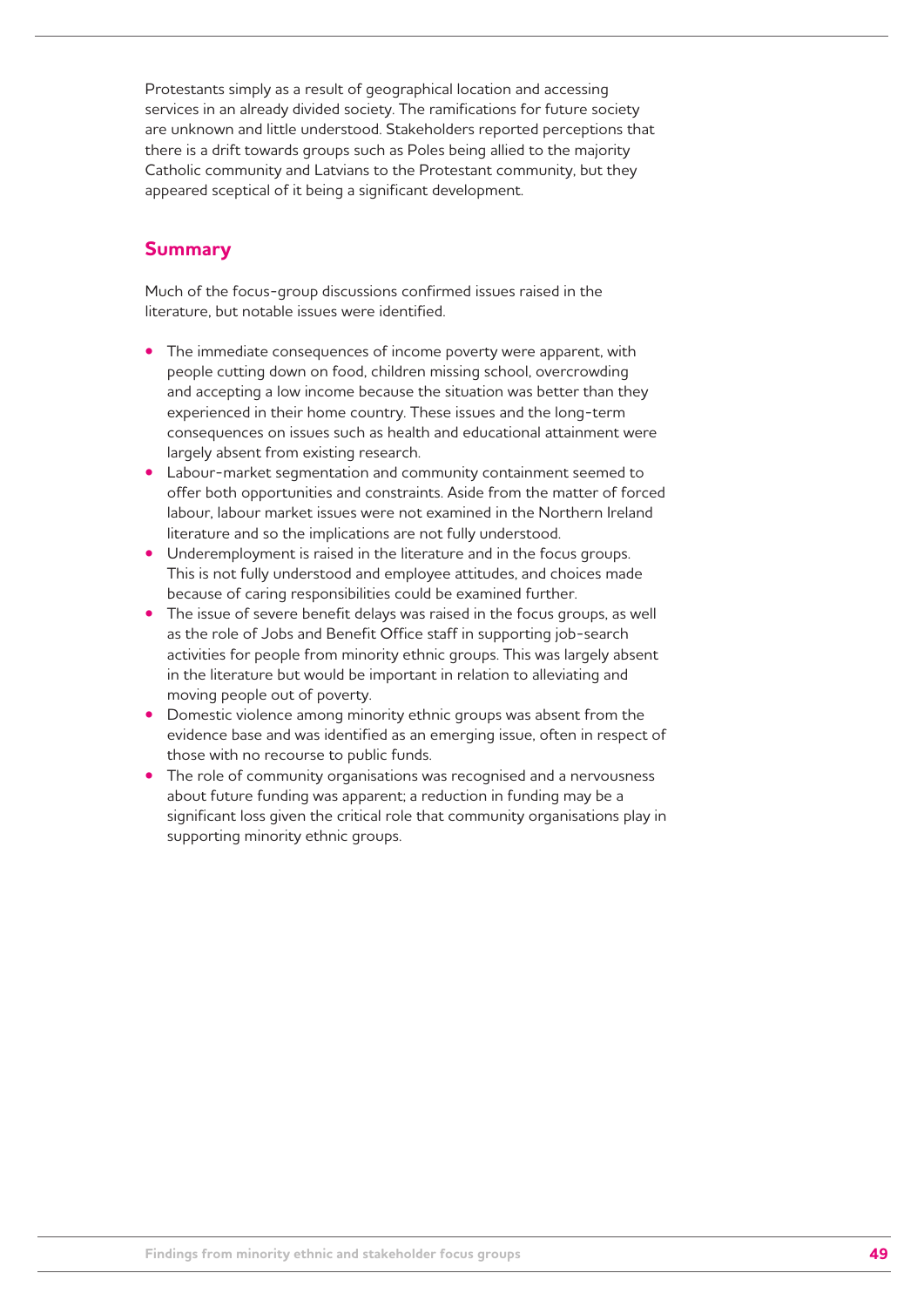## **8 CONCLUSIONS AND RECOMMENDATIONS**

Few studies expressly examined the circumstances of poverty among people from minority ethnic groups, but a range of studies provided insights into their experiences of the labour market, public services and their life in Northern Ireland.

## **Conclusions**

There have been long-standing minority ethnic communities in Northern Ireland, but the story today of people from minority ethnic groups is predominantly, but not exclusively, one of recent inward migration. The composition of these minority ethnic communities differs from that in Great Britain as there has been a limited history of post-war postcolonial migration in Northern Ireland. The largest set of minority ethnic groups in Northern Ireland appears to be people from Poland and China, and Travellers, although at the time of writing robust population data is unavailable. The latest 2011 Census data will be of great assistance but robust and appropriately categorised data resources are required to track intercensal changes. Although the last decade saw a rapid expansion in inward migration, significant numbers of migrants stayed only a short time, but new data is likely to reveal a new and settled minority ethnic population in the region.

The legacy of conflict in the region means that equalities issues have historically been a difficult subject to broach and thus equalities legislation was only instituted in 1997. The period since then and the Belfast (Good Friday) Agreement 1998 has seen more rapid policy progress, but legislation in Northern Ireland remains weaker than the equivalent in Great Britain. Undoubtedly, progress has been made; however, implementation and monitoring lack coordination. Little remains known about key outcomes for people from minority ethnic backgrounds, thus the effectiveness of policy to reduce inequalities in this area is difficult to determine.

The evidence reviewed shows that, although people from minority ethnic groups are employed across the labour market, they appear to be overrepresented in precarious, low-grade and low-paid employment, often below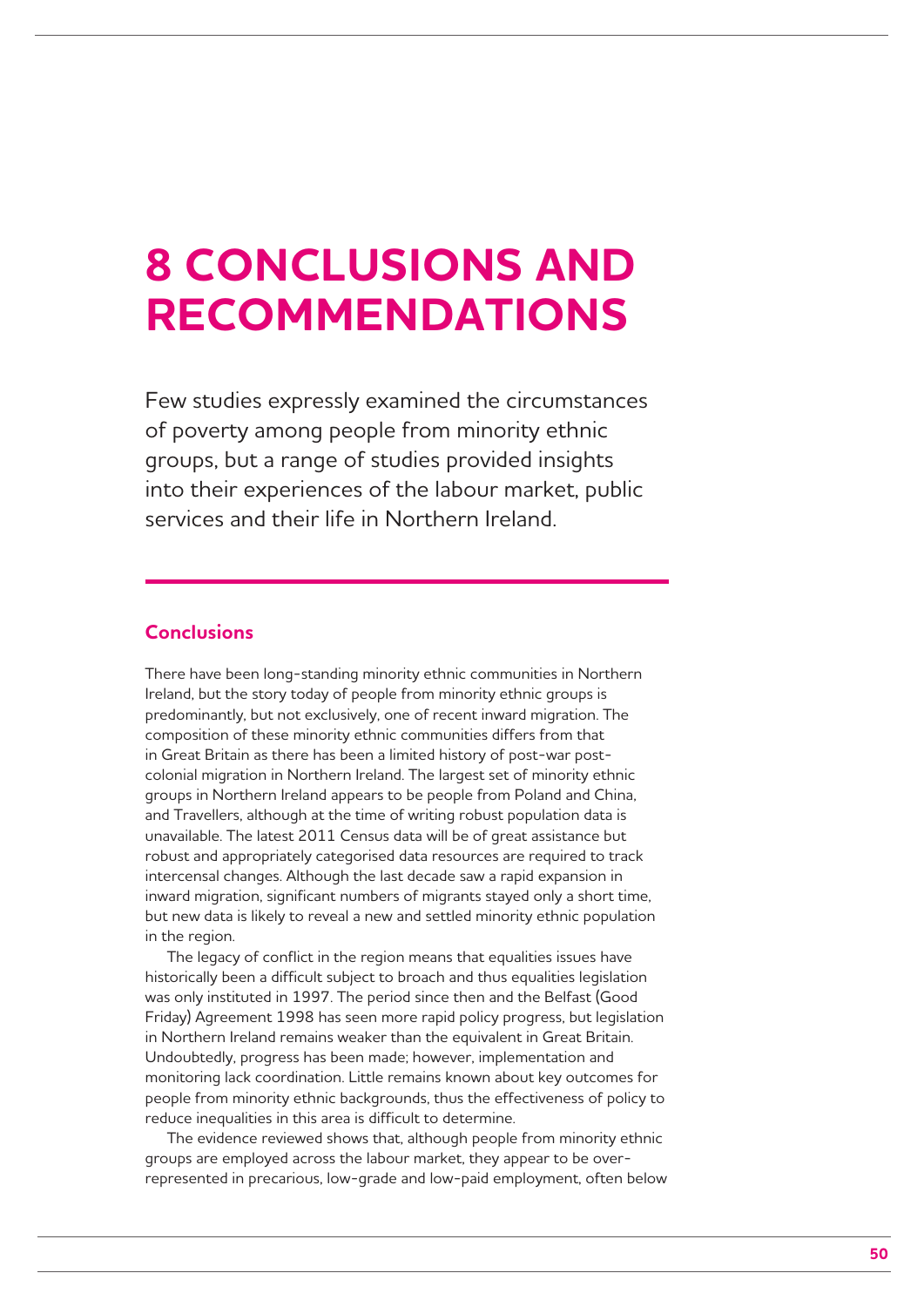their skill levels. Some evidence suggests that half are married with children, so the issue of in-work and child poverty is likely to be important. Moreover, there are indications that the recession may have had a disproportionate impact on migrant labour. The extent of unemployment among people from minority ethnic groups is difficult to establish but some reports suggest it is greater than the Northern Ireland average.

Little, if anything, is known about ethnic minorities' outcomes in relation to health, education, housing and benefit receipt. The exception is the Traveller community, which experiences severe disadvantage across these domains. Extensive work has been undertaken in some health areas to connect with minority ethnic groups, and schools provide language support to newcomer pupils. However, studies raise concerns that not enough work is undertaken to teach cultural awareness and help pupils to appreciate diversity. Community groups are an important source of assistance in connecting people from minority ethnic groups to key support services, as a lack of information and English language skills make it difficult for them to access services independently.

Attitudinal data exists but determining the relative extent of racism in Northern Ireland society is difficult. Some argue that the population is largely ambivalent to minority groups as they are uncertain about the impact of new populations and of whether the government should be responsible for providing additional resources. Sectarianism coexists with racism and shapes the residential choices of some minority ethnic groups and the policy responses to equalities. However, young cohorts indicate a greater propensity to mix with people from different community and ethnic backgrounds from themselves.

Much of the evidence may be similar to experiences of people from minority ethnic backgrounds in some areas or in similar circumstances in Great Britain. A cautious approach to reading across evidence from other jurisdictions uncritically is suggested for a number of reasons: the relative immaturity of the policy environment, the different composition of the minority ethnic population and the legacy of conflict and civil unrest.

The literature has grown since the European expansion in 2004 and the evidence base is likely to grow further. Greater data resources and use of administrative data already collected would provide a more robust knowledge base from which to understand the unfolding situation in terms of the income, household circumstances, economic well-being and needs of people from minority ethnic groups. This would enable comparison with other people on low incomes in Northern Ireland and elsewhere. It would also allow detailed analysis of the circumstances surrounding entry and exits from poverty. However, there is sufficient evidence to identify some important activities that have the potential to improve the current circumstances of people from minority ethnic groups. These recommendations and key gaps and weaknesses in the evidence base are set out below.

## **Policy and research recommendations**

This section outlines tasks that should be undertaken to overcome income poverty and to further understand the needs of minority ethnic people in Northern Ireland.

#### Policy recommendations

There is a case for embedding equality principles in society by strengthening equality legislation to make it more difficult for employers and organisations

A cautious approach to reading across evidence from other jurisdictions uncritically is suggested.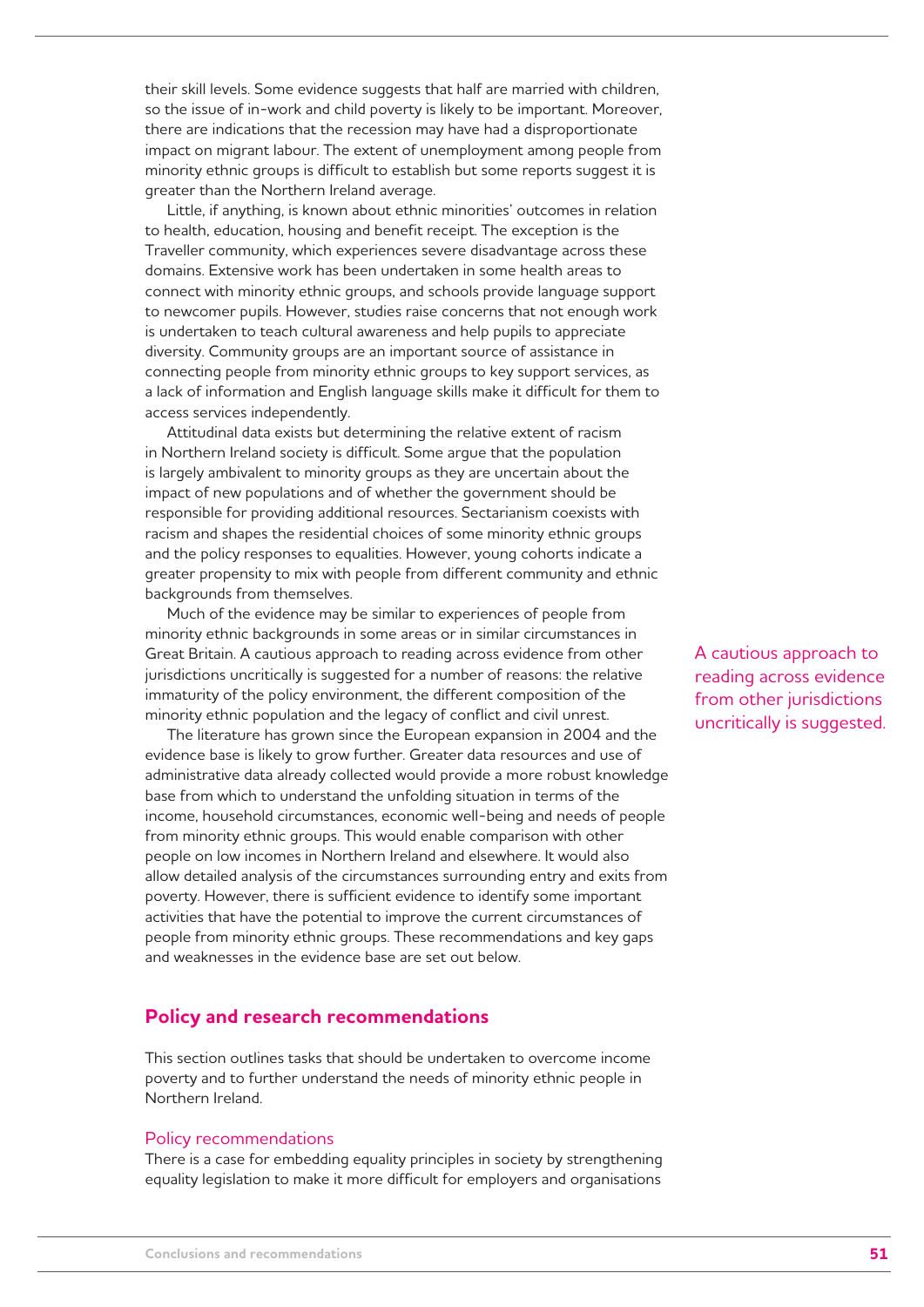to act with impunity. Removing circumstances where people from minority ethnic groups suffer disadvantage can only be advantageous in the long term and in respect to poverty. This would need to be bolstered by a robust system of enforcement. The activities below focus on what could be accomplished without legislation and often within mainstream services.

Pursuing opportunities within the labour market has been an important route out of poverty, although the growth in low-wage employment offers little progression and does not necessarily mean that people escape poverty (Bivand, *et al*., 2010). As demand for labour has weakened in the region, competition for jobs is intense, but it is critical to ensure equal access to the labour market for all, including those from minority ethnic groups. Policymakers need to understand that a range of responses will be necessary as there are diverse skills, education, qualifications and work experience within the minority ethnic population. Different ethnic groups have different patterns of risks associated with entry to or persistence of poverty, such as the incidence of disability or lone parenthood, and will benefit from policies targeted at these circumstances across the population (Platt, 2009; Nandi and Platt, 2010). It is critical to understand the way in which these different factors intertwine and affect links to poverty, and it requires a nuanced approach to ethnicity. The circumstances described in this report may fall disproportionately on people from minority ethnic groups for a number of reasons that include isolation, language skills, educational attainment or 'ethnic penalties'. All of these factors limit a household's capacity to increase its income.

On the basis of the current evidence base, the following recommendations are made.

#### *Tackling underemployment*

Underemployment is a key issue. Not enough is known about the job choices people make to understand why some individuals are working below their skills level. Ensuring the effective recognition of overseas qualifications through better knowledge of, and easier access to, the National Recognition Information Centre could represent a quick win. This has the potential to allow career progression for portions of the migrant workforce who may be restricted to low-grade, low-pay jobs. It would help to limit in-work and child poverty among these groups. Furthermore, many underemployed people represent an underutilised pool of skilled labour. As well as more general benefits accruing to society, specific benefits would include employment of people from ethnic minority backgrounds as link workers in health and social care.

#### *Connecting with the labour market*

Some people from minority ethnic groups have limited education and are distant from the labour market. Research reveals an appetite among individuals from minority ethnic communities to work in some capacity in pursuing vocational qualifications, self-employment or to receive support to get into work. Examining barriers to the labour market and working with community groups and employers could move people closer to employment through further education, social enterprise or self-employment.

#### *Developing independent language skills*

The requirement for affordable and accessible language courses to develop independent communication skills was a common theme in the literature. Provision of such courses could overcome obstacles to quality employment and support parental involvement in their children's education.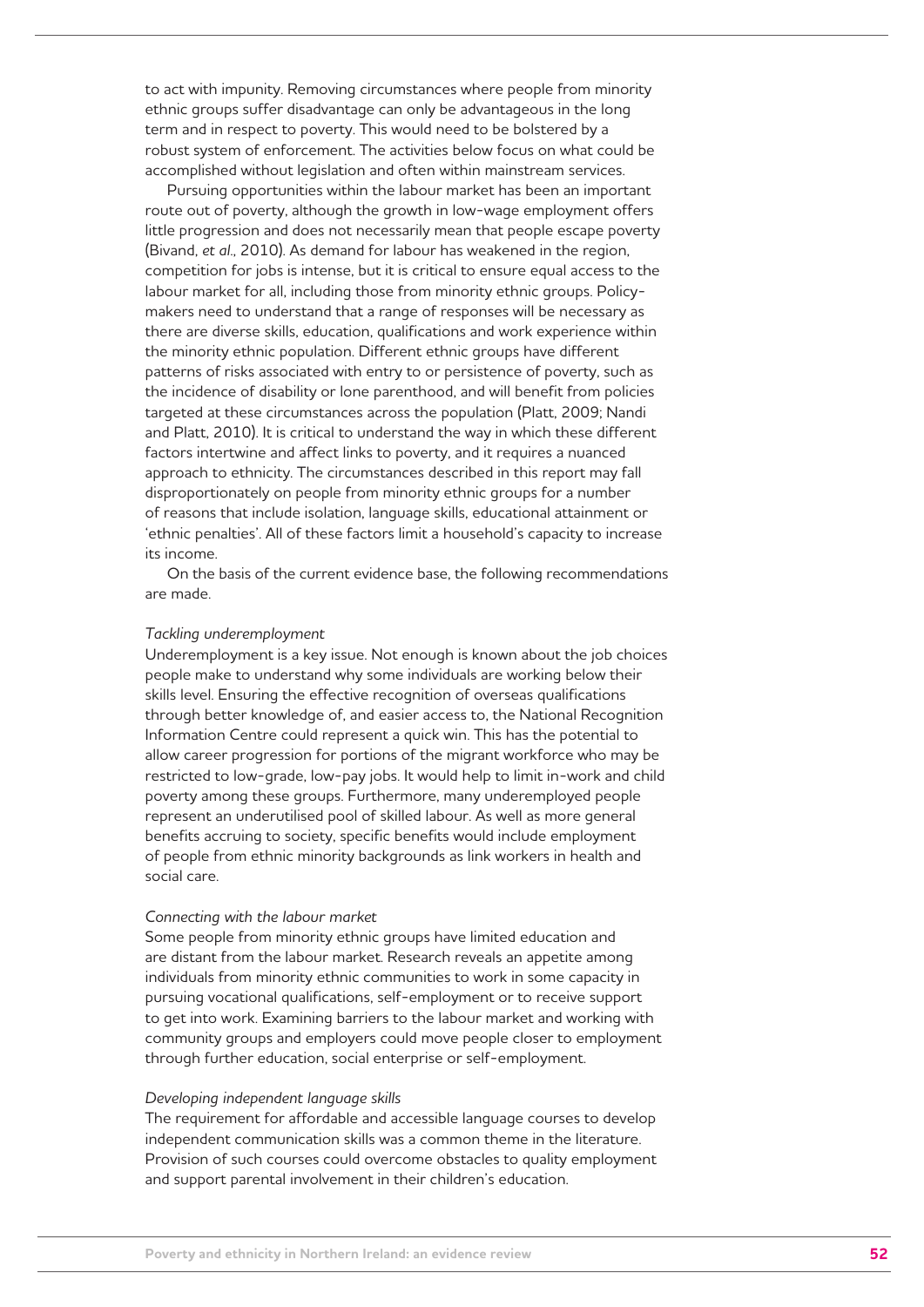#### *Jobs and Benefits Offices*

There was an absence of literature relating to the role of Jobs and Benefits Offices or their contractors in supporting people from minority ethnic groups regarding their access to employment, despite this being a critical route out of poverty. Consideration should be given to ensuring that staff respond appropriately to the specific barriers faced by people from a range of minority ethnic backgrounds. Working with community organisations could be both effective and economic as they represent a conduit to minority ethnic groups.

#### *Benefit claims*

There were suggestions that people from minority ethnic groups were disproportionately affected by the recession, and yet there was little evidence related to the receipt of benefits by people from minority ethnic groups. However, there were sufficient indicators of the importance of benefit support for some groups who needed assistance with housing and living costs. Timing of benefit payments arose as a concern as delayed payments have in the past caused destitution until the relevant case is handled. Ensuring people from minority ethnic groups are not disproportionately affected by benefit delays is important.

#### *Recognising the role and importance of the third sector*

The exploratory research conducted as part of this review demonstrates the central role of community and voluntary organisations in supporting minority ethnic communities. Without this support it is apparent that more people from minority ethnic backgrounds would be rendered more vulnerable as they attempt to access the labour market, education and other services in Northern Ireland. Addressing the organisational challenges that emerge due to short-term funding would strengthen these agencies and divert resources from a constant cycle of fundraising to service delivery and advocacy.

#### *Institutional and policy coherency*

There has been much activity in relation to identifying needs and services for people from minority ethnic groups, but there is little coordination, shared learning or measurement of effectiveness. Much of the emphasis should now be on mainstreaming these often disparate activities and measuring outcomes to see what has been achieved. Achieving this coherence across government will require a strong steer from politicians.

#### Strengthening the evidence base

There is much that is unknown about the extent of poverty among people from minority ethnic groups in Northern Ireland. For example, very little is known about the educational, health, housing, employment or social security outcomes of the minority ethnic population.

#### *Improving data resources*

Many of the equality policy measures are ongoing, including securing strong equality legislation, increasing access to public services and providing access to the curriculum through language support in schools. However, the effectiveness of these measures is hard to demonstrate as the data is either absent or goes unused. A parallel study to this (Owen, forthcoming) is examining and documenting the data resources available to assist with producing robust analyses of the circumstances of people from minority ethnic groups in Northern Ireland. Developing new booster datasets of the Family Resources Survey/Households Below Average Incomes

There is much that is unknown about the extent of poverty among people from minority ethnic groups in Northern Ireland.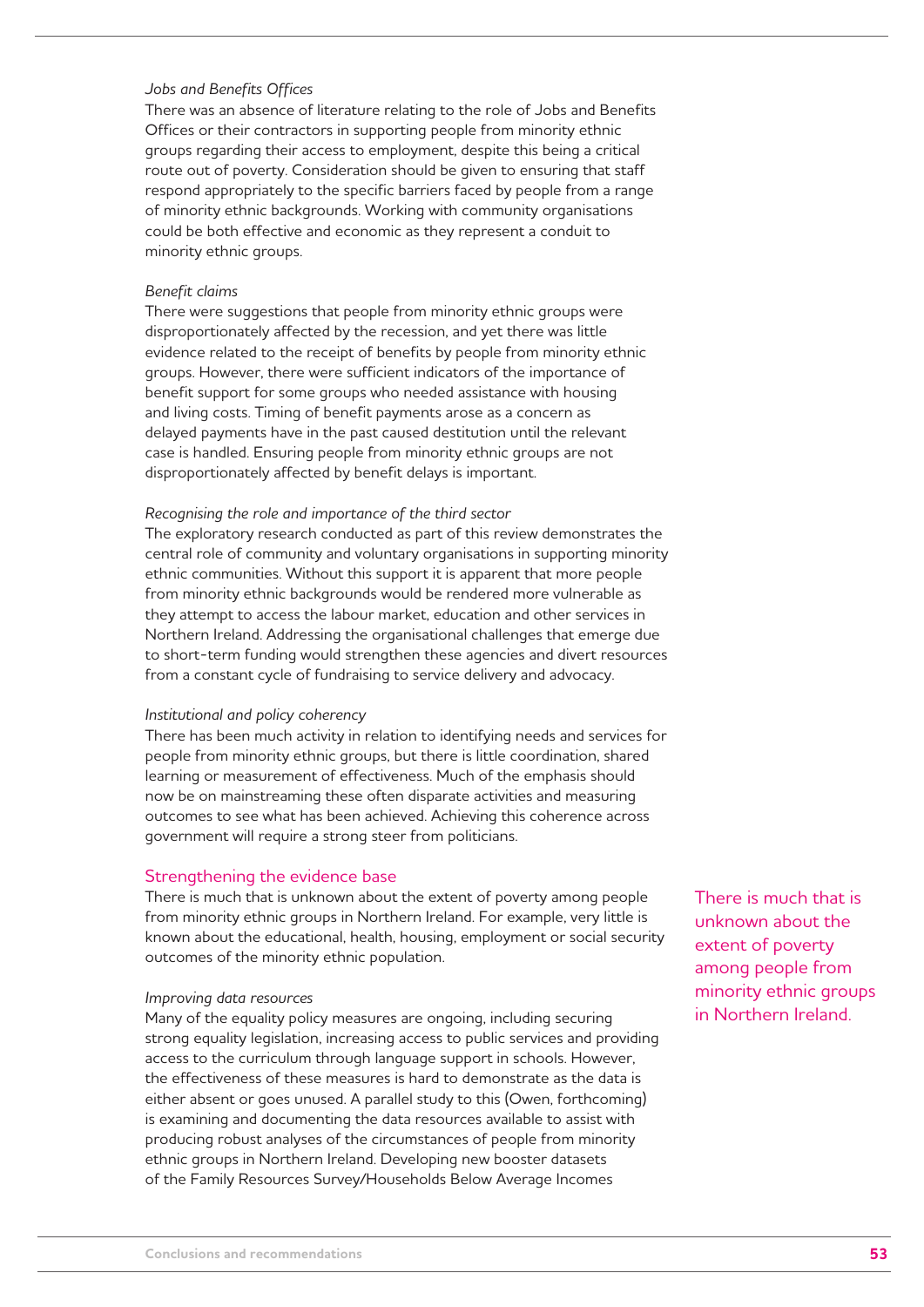or Understanding Society may be desirable but may be costly. Utilising data from Great Britain may be cost effective if data from appropriate populations can be discerned, but assuming parity in circumstances may be difficult, owing to the different patterns of immigration as well as different policy, economic and legislative frameworks. However, without assurances that policy-makers will act on the findings revealed, developing further data sources is unlikely to be a panacea.

#### *Utilising current administrative data*

Calls for ethnic monitoring from public agencies have been loud, but it appears that further use could be made of current administrative data. For example, there was limited analysis found of educational outcomes by minority ethnic origin, or health outcomes by ethnicity. It is likely that useful insights can be gleaned from considering outcomes and thinking more about the data sources that are already available.

#### *Learning what works*

The will to undertake any of these exercises may have to come from the top in the face of competing tasks and diminishing resources. Much work is evident from statutory and community agencies in trying to improve the circumstances and engage people from minority ethnic groups with services enjoyed by other members of society in Northern Ireland. However, several studies were concerned about the lack of shared learning and the possible duplication of resources and called for strong political oversight to drive through a positive agenda in this area.

#### *Civic participation and social inclusion*

This review has only briefly considered how people from minority ethnic groups in Northern Ireland navigate a distinct and often divided society. The review parameters limited the focus to considerations of poverty and access to services, but the process revealed a complex context to these issues that warrants further examination. There were indications that existing divisions in the region may influence many facets of ordinary life, including political representation and housing, but positive examples of neighbourliness and work being undertaken to welcome and involve people from minority groups in Northern Irish society were also evident. Consideration should be given to the extent of or opportunities for social inclusion among minority ethnic groups, particularly when set against the historical context and the effectiveness of practice in this area, as exclusion may also have negative impacts on poverty.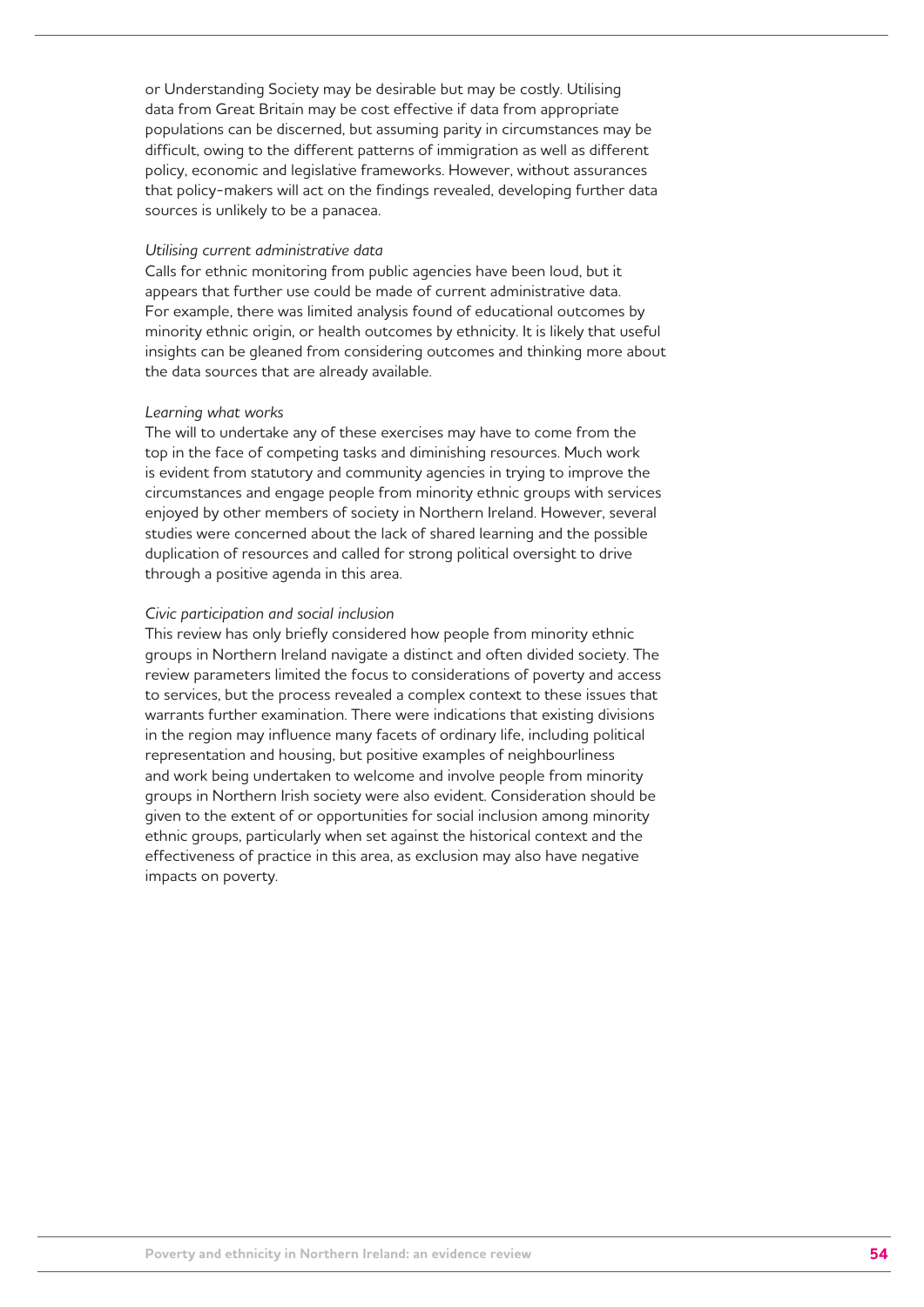## **REFERENCES**

- Abdalla, S. (with 24 others) (2010) *All Ireland Traveller Health Study: Our Geels*. Dublin: University College Dublin
- Allamby, L., Bell, J., Hamilton, J., Hansson, U., Jarman, N., Potter, M. and Toma, S. (2011) *Forced Labour in Northern Ireland: Exploiting vulnerability*. York: Joseph Rowntree Foundation
- Anderson, J., Shuttleworth, I., Lloyd, C. and McEldowney, O. (2004) *Political Demography: The Northern Ireland Census, Discourse and Territoriality*. ESRC End of Award Report. RES-000-22- 0271. Swindon: Economic and Social Research Council
- Atkin, K. (2009) 'Negotiating ethnic identities and health'. In Graham, H. (ed) *Understanding Health Inequalities* (2nd edition). Maidenhead: Open University Press, pp. 125–140
- Atkin, K. and Chattoo, S. (2007) 'The dilemmas of providing welfare in an ethnically diverse state: seeking reconciliation in the role of a "reflexive practitioner"'. *Policy and Politics*, 35(3), pp. 377–393
- Barnard, H. and Turner C. (2011) *Poverty and Ethnicity: A review of evidence*. York: Joseph Rowntree Foundation
- Beatty, R., Fegan, G. and Marshall, D. (2006) *Long-term International Migration Estimates for Northern Ireland (2004–5) – Sources and Methodology*. Belfast: NISRA
- Bell, J., Caughey, A., Hansson, U., Martynowicz, A. and Scully, M. (2009) *"… easy life, great people,*  bad weather": A report on the experiences of migrant workers in Northern Ireland. Belfast: Department for Employment and Learning
- Bell, K., Jarman, N. and Lefebvre, T. (2004) *Migrant Workers in Northern Ireland*. Belfast: Institute for Conflict Research
- Betts, J. and Hamilton, J. (2006) *An Investigation into the Nature, Extent and Effects of Racist Behaviours Experienced by Northern Ireland's Ethnic Minority Healthcare Staff*. Belfast: DHSSPS
- Bivand, P., Bell, L., Vaid, L., Whitehurst, D. and Wan, K. (2010) *The Impact of Devolution: Employment and employability*. York: Joseph Rowntree Foundation
- CAB NI (2008) *In the Dark: Denial of basic employment rights in Northern Ireland*. Belfast: Citizens Advice Bureau Northern Ireland
- Campbell, D. and Frey, J. (2010) *Migrant Workers and the Housing Market A case study of Dungannon*. Belfast: Northern Ireland Housing Executive
- Carter-Wall, C. and Whitfield, G. (2012) *The Role of Aspirations, Attitudes and Behaviour in Closing the Educational Attainment Gap*. York: Joseph Rowntree Foundation
- Chan, S. (2006) *'God's little acre' and 'Belfast Chinatown': Diversity and ethnic place identity in Belfast*. Working Paper. Milan: Fondazione Eni Enrico Mattei
- Chaney, P. and Rees, T. (2004) 'The Northern Ireland Section 75 Equality Duty: An international perspective'. In McLaughlin, E. and Faris, N. (eds) *Northern Ireland Office – The Section 75 Equality Duty – An operational review, Volume 2*. Belfast: Northern Ireland Office, pp. 1–51
- Connolly, P. and Keenan, M. (2002a) *Tackling Racial Inequalities in Northern Ireland: Structures and strategies*. Belfast: Northern Ireland Statistics and Research Agency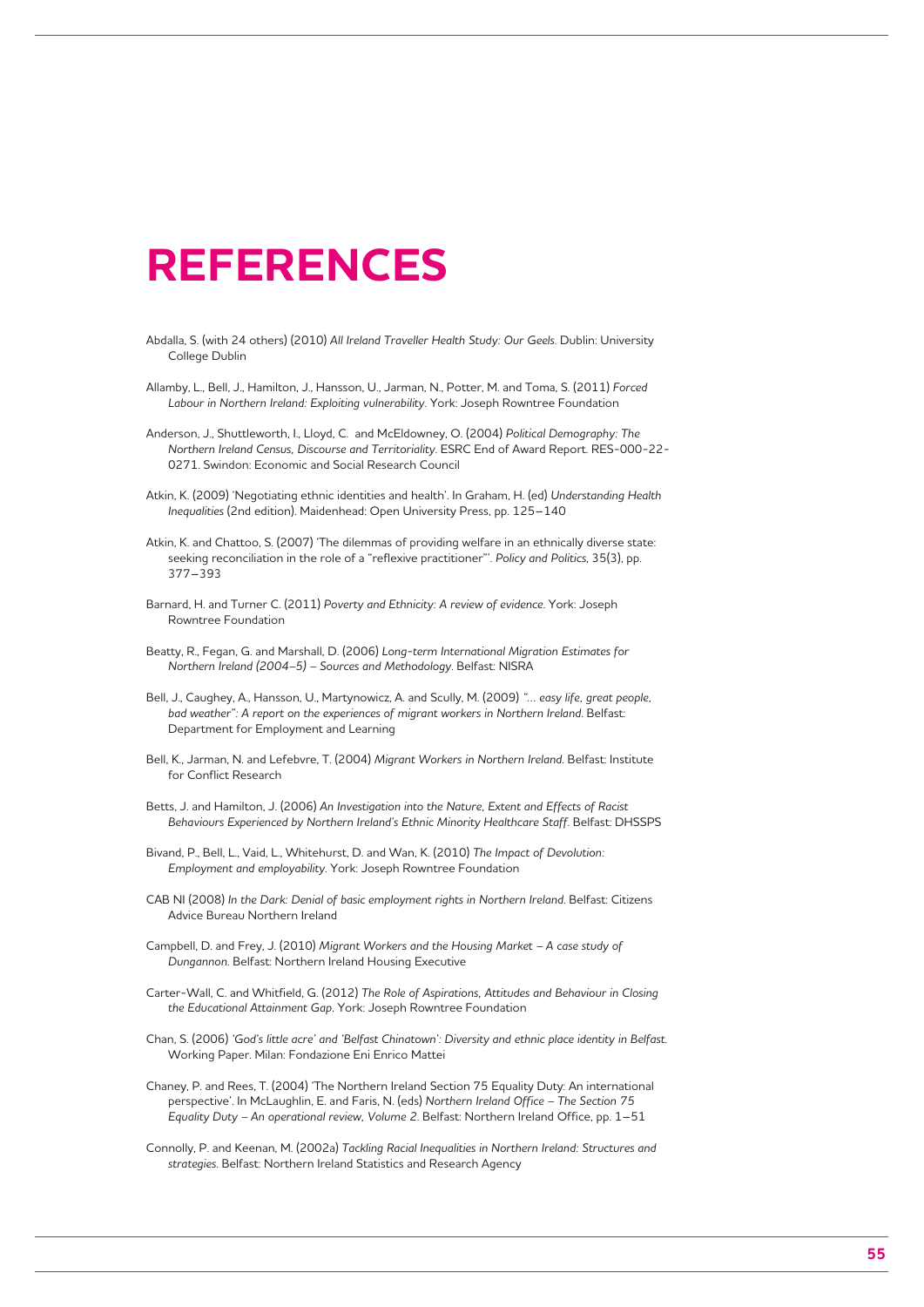- Connolly, P. and Keenan, M. (2002b) 'Racist harassment in the White Hinterlands: Minority ethnic children and parents' experiences of schooling in Northern Ireland'. *British Journal of Sociology of Education*, 23, pp. 341–55
- Connolly, S., Rosato, M., Kinnear, H. and O'Reilly, D. (2011) 'Variation in mortality by country of birth in Northern Ireland: A record linkage study'. *Health & Place*, 17, pp. 801–6
- Craig, G., Atkin, K., Chattoo, S. and Flynn, R. (2012) *Understanding 'Race' and Ethnicity: Theory, history, policy and practice*. Bristol: Policy Press
- DEL (2011) 'New qualifications comparison service for migrant workers'. Press release, 2 November 2011. Department of Employment and Learning Northern Ireland.
- DENI (2012) *Qualifications and Destinations of North of Ireland School Leavers 2010/11 (revised)*. Belfast: Department of Education Northern Ireland
- Department of Enterprise, Trade and Investment (2012a) *Priorities for Sustainable Growth and Prosperity: Building a better future*. Belfast: Northern Ireland Executive
- Department of Enterprise, Trade and Investment (2012b) *Northern Ireland Economic Strategy: Comprehensive action plan*. Belfast: Northern Ireland Executive
- Devine, F., Baum, T., Hearns, N. and Devine, A. (2007) 'Cultural diversity in hospitality work: The Northern Ireland experience'. *The International Journal of Human Resource Management*, 18, pp. 333–49
- Devine, P. and Robinson, G. (2012) N*o More 'Us and Them' for 16 year olds*. ARK Research Update no. 79, May
- Devlin, R. and McKenna, S. (2009) *No Home from Home: Homelessness for people with no or limited access to public funds*. Belfast: Northern Ireland Human Rights Commission
- Donnolly, N. (2009) *Migrant Workers, Racism and the Recession: Survey results on the impact of the recession on Unison migrant work and black and minority ethnic members*. Belfast: Unison
- DSD (2004) *Ending Fuel Poverty: A Strategy for Northern Ireland*. Belfast: Department of Social Development Northern Ireland
- Dunn, S., Morgan, V. (2001) *Barriers to Access to Essential Services*. Belfast: Office of the First Minister and Deputy First Minister
- Dustmann, C., Frattini, T. and Halls, C. (2010) 'Assessing the Fiscal Costs and Benefits of A8 Migration to the UK'. *Fiscal Studies*, 31(1), pp. 1–41
- ECNI (2005) *Good Relations in Practice: A report of progress on the good relations duty 2003–2005*. Belfast: Equality Commission Northern Ireland
- ECNI (2007) *Statement on Key Inequalities in Northern Ireland. Conference Edition*. Belfast: Equality Commission Northern Ireland
- ECNI (2009a) *Proposals for Legislative Reform*. Belfast: Equality Commission Northern Ireland
- ECNI (2009b) *Inequalities in Education: Facts and Trends 1998–2008*. Belfast: Equality Commission Northern Ireland
- ECNI (2011) *The Gaps Between GB and NI Equality Law: A briefing note*. Belfast: Equality Commission Northern Ireland
- Elwood, J., McKeown, P., Gallagher, T., Kilpatrick, R., Murphy, C. and Carlisle, K. (2003) *Equality Awareness in Teacher Education and Training in Northern Ireland*. Belfast: Equality Commission Northern Ireland
- Fitzpatrick, S., Bramley, G. and Johnsen, S. (2011) *Multiple Exclusion Homelessness across the UK: A quantitative survey*. Edinburgh: Heriot-Watt University
- Gaffikin, F. and Morrissey, M. (2011) 'Community cohesion and social inclusion: Unravelling a complex relationship'. *Urban Studies* 48(6) pp. 1089–118
- Garner, S. and Bhattacharyya, G. (2011) *Poverty, Ethnicity and Place*. York: Joseph Rowntree Foundation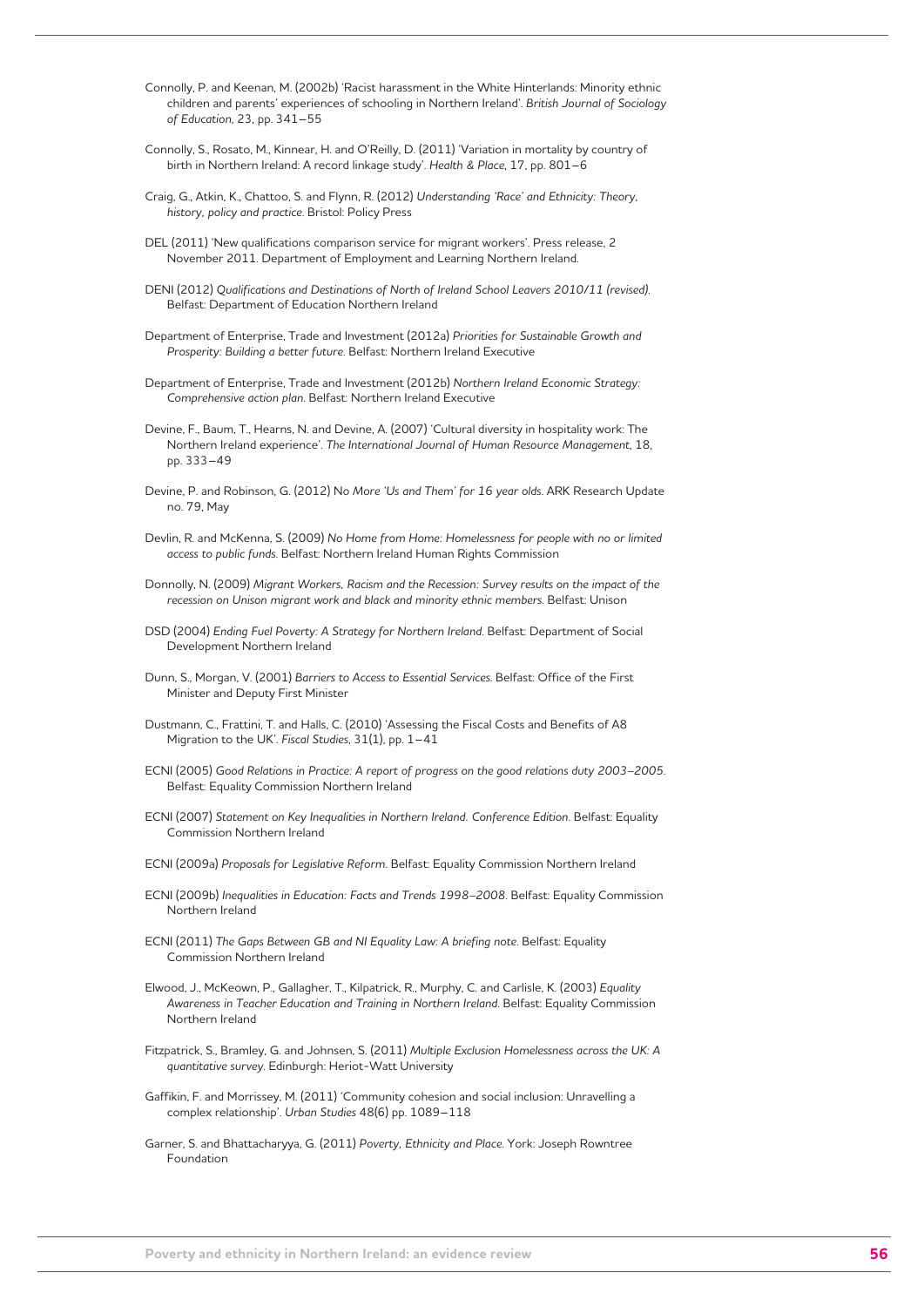- Geoghegan, P. (2010) *A Difficult Difference: Race, religion and the new Northern Ireland*. Belfast: Irish Academic Press
- Geraghty, T., McStravick, C. and Mitchell, S. (2010) *New to Northern Ireland: A study of the issues faced by migrant, asylum and refugee children in Northern Ireland*. London: National Children's Bureau
- Gibbs, J. (2010) *Financial Inclusion amongst New Migrants in Northern Ireland.* Report by ICAR in collaboration with Citizens Advice Belfast. London: Runnymede Trust
- Gilligan, C. (2008) *Migration and Migrant Workers in Northern Ireland*. Research Update. ARK Northern Ireland. Available at: www.ark.ac.uk/publications/updates/update53.pdf [Accessed 2 September 2012]
- Goldin, I., Cameron, G. and Balarajan, M. (2011) *Exceptional People: How migration shaped our world and will define our future*. New Jersey: Princeton University Press
- Graham, B. and Nash, C. (2006) 'A shared future: Territoriality, pluralism and public policy in Northern Ireland'. *Political Geography*, 25(3), pp. 253–78
- Gray, A. and Birrell, D. (2012) 'Coalition government in Northern Ireland: Social policy and the lowest common denominator thesis'. *Social Policy and Society* 11(1), pp. 15–25
- Guo, F. and Wright, M. E. (2005) 'Health status of Chinese women in Northern Ireland: SF-36 Health Survey'. *Diversity in Health and Social Care*, 2(4), pp. 291–98
- Hamid, N. A., Daly, L. and Fitzpatrick, P. (2011) *All Ireland Traveller Health Study: The birth cohort study follow up – part D of technical report*. Dublin: School of Public Health, University College
- Hamilton, J. (2006) 'Northern Ireland research findings', Chapter 2 in Watt, P. and McGaughey, F. (eds) *Improving Government Service Delivery to Minority Ethnic Groups*. Belfast: OFMDFM
- Hansson, U., Morgan, V. and Dunn, S. (2002) *Minority Ethnic Groups in Northern Ireland: Experiences and expectations of English language support in education settings*. Belfast: OFMDFM
- Hayes, B. C. and Dowds, L. (2006) 'Social contact, cultural marginality or economic self-interest? Attitudes towards immigrants in Northern Ireland'. *Journal of Ethnic and Migration Studies*, 32, pp. 455–76
- Heath, A. F., McCrudden, C., and Hamill, H., (2010) *Assessing the Affirmative Action Programme in Northern Ireland: Final Report (Summary to Nuffield Foundation)*. London: Nuffield Foundation
- Hill, M., Porter, F., McLaughlin, E. and McAuley, C. (March, 2006) *Eighty Years of Talking about Equality in Northern Ireland: A history of equality discourses and practices, Working Paper 5*. Equality and Social Inclusion in Ireland Project. Belfast: Queen's University
- Hills, J. (2010) *An Anatomy of Economic Inequality in the UK: Report of the National Equality Panel*. London: Centre for Analysis of Social Exclusion, London School of Economics and Political Science
- Holder, D. and Lanao, C. (2002) *Mid Ulster Other Voices*. Belfast: Multicultural Resource Centre Northern Ireland
- Holder, D. and Khaoury, R. (2005) *Racial Attitudes and Prejudice towards Migrant Workers: A survey of staff in statutory agencies in the Cookstown, Dungannon and Craigavon areas*. Dungannon: ANIMATE (Action Now to Integrate Minority Access to Equality)
- Home Office (2010) Immigration and Nationality Directorate (August 2010)
- Horgan, G. and Monteith, M. (2009) *What Can We Do to Tackle Child Poverty in Northern Ireland?* York: Joseph Rowntree Foundation
- Hossain, N., Byrne, B., Campbell, A., Harrison, E., McKinley, B. and Shah, P. (2011) *The Impact of the Global Economic Downturn on Communities in Poverty in the UK*. York: Joseph Rowntree Foundation
- Jarman, N. (2008) *Security and Segregation: Interface barriers in Belfast*. Belfast: Institute of Conflict Research
- Jarman, N. (2009) *Prejudice and Tolerance in Northern Ireland, ARK Research Update*. Belfast: University of Ulster and Queen's University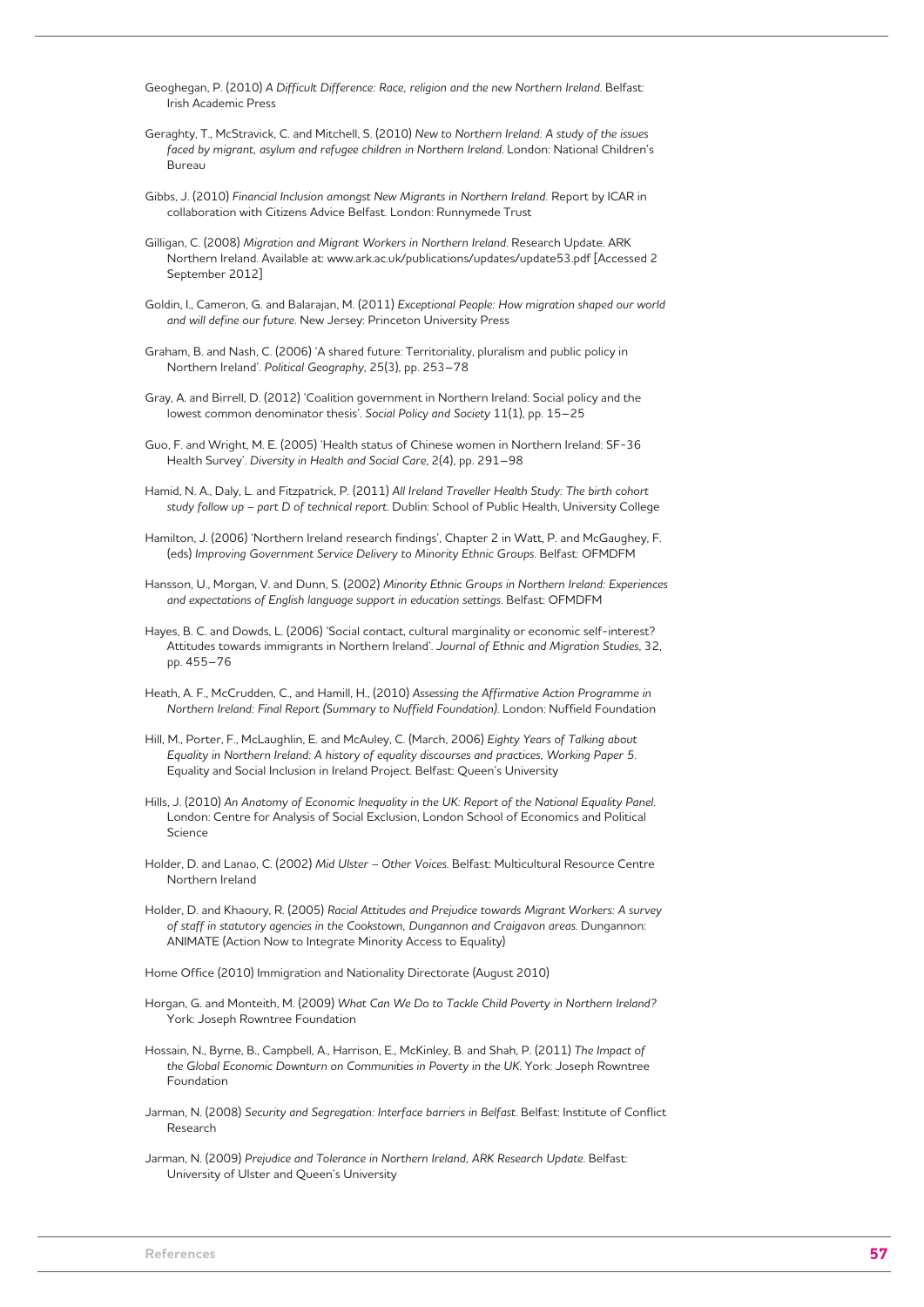- Kelly, G. (2012) *Progressing Good Relations and Reconciliation in Post Agreement Northern Ireland*. Belfast: INCORE, University of Ulster
- Kempny, M. (2010) *Polish Migrants in Belfast: Border crossing and identity construction*. Cambridge: Cambridge Scholars
- Knipe, D., Montgomery, A-M. and Reynolds, M. (2005) *Traveller Children's Experiences in Mainstream Post-Primary Schools in Northern Ireland – A Qualitative Study*. No. 35. Belfast: Department of Education
- Knox, C. (2011a) 'Cohesion, sharing, and integration in Northern Ireland'. *Environment and Planning C: Government and Policy*, 29, pp. 548–66
- Knox, C. (2011b) 'Tackling racism in Northern Ireland: "the race hate capital of Europe" '. *Journal of Social Policy*, 40, pp. 387–412
- Lawrence, P. (2012) 'Race, education and children's policy.' In Craig, G., Atkins, K., Chattoo, S. and Flynn, R. (eds) *Understanding 'Race' and Ethnicity*. Bristol: Policy Press
- Leonard, M. (2010) 'Building, bolstering and bridging boundaries: Teenagers' negotiations of interface areas in Belfast'. *Journal of Ethnic and Migration Studie*s 34(3), pp. 471–89
- Lewis, H. (2006) 'Racism and sectarianism: Two sides of the same coin'. *The International Journal of Diversity in Organisations, Communities and Nations*, 6(3), pp. 27–36
- MacInnes, T., Aldridge, H., Parekh, A. and Kenway, P. (2012) *Monitoring Poverty and Social Exclusion in Northern Ireland 2012*. York: Joseph Rowntree Foundation
- McAnulty, U. and Gray, P. (2009) *Private Rented Sector in Northern Ireland Living in the PRS*. Report 6. Belfast: Northern Ireland Housing Executive
- McAreavey, R. (2010a) *Life as a Stranger: The personal stories of migrants to Northern Ireland*. Belfast: Nuffield Foundation
- McAreavey, R. (2010b) 'Transcending cultural differences: The role of language in social integration'. *Translocations: Migration and Social Change* 6(2), pp. 596–601
- McAreavey, R. (2012) 'Resistance or resilience? Tracking the pathway of recent arrivals to a "new" rural destination'. *Sociologia Ruralis* 52(4), pp. 488–507
- McCann, J. and McKittrick, N. (2012) *OFMDFM Emergency Fund Pilot August 2011–March 2012*. Belfast: Community Foundation and Red Cross
- McDonald, H. (2007) 'Loyalists make Catholic Poles welcome. Wartime debt to Britain's East European allies boosts a battle against racism on estate'. Available at: www.guardian.co.uk/ uk/2007/feb/18/politics.northernireland [Accessed 24 August 2012]
- McElhinney, D. (2008) 'Filipino nurses in Altnagelvin Area Hospital: A pilot case-study'. *Shared Space: A research journal on peace, conflict and community relations in Northern Ireland*, pp. 31–44
- McGill, P. and Oliver, Q. (2002) *A Wake-up Call on Race*. Belfast: Equality Commission Northern Ireland
- McGovern, J., Meas, W. H. and Webb, M. A. (2011) *Supporting Refugee and Asylum Seeking Families Living in Northern Ireland*. Belfast: Barnardo's Northern Ireland
- McQuaid, R., Hollywood, E. and Canduela, J. (2010) *Employment Inequalities in an Economic Downturn*. Belfast: Equality Commission Northern Ireland
- McVeigh, R. (2006) *Migrant Workers and their Families in Northern Ireland*. Belfast: Northern Ireland Congress of Trade Unions
- McVeigh, R. and McAfee, C. (2009) *'Za Chlebem': The Impact of the Economic Downturn on the Polish Community in Northern Ireland*. Belfast: NICEM
- Martin, M. C. and Phelan, M. (2010) 'Interpreters and cultural mediators Different but complementary roles'. *Translocations: Migration and Social Change*, 6, p. 1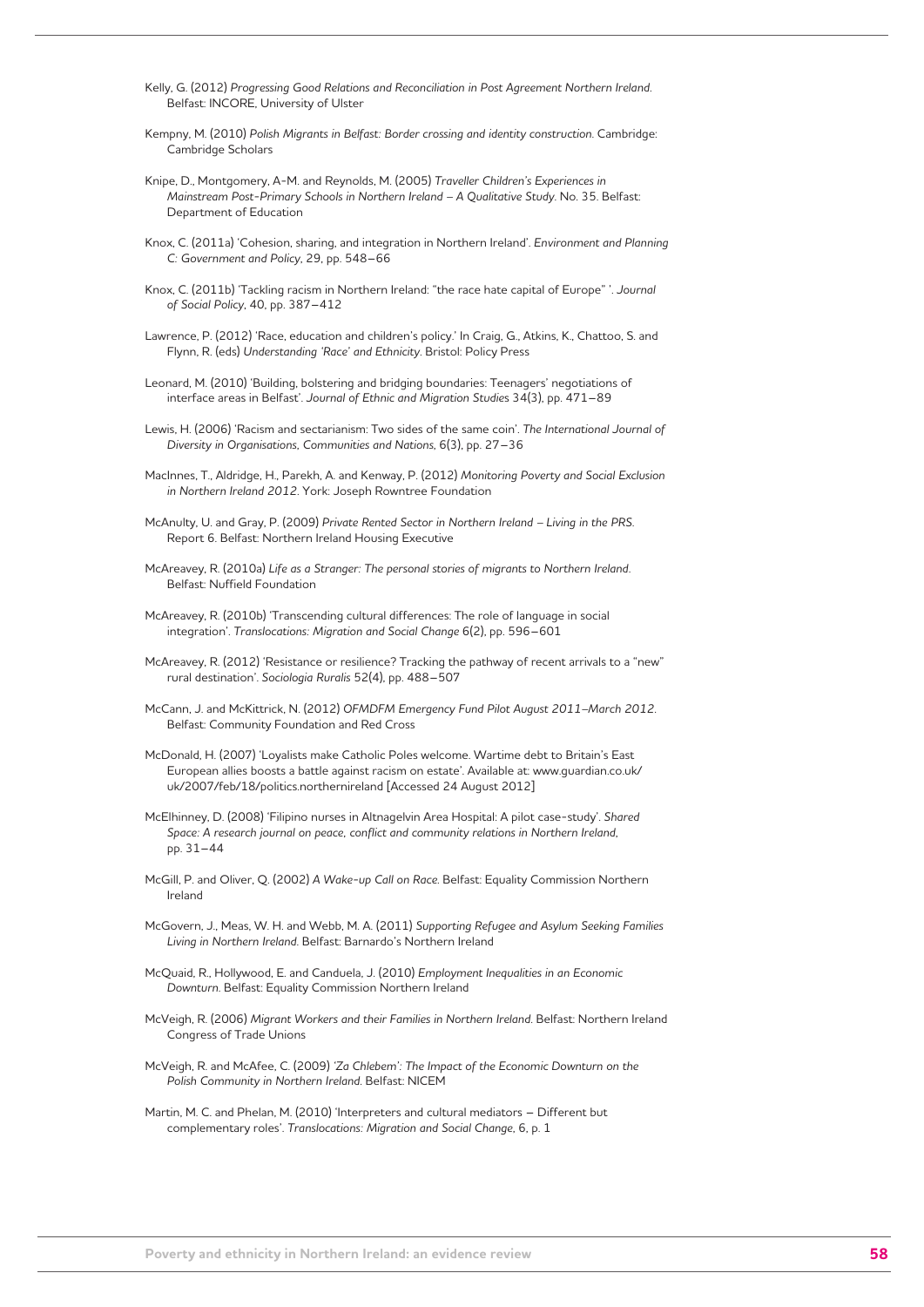- Meredith, F. (2011) *The Chinese Community in Northern Ireland*. Available at: www. culturenorthernireland.org/article/721/the-chinese-community-in-northern-ireland [Accessed 24 August 2012]
- Montgomery, A. and McGlynn, C. (2009) 'New peace, new teachers: Student teachers' perspectives on diversity and community relations in Northern Ireland'. *Teaching and Teacher Education*, 25(3), 391–99
- Murtagh (2008) *New Spaces and Post-conflict Belfast*. Paper given to the Belfast Workshop on 26 September 2008 as part of the *Conflict in Cities and the Contested State* research project
- Muttarak, R., Hamill, A. H. and McCrudden, C. (2012) 'Does Affirmative Action Work? Evidence from the operation of Fair Employment Legislation in Northern Ireland'. *Sociology*, 0(0), pp.  $1 - 20$
- Nandi, A. and Platt, L. (2010) *Ethnic Minority Women's Poverty and Economic Well-being*. London: Government Equalities Office
- NIAR (2011) *Migration in Northern Ireland: A demographic perspective*. NIAR 246–11. Belfast: Northern Ireland Assembly Research
- Nic Craith, M. (2002) *Plural Identities Singular Narratives: The case of Northern Ireland*. New York: Berghahn Books
- Nic Craith, M., Odhiambo. E. and Moyo, K. (2008) *Giving a Voice to Africans in Northern Ireland, West of the Bann*. Derry/Londonderry: Academy for Irish Cultural Heritages, University of Ulster
- NICEM (2012) *Bayanihan! The Filipino Community in Northern Ireland*. Belfast: Northern Ireland Council Ethnic Minorities
- NIE (2011) *Programme for Government 2011–15*. Belfast: Northern Ireland Executive
- NIE (2012) *Economic Strategy: Priorities for sustainable growth and prosperity*. Belfast: Northern Ireland Executive
- NIHE (2008) *Travellers' Accommodation Needs Assessment in Northern Ireland*. Belfast: Northern Ireland Housing Executive
- NIHE (2012) *Housing Research Bulletin*. Issue 13, Spring 2012. Belfast: Northern Ireland Housing Executive
- NISRA (2010a) *Migration Statistics for Northern Ireland 2009*. Belfast: Northern Ireland Statistical and Research Authority
- NISRA (2010b) *Migration Statistics 2008/9*. Belfast: Northern Ireland Statistics and Research Authority
- Nolan, P. (2012) *Northern Ireland Peace Monitoring Report Number 1*. Belfast: Community Relations Council
- NPI (2009) *Monitoring Poverty and Social Exclusion in Northern Ireland*. York: Joseph Rowntree Foundation
- OFMDFM (2005) *Racial Equality Strategy 2005–2010*. Belfast: Office of the First Minister and Deputy First Minister of Northern Ireland
- OFMDFM (2007) *Lifetime Opportunities Government's anti-poverty and social inclusion strategy for Northern Ireland*. Belfast: Office of the First Minister and Deputy First Minister
- OFMDFM (2010) *Good Relations Indicators, 2009 Update*. Belfast: Office of the First Minister and Deputy First Minister of Northern Ireland
- OFMDFM (2011) *Guidance for Monitoring Racial Equality*. Belfast: Office of the First Minister and Deputy First Minister of Northern Ireland
- Owen, D. (forthcoming) *Data Sources on Ethnicity and Poverty in Northern Ireland*. York: Joseph Rowntree Foundation
- Oxford Economics (2009) *The Economic, Labour Market and Skills Impact of Migrant Workers in Northern Ireland.* Lisburn: Oxford Economics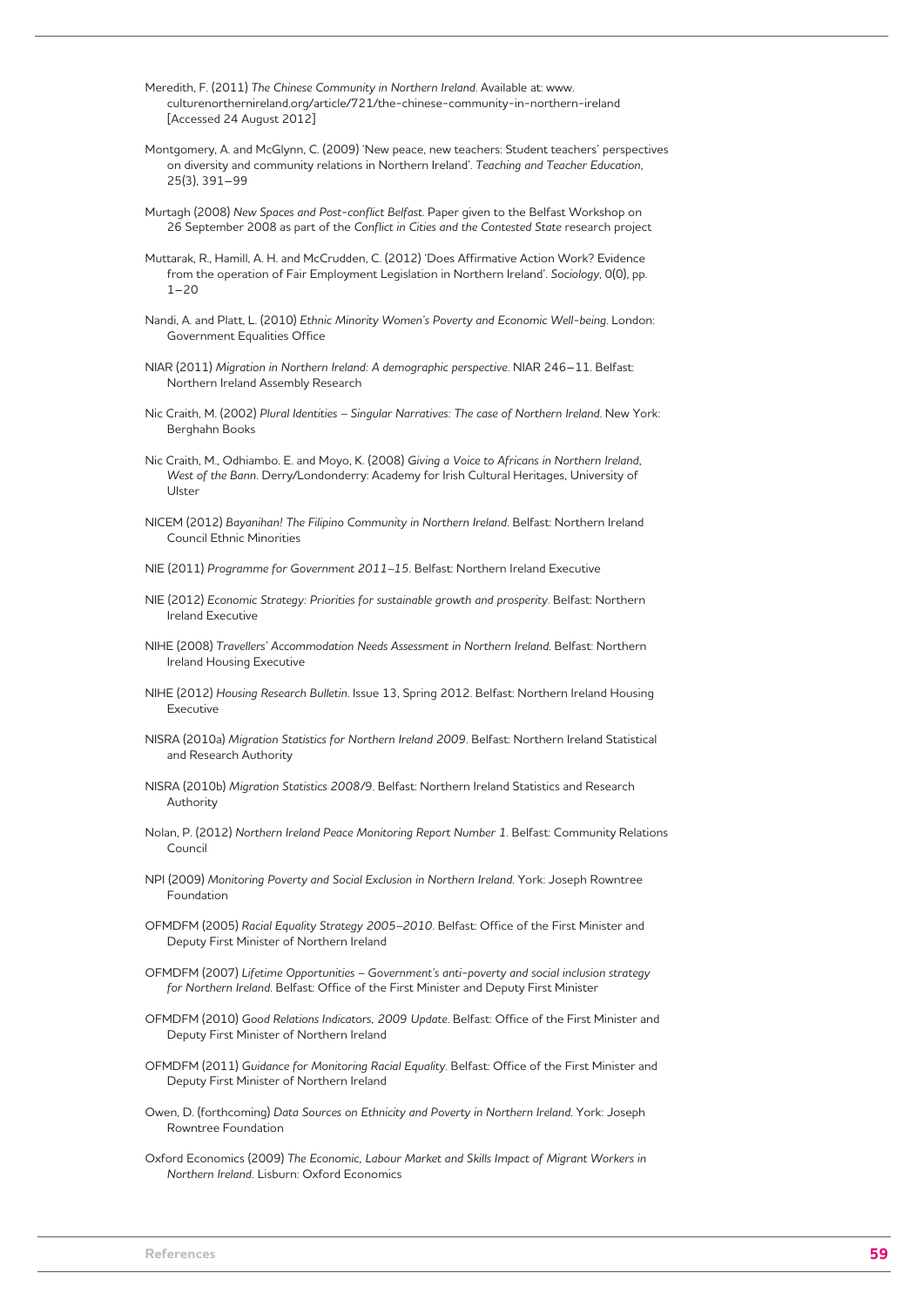Platt, L. (2007) *Poverty and Ethnicity in the UK*. York: Joseph Rowntree Foundation

- Platt, L. (2009) *Ethnicity and Child Poverty*. Department for Work and Pensions Research Report No. 576. London: HMSO
- Potter, M. (2006) 'Minority ethnic women entrepreneurs in Northern Ireland'. *Shared Space: A research journal on peace, conflict and community relations in Northern Ireland*, pp. 27–44
- Radford, K. (2007) C*ommunity Safety, Diversity and Good Relations in Belfast*. Belfast: Institute of Conflict Research
- Reeves Associates (2007) *Assessing the Impact of Section 75 of the Northern Ireland Act 1998 on Individuals*. Belfast: Equality Commission Northern Ireland
- Ruhs and Quinn (2009) *Ireland: From Rapid Immigration to Recession*. Oxford: Migration Information Source, Centre for Migration Studies, University of Oxford
- RSM McClure-Watters (2011) *Research into the Nature and Extent of Pupil Bullying in Schools in the North of Ireland*. Belfast: Department of Education Northern Ireland
- Russell, R. (2012) *Migration in Northern Ireland: An update. A Research and Information Service Research Paper*. Belfast: Northern Ireland Assembly
- Saggar, S., Somerville, W., Ford, R. and Sobolewska, M. (2012) The impacts of migration on social cohesion and integration: Final report to the Migration Advisory Committee. London: Home **Office**
- Scullion, P. and Doak, J. (2011) *Households Below Average Income. An analysis of the income distribution in Northern Ireland 2009/10*. Belfast: Department of Social Development
- Shirlow, P. (2006) 'Measuring workforce segregation: Religious composition of private sector employees at individual sites in Northern Ireland'. *Environment and Planning A* 2006, 38(8) pp. 1545–59
- Shuttleworth, I. and Green, A. E. (2009) 'Spatial mobility, workers and jobs: Perspectives from the Northern Ireland experience'. *Regional Studies*, 43(8), pp. 1105–15
- STEP/Southern Health Board (date unknown) *Black and Minority Ethnic Access to Services in the Southern Health and Social Services Board Areas*. Southern Health Board
- Svašek, M. (2009) 'Shared history? Polish migrant experiences and the politics of display in Northern Ireland'. Chapter 6 pp. 129–48 in Burrell, K. (ed) *Polish Migration to the UK in the 'New' European Union: After 2004*. Farnham: Ashgate Publishing
- Taylor, C. (1994) *Multiculturalism: Examining the Politics of Recognition*. Princeton: Princeton University Press
- Traveller Education Taskforce (2011) *Taskforce on Traveller Education Report of the Taskforce to the Department of Education*. Belfast: Department of Education
- Wallace Consulting (2011) *Programme for Cohesion, Sharing and Integration Consultation Analysis*. Report for OFMDFM. Portadown: Wallace Consulting
- Watt, P. and McCaughey, F. (2006) *Improving Government Service Delivery to Ethnic Minority Groups: Northern Ireland, Republic of Ireland and Scotland*. Belfast: Institute for Conflict Research
- Young, O. (2012) *The Horn of Africa Community in Belfast: A needs assessment*. Belfast: Institute for Conflict Research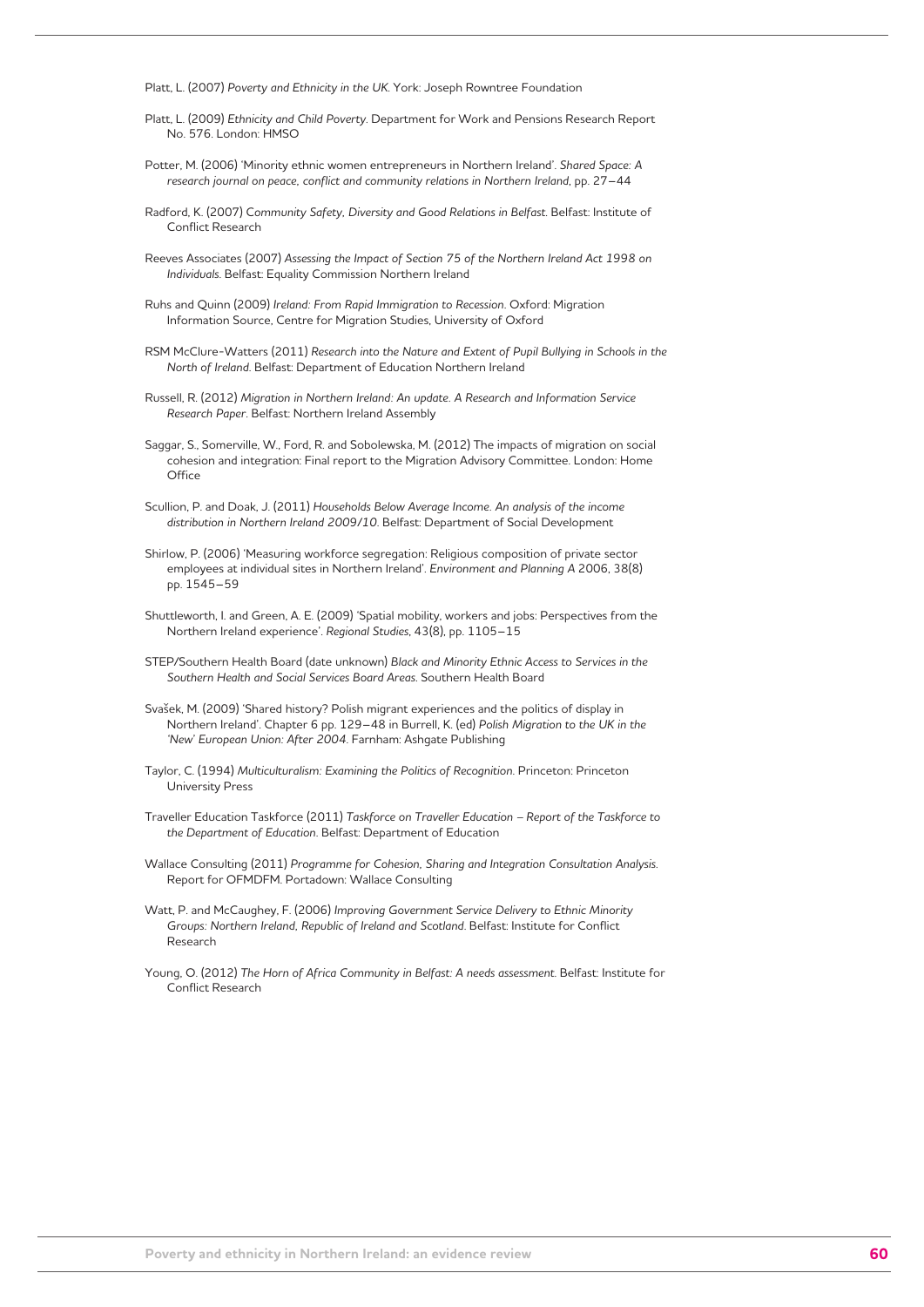## **ACKNOWLEDGEMENTS**

The review team would like to thank the following people for their support during the course of the project.

Denis Iliescu, Roma Resource Centre/Bryson Intercultural; Lilian Vellen and Margaret Donaghy, Bryson One Stop Service/Bryson Intercultural; Artur Kmiecik, Newry and Mourne Ethnic Support Unit; Aisling Rennick, Newry and Mourne District Council; Rebecca Ng and Eileen Chan-Hu, Chinese Welfare Association provided great advice and support in securing the focus groups. Many people from minority ethnic communities kindly gave up their time to talk to us about their experiences in Northern Ireland.

The local stakeholders who kindly discussed some emerging findings of the review with us were: Neil Jarman, Institute of Conflict Research; Patrick Yu, Northern Ireland Council for Ethnic Minorities; Lynda Gordon, Southern Health Trust; Fiona Milligan, DIANI Project; Kasia Garbal, Irish Congress of Trade Unions; Jo Marley, Bryson International; Maciek Bator, Polish Association, Northern Ireland.

The members of the Project Advisory Group who provided invaluable feedback and discussion that shaped our thinking were: Gary Craig, University of Durham; Ken Fraser, OFMDFM; Dave Wall, DSD; Margaret Donaghy, Bryson International; Patrick Yu, NICEM; Lucinda Platt, Institute of Education, London.

Thanks to Jonathan Bradshaw, University of York, for advice and support throughout the project; Grahame Whitfield from the Joseph Rowntree Foundation for managing the project, and Lynne Lonsdale and Jane Allen at the Centre for Housing Policy, University of York, for administrative support.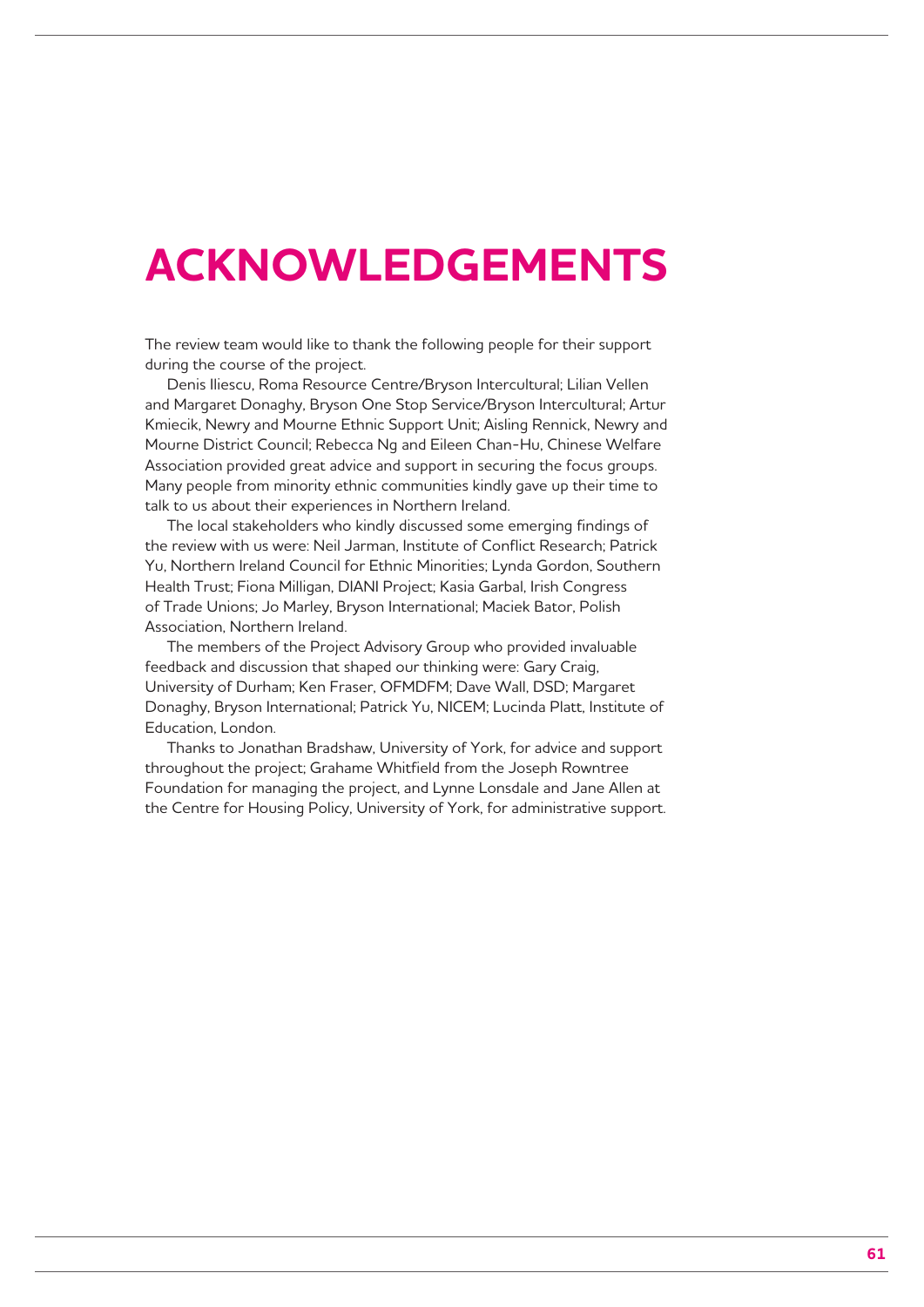## **ABOUT THE AUTHORS**

**Karl Atkin** is Professor of Ethnicity and Health at the University of York. Karl is part of the Health Inequalities Research Group and has particular interests in the social consequences of chronic and long-standing conditions, the politics of sickle cell and thalassemia disorders.

**Dr Ruth McAreavey** is a Lecturer in Spatial Planning at Queen's University, Belfast. Ruth has research interests in migrant communities, and has particular skills and experience in research development and management, research funding, and community development and regeneration.

**Dr Alison Wallace** is a Research Fellow at the Centre for Housing Policy at the University of York and has expertise in systematic review methods. Her research interests focus on lower income home ownership and its risks and achievements.